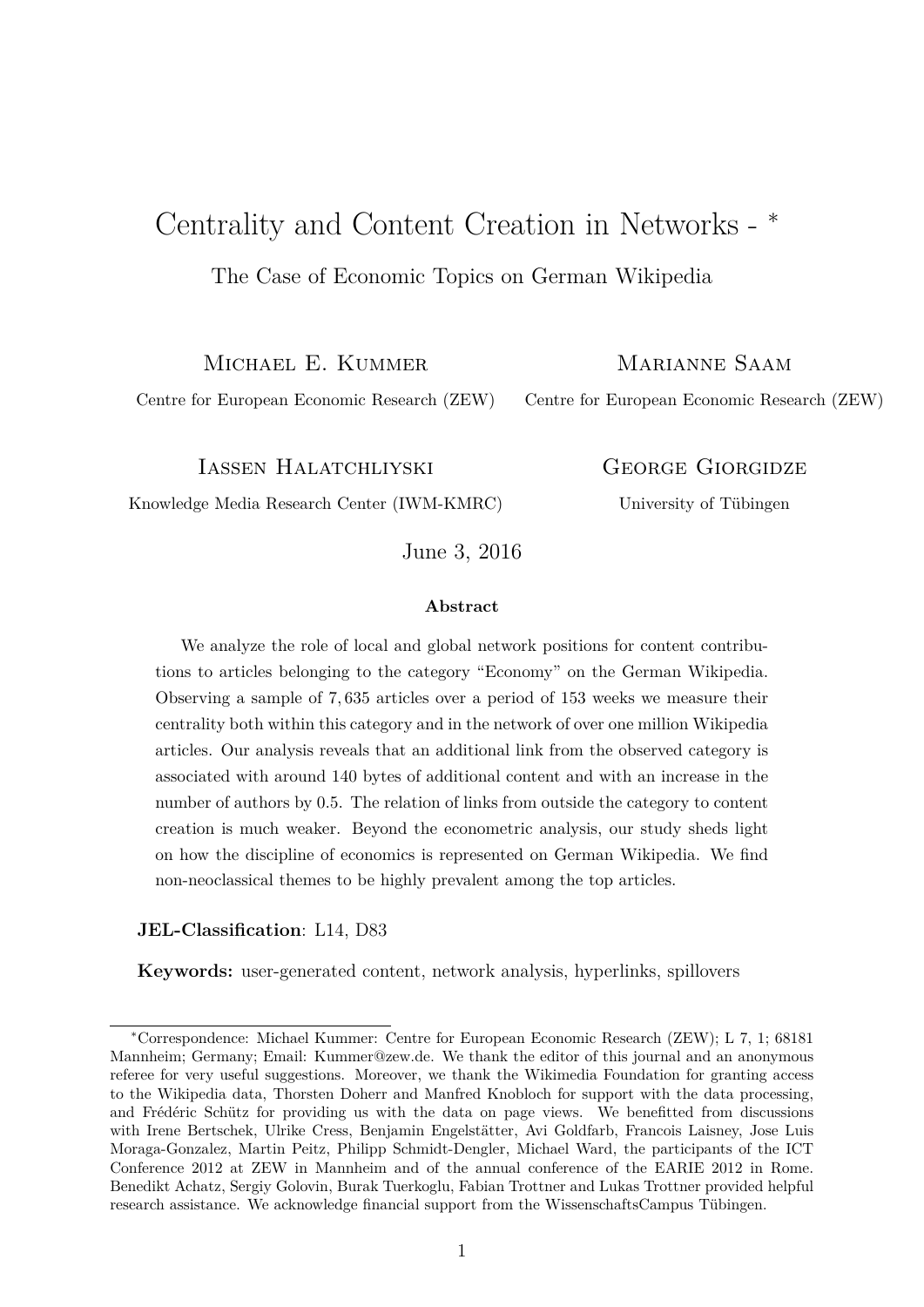## **1 Introduction**

User-generated content has proven to be a cheap and surprisingly accurate source of information. Still, little is known about how its producers select the content to which they contribute and how platform administrators may influence this choice. While Wikipedia has been the most successful prototype of a wiki, wikis in other contexts, e.g. private businesses, often struggle to encourage and manage activity. Administrators of platforms face three challenges: motivating potential first-time users, making them connect to the platform and encouraging the contribution of content that is useful to others [\(Lerner and](#page-28-0) [Tirole](#page-28-0) [\(2002\)](#page-28-0), [Jian and MacKie-Mason](#page-28-1) [\(2012\)](#page-28-1)).

In order to encourage contributions, it is important to understand how authors select articles. In this paper, we study one mechanism that possibly channels their activity. We start from the hypothesis that the hyperlink network between Wikipedia articles attracts the attention of authors towards more central articles. In particular, we analyze how the position of an article in the network is related to the amount of content contributed and to the number of new authors joining the article. This question is situated in the more general context of understanding how producers in peer production of information goods select their tasks.

As a use case for analyzing the role of hyperlinks, we consider a set of articles related to economic topics. Based on category labels assigned within German Wikipedia, we identify a main category 'Economy' and subcategories such as 'Economics', 'Economists' and 'Enterprise and trade.' We investigate whether links from articles that are semantically close (also in the category 'Economy') have a different impact than links which are on average less close. We also compare direct links to an article, measured by the number of incoming links (the indegree), to indirect links, measured by the closeness centrality. We thus exploit different dimensions of proximity that exist between articles, when analyzing the relation between centrality and content provision. To our knowledge, this is the first paper taking a systematic look at Wikipedia articles in the field of economics. Our analysis gives some idea about the kind of contributions that might be needed to cover this thematic area on Wikipedia more fully. Moreover, our sample of articles is of interest to economists in a more general way since it offers insights on how the discipline of economics is represented on one of the largest non-English Wikipedias.

On Wikipedia, there are three main possibilities for finding articles of interest: categories, text search, and hyperlinks. Frequent authors use additional devices such as lists of new articles, the watchlist or lists of articles classified as needing improvement. Hyperlinks constitute an organizing principle that is indispensable to online peer production of a vast amount of information. They enable a non-hierarchical access and a nonlinear reading experience that are characteristic for wikis [\(Greenstein and Devereux](#page-28-2) [\(2009\)](#page-28-2)).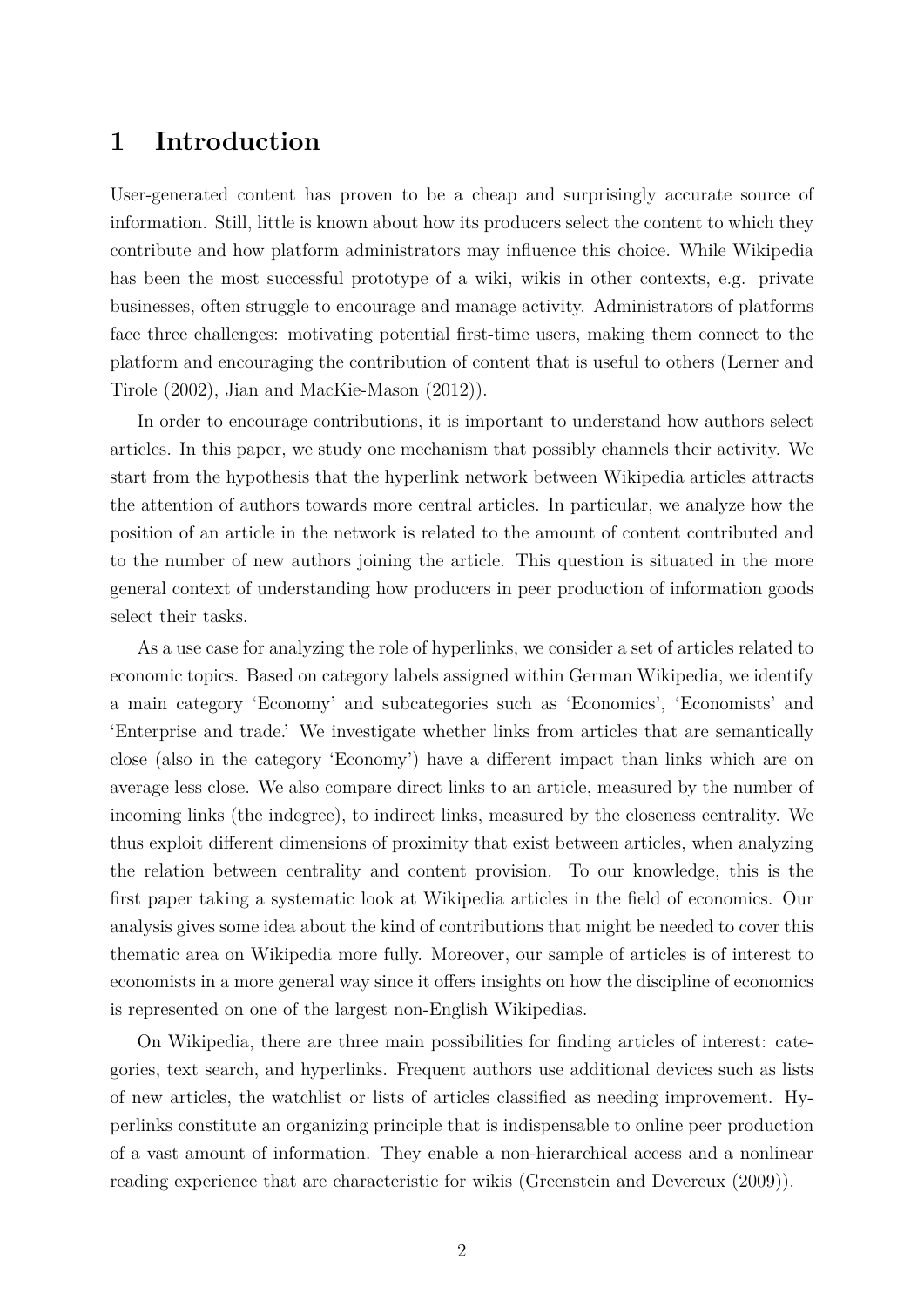Meanwhile, little research has been undertaken on the question how hyperlinks influence contributions in wikis. Wikipedia's rules determine hyperlinks between articles to be semantic links; that means links that are set according to important connections in the attributes of the two subjects. The links need not be reciprocal and the guidelines on the German Wikipedia stipulate that an article must be readable without the information from the linked pages. It is against Wikipedia's rules to set links just to attract attention to an article or without embedding its subject into the text pointing to it. Finally, within Wikipedia, links should point only to pages about technical terms or to pages that contain further information on topics that might be of particular interest to readers of the originating article.[1](#page-2-0) Hyperlinks on Wikipedia are generally regarded as a reliable source of information on semantic relations between words. They have been used extensively in linguistic research (see for example [Medelyan et al.](#page-29-0) [\(2009\)](#page-29-0)). [Adafre and de Rikjke](#page-26-0) [\(2005\)](#page-26-0) propose a procedure that automatically detects missing links between pages that should be linked given their relevance to each other. Taken together, this research suggests that hyperlinks on Wikipedia are generally set in accordance with the guidelines (see also [Priedhorsky et al.](#page-29-1) [\(2007\)](#page-29-1) on rapid detection of vandalism), but that the topics of articles on Wikipedia do not completely predetermine their link structure. The actual links depend on the dynamic content of an article and on the accuracy of linking. This implies that variations in centrality occur regularly and affect the navigation of readers and potential authors on a given set of articles. Our main hypotheses are that higher centrality is positively related to (i) the length of an article's content and (ii) the number of new authors joining the article.

Economic research considers spillovers to be a central feature of knowledge production. They arise when the production of new knowledge relies on existing knowledge, which can be used without paying for it and without diminishing anyone else's use of it (see for example [Romer](#page-29-2) [\(1990\)](#page-29-2) in the context of growth theory). Studies on R&D have highlighted that the strength of spillovers depends on the distance between the knowledge that is available and the knowledge that is being produced. This distance may be defined in various ways, for example geographically or according to sectors of economic activity [\(Griliches](#page-28-3) [\(1992\)](#page-28-3), [Audretsch and Feldman](#page-26-1) [\(1996\)](#page-26-1)).

In the context of Wikipedia, we also consider spillovers occurring in the production of knowledge. The channel of spillovers that we are analyzing consists in the hyperlinks pointing from one article to another. However, we are not looking for knowledge spillovers in the classical sense, but for spillovers in the level of production activity. On Wikipedia, this approach is based on the hypothesis that links placed on page A pointing to page B may attract the attention to page B. Consequently, the existence of an additional link may trigger the contribution of authors who might not have contributed in its absence. These

<span id="page-2-0"></span><sup>1</sup>http://de.wikipedia.org/wiki/Wikipedia:Verlinken, accessed on June 5, 2015.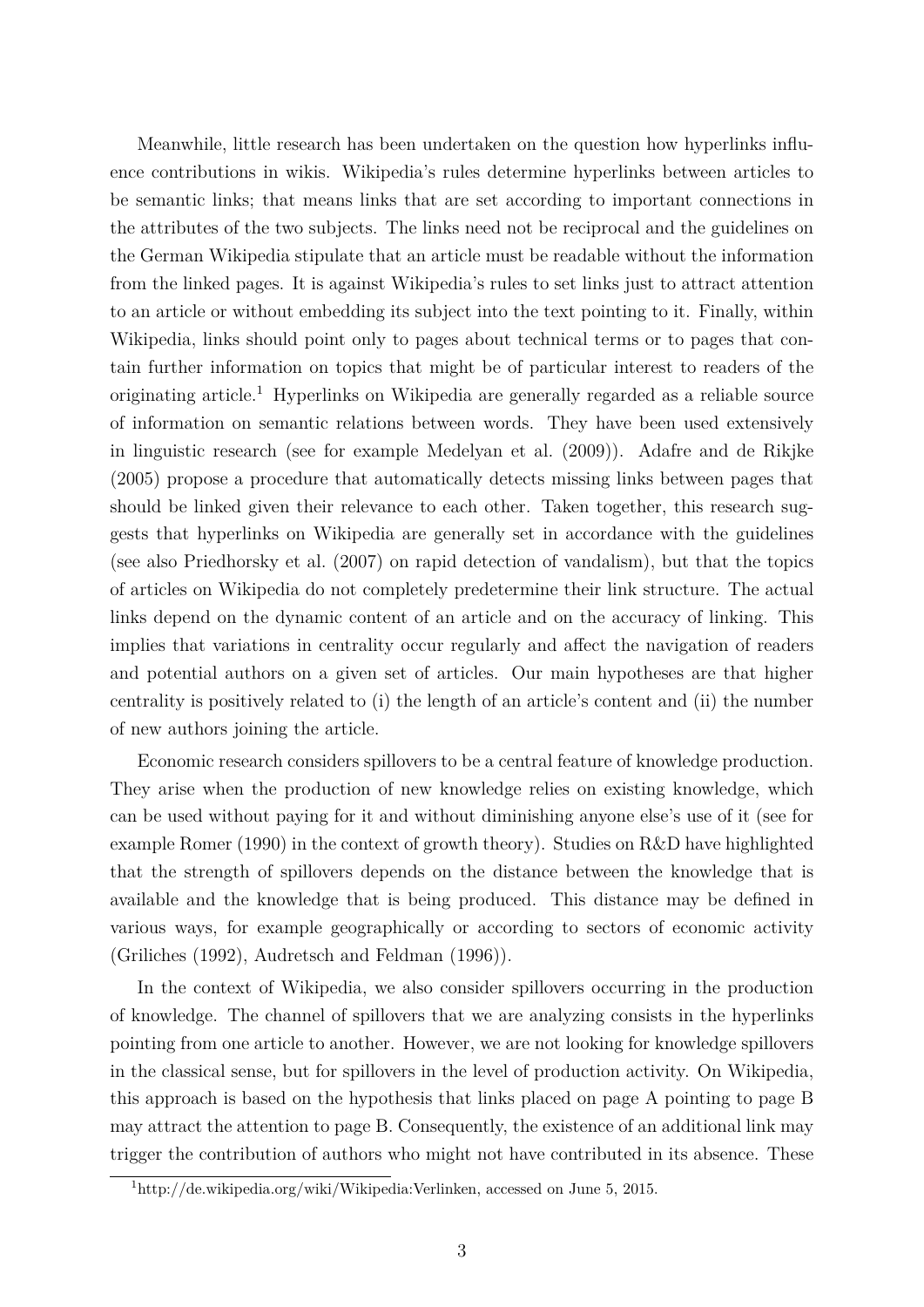spillovers affect the level of content provision on a page and also increase the knowledge contributed to the page. Note, however, that the dimension to which the notion of spillover applies in our context is not the knowledge itself but the attention and effort that authors direct to a particular page after they read another one pointing to it.

We find that an increase in the number of links from within the category is strongly associated with an increase in page length. It is also associated with new authors contributing to the article. The strongest relation between centrality and content generation is found for direct links from the category network. The relation to links from other pages of German Wikipedia is weaker and insignificant in our main specification. The additional influence of indirect links appears negligible. Social network analysis reveals that the category 'Economy' is, like many networks, constituted by one large cluster and single articles or small network components that are disconnected from it. We find that getting connected to the large component raises the page length and its rate of change sizeably in the following weeks.

Thematically we find a relatively strong bent towards heterodox economic schools of thought and anti-capitalism. This can be seen when analyzing the top 20 articles among those associated with the discipline of economics. By any of our five measures, Karl Marx turns out to be the most prominent economist on German Wikipedia during the period of observation.

## **2 Related Research**

Our research is inspired by two strands of work on user-generated content: research on direct and indirect spillovers in networks of software and other peer production and research on motivations and patterns in collaboration among Wikipedia authors. In particular, we extend methodological aspects of earlier work on author networks to hyperlink networks.

For analyzing direct and indirect networks spillovers, we can build on the theory of social networks (cf. [Jackson](#page-28-4) [\(2008\)](#page-28-4) and [Jackson and Zenou](#page-28-5) [\(2013\)](#page-28-5)). Particularly relevant to our work are studies focusing on knowledge spillovers in production through social networks. [Fershtman and Gandal](#page-27-0) [\(2011\)](#page-27-0) analyze knowledge spillovers in the production of open source software and [Claussen et al.](#page-26-2) [\(2012\)](#page-26-2) in the electronic gaming industry. Both papers analyze the relationship between developers' network-position and the success of the project they are working on. Like [Claussen et al.](#page-26-2) [\(2012\)](#page-26-2) we use a panel design to account for unobserved and individual-specific heterogeneity, which in our case can stem from variations in the relevance of different articles or the expertise required for contributing to the subject matter. At the difference of these papers, we do not consider the social network of contributors but the hyperlink network of articles.

The mechanism by which articles would most likely benefit from more links is their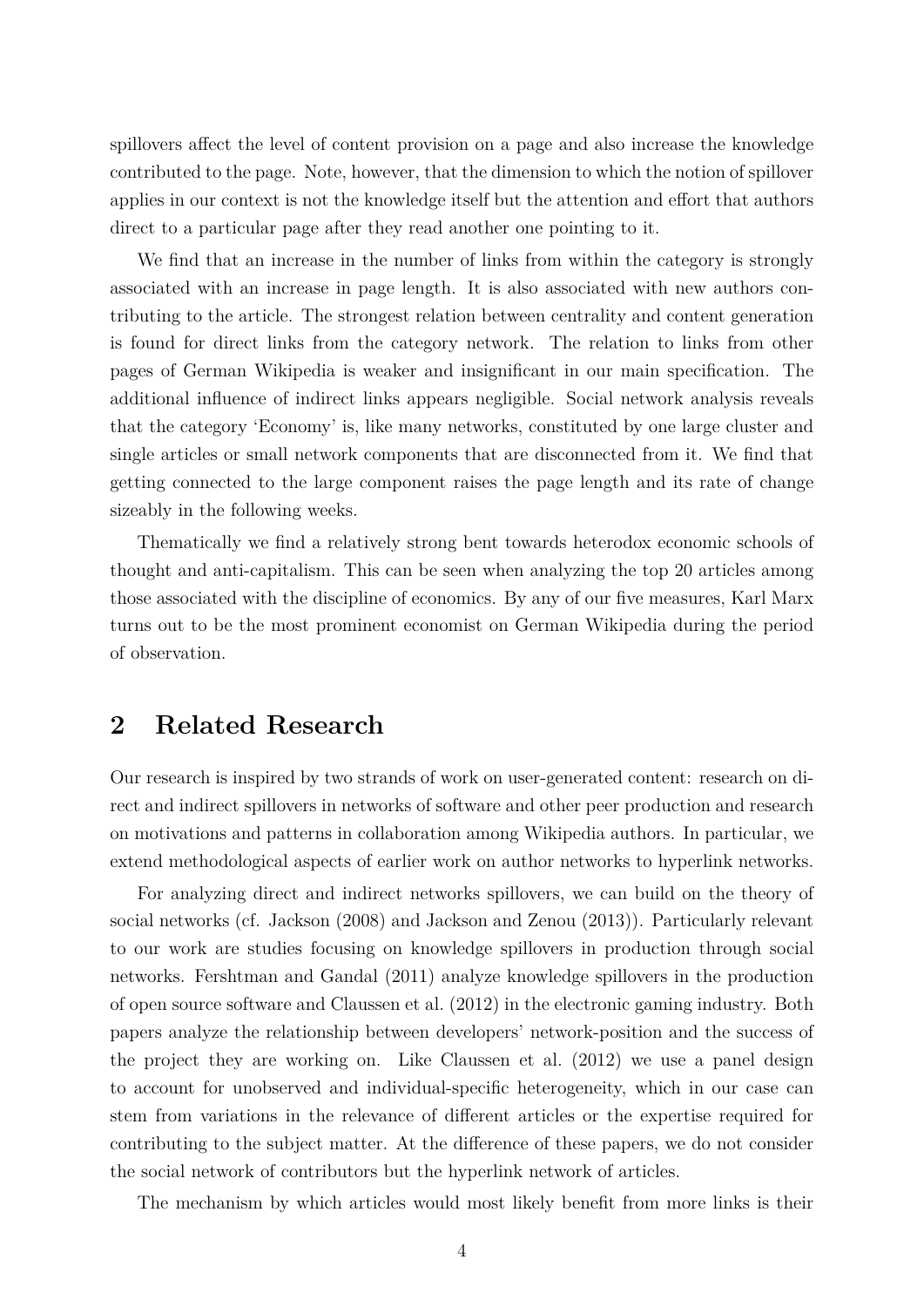ability to channel users' attention and to attract new contributors to their target page. That links can channel users to other pages has been documented both for commercial retailing [\(Stephen and Toubia](#page-29-3) [\(2010\)](#page-29-3), [Carmi et al.](#page-26-3) [\(2012\)](#page-26-3)) and on Wikipedia [\(Kummer](#page-28-6) [\(2013\)](#page-28-6)). Such work typically builds on exogenous variation on networks around an individual node (ego-networks) and over short time horizons. Our paper complements their findings by analyzing how content contributions to a public information good interacts with an article's position in the link network over a long period of time and in a large and coherent set of articles.

Viewing hyperlinked articles as a citation network formed of directed links is well grounded in the literature. In fact, citation networks of scientific papers had been analyzed as early as the 1960s. Without using the more recently developed measures of network position it was still possible to evaluate citation data and to provide several interesting statistics on average references and citations in the network (cf. [de Solla Price](#page-27-1) [\(1965\)](#page-27-1)). More recently, [Albert et al.](#page-26-4) [\(1999\)](#page-26-4) have undertaken a similar endeavor for web pages. Like in social networks, phenomena like homophily and preferential attachment are important issues in hyperlink networks [\(Jackson](#page-28-4) [\(2008\)](#page-28-4), [Katona and Sarvary](#page-28-7) [\(2008\)](#page-28-7)). [Capocci et al.](#page-26-5) [\(2006\)](#page-26-5) find for example, that, similar to the internet in general, preferential attachment is a highly prevalent phenomenon on Wikipedia. We can also borrow from the approach used by [Halatchliyski et al.](#page-28-8) [\(2010\)](#page-28-8) who analyzes authors' contributions in two related knowledge domains considering the article network. Our paper contributes to this literature by computing the network measures of an article both on the local network of articles (category) and the global network (entire German Wikipedia).

An important challenge for estimating spillovers in any hyperlink network is network formation, because on the web it is not costly to place links and the link network is formed over time. This leads to endogeneity bias, because the network structure itself might be the outcome of the utility maximization or other strategic considerations of the economic agents. For example, links may contain information, because they reflect a judgement of those who place them (cf. [Page et al.](#page-29-4) [\(1999\)](#page-29-4), [Surowiecki](#page-29-5) [\(2005\)](#page-29-5), [Mayzlin and](#page-29-6) [Yoganarasimhan](#page-29-6) [\(2012\)](#page-29-6), [Dellarocas et al.](#page-27-2) [\(2013\)](#page-27-2), etc. for settings where links refer to more information or are placed strategically). Models which provide a micro foundation of such behavior in online settings have been provided by [Mayzlin and Yoganarasimhan](#page-29-6) [\(2012\)](#page-29-6) for the blogosphere and by [Dellarocas et al.](#page-27-2) [\(2013\)](#page-27-2) for commercial content provision. The problem of endogenous link formation when quantifying spillovers in networks is generally recognized in the literature on social networks. The existing literature can be grouped in two streams (cf. [Dellarocas et al.](#page-27-2) [\(2013\)](#page-27-2), [Graham](#page-27-3) [\(2015\)](#page-27-3)): the first focuses on strategic link formation of individuals in a network [\(Bala and Goyal](#page-26-6) [\(2000\)](#page-26-6), [Galeotti et al.](#page-27-4) [\(2010\)](#page-27-4) and [Goyal and Moraga-Gonzalez](#page-27-5) [\(2001\)](#page-27-5)). The second stream analyzes the strategic choice of effort or input as a function of a given network structure (e.g. [Bramoullé and Kranton](#page-26-7)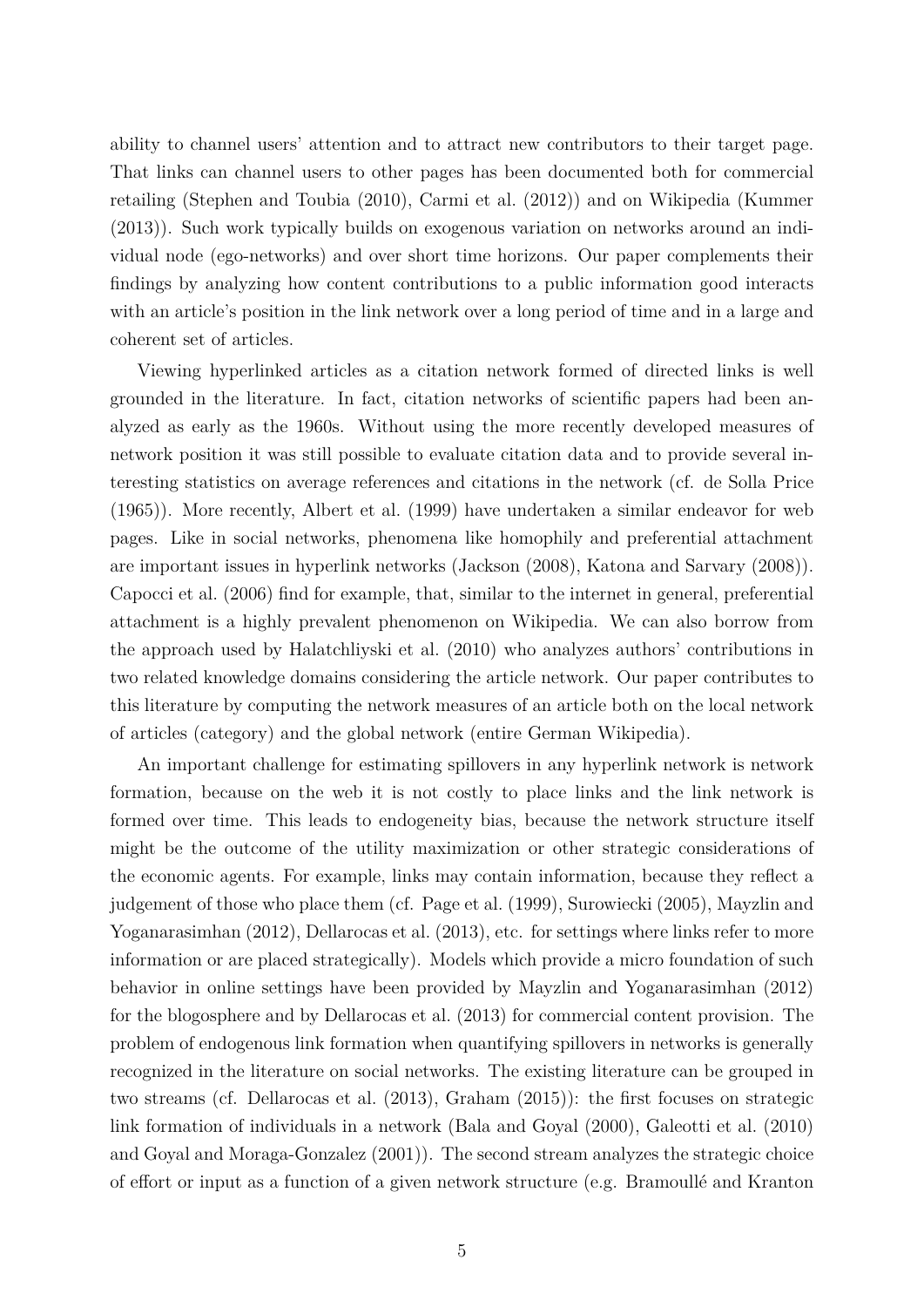[\(2007\)](#page-26-7)). Recent papers by [Bramoullé et al.](#page-26-8) [\(2009\)](#page-26-8) and [De Giorgi et al.](#page-27-6) [\(2010\)](#page-27-6) show that peer effects can be identified in network data if the graph is exogenously given and has many overlapping peer groups. Also, [Lin](#page-28-9) [\(2010\)](#page-28-9) exploits friendship information in a classroom setup (partially overlapping network) and applies a Spatial Autoregressive Model. While the first approach takes efforts as given, the second assumes the network to be exogenously formed. Approaches that tackle both aspects simultaneously are scarce. (cf. [Dellarocas et al.](#page-27-2) [\(2013\)](#page-27-2), [Graham](#page-27-3) [\(2015\)](#page-27-3) and [Cabrales et al.](#page-26-9) [\(2011\)](#page-26-9)).

It should be noted that the setting on Wikipedia is non-standard in a favorable way: While the difficulties of endogenous strategic link formation put a great challenge research on networks, links are in our context placed by "the Wikipedian," who has atypical and less strategic objectives. Consequently, the role of links in Wikipedia is different from the role of links on the web in two ways. First, Wikipedia articles do not compete for attention, second, links are in general not placed strategically, but to maximize the encyclopedic value of the entire website. Hence, while links certainly do contain some information and reflect relevance, the problems due to link formation in estimating spillovers are mitigated somewhat by this absence of strategic incentives. Links are neither a measure of popularity, nor is there any scope for strategic linking to maximize traffic. Instead, linking is driven by non-strategic motives and, most importantly, semantical connections.

We build on a second important strand of literature about collaboration between authors on Wikipedia. [Denning et al.](#page-27-7) [\(2005\)](#page-27-7) discuss the collaboration of volunteers in Wikipedia. They point out some risks associated with the central idea of Wikipedia, such as the unknown quality of articles or accidental inaccuracies. [Kriplean et al.](#page-28-10) [\(2008\)](#page-28-10) focus on a non-monetary reward tool at Wikipedia, "Barnstars," which can be awarded to hard-working authors, and its contribution to content creation. [Soto](#page-29-7) [\(2009\)](#page-29-7) reviews further existing research based on Wikipedia data and (among other things) quantitatively analyzes the ten largest Wikipedias. [Zhang and Zhu](#page-29-8) [\(2011\)](#page-29-8) empirically examine the potentially inverse relationship between the incentives to contribute and the size of the group of contributors. Based on exogenous variation in group size at the Chinese Wikipedia due to access blocks issued by the government, their analysis shows that contributors receive social benefits increasing with both the amount of contribution and group size. [Algan](#page-26-10) [et al.](#page-26-10) [\(2013\)](#page-26-10) invited Wikipedians to participate in economic experiments and found that they can maintain higher levels of collaboration than an average student population.

Other related empirical analyses in this line of research focus on the determinants of the quality of articles on Wikipedia. [Kittur and Kraut](#page-28-11) [\(2008\)](#page-28-11) examine how the number of collaborating editors and their coordination methods affect article quality measured by peer evaluations in Wikipedia's quality assessment project. More editors to an article improve quality only when the editors use appropriate coordination techniques. [Aaltonen](#page-26-11) [and Seiler](#page-26-11) [\(forthcoming\)](#page-26-11) provide evidence for a "rich get richer effect," that causes arti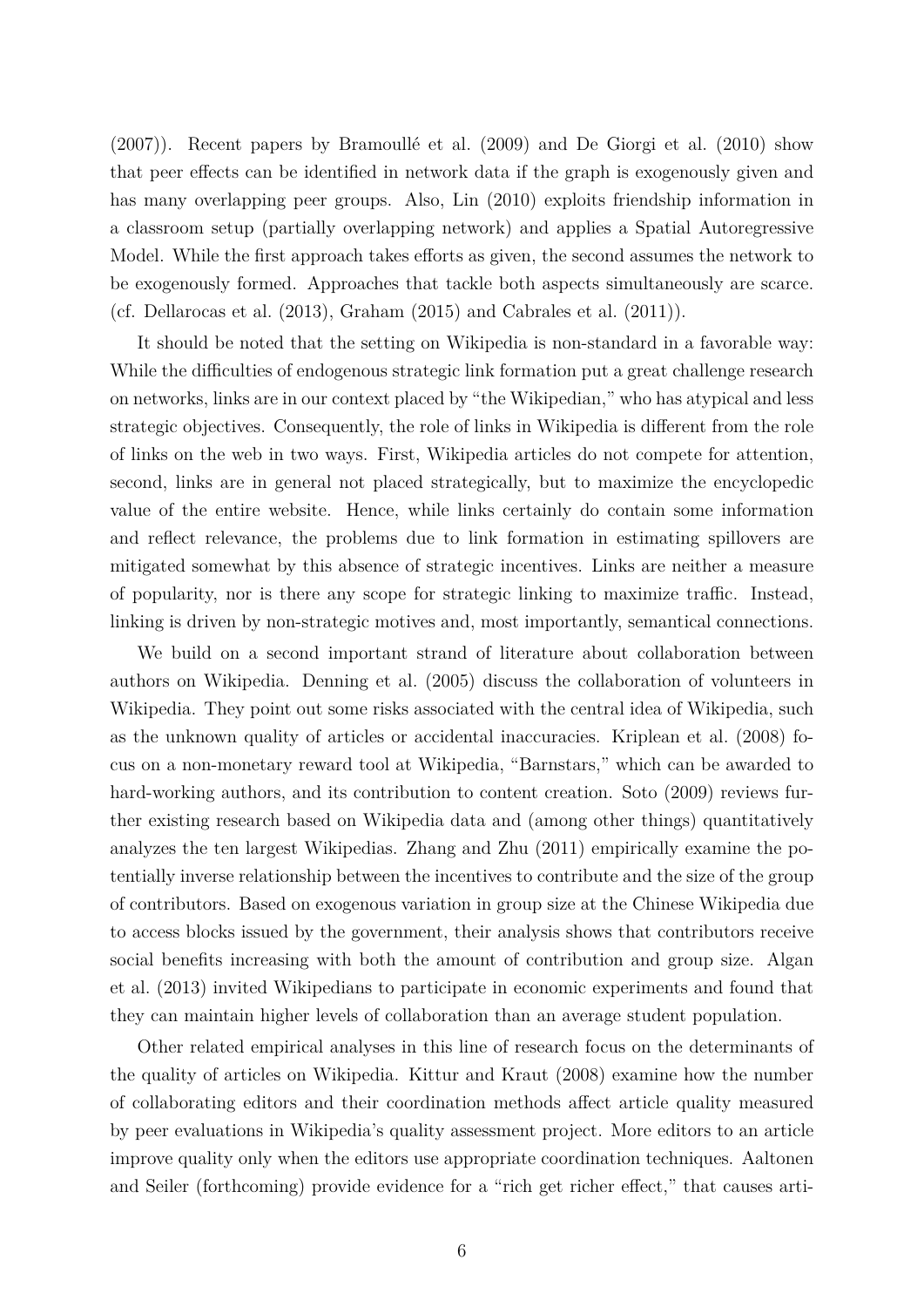cles that were developed early to stay better than later cohorts of articles. [Ransbotham](#page-29-9) [et al.](#page-29-9) [\(2012\)](#page-29-9) reveal a curvilinear relationship between the numbers of distinct contributors to user-generated content and viewership. They conclude that network effects are stronger for newer user-generated content. [Gorbatai and Piskorski](#page-27-8) [\(2012\)](#page-27-8) and [Piskorski](#page-29-10) [and Gorbatai](#page-29-10) [\(2010\)](#page-29-10) show that the density of the authors' individual social networks can predict both norm violations and users' discouragement after deletions or reverts of their work. [Ransbotham and Kane](#page-29-11) [\(2011\)](#page-29-11) analyze the duration until an article on Wikipedia is promoted to a featured article or demoted. They find that articles written by relatively "young" and relatively "old" teams face a longer time span until they are promoted than articles by teams with an average experience on Wikipedia. [Halatchliyski et al.](#page-28-8) [\(2010\)](#page-28-8) find that the most central authors also contribute to integrating the two fields of knowledge they consider in their paper. Greenstein and Zhu [\(2012a](#page-27-9) and [2012b\)](#page-28-12) investigate the political language bias of articles and how it evolves over time. They find that an early bias of Wikipedia towards Democrat language has gradually disappeared over time. This erosion of the overall bias is driven by new articles, which use Republican vocabulary. [Gorbatai](#page-27-10) [\(2011\)](#page-27-10) shows that frequent editors of Wikipedia strongly react to (attempted) contributions of inexperienced users, as they are a sign of increased demand.

This paper contributes to the literature by analyzing the relationship of network centrality and content generation, and we highlight that local links (from the same content category) play a different role in content generation than links from more remote articles. Moreover, we provide a deep analysis of a single category of articles about economic topics, and investigate which type of articles receive most edits, and whether these are also the most central articles.

From a methodological point of view, we extend earlier work on Wikipedia, which used a two-mode author-article network where a link between articles was established by the fact an author contributed to two articles [\(Ransbotham et al.](#page-29-9) [\(2012\)](#page-29-9), [Kittur and Kraut](#page-28-11) [\(2008\)](#page-28-11)). By contrast, we exploit the information on the hyperlinks between articles and base our analysis on explicit direct links in the content network. We thus analyze the semantic network whereas earlier studies focused on the social network. We compute the network measures only for the articles inside the category (i.e., for roughly 10,000 nodes), but we use the links from all pages in the entire network (i.e., more than one million nodes) to compute them. This approach differs from previous work, where network measures are often computed only on subnetworks and abstracting from the existence of all the other articles. We consider it to be of methodological interest to see whether estimating the effect of the network position on such a reduced network leads to a big or a small error.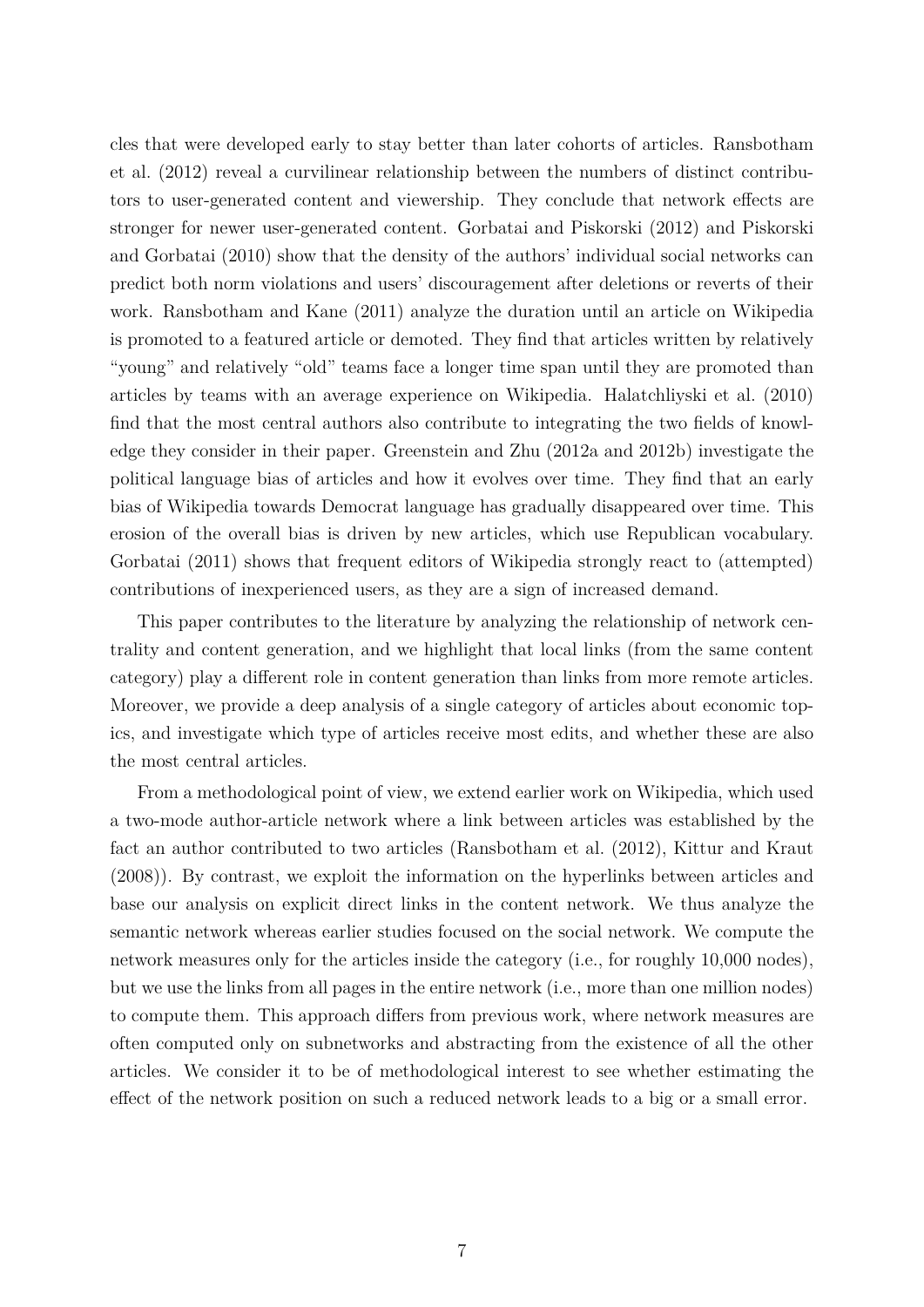## **3 Data and Network Measures**

For the analysis in this paper, we downloaded a full-text dump from the Wikipedia toolserver and constructed the time-varying graph of the article network on a weekly basis. From this graph, we computed the measures of an article's network position that lie at the heart of our analysis, and augmented the database with data on readership. Moreover, we added information on article characteristics like the length of the page, the number of authors or the categories to which the article belongs. In the next subsection [\(3.1\)](#page-7-0) we provide information about the definition of the category and the extraction of the dataset. Subsection [3.2](#page-8-0) is devoted to a discussion of our network measures, and in Section [3.3](#page-11-0) we describe the distribution of the main variables in our dataset. The online appendix describes the data extraction in more detail.[2](#page-7-1)

### <span id="page-7-0"></span>**3.1 Preparation of the Data and Selection of the Articles**

In our analysis, we use data on 153 weeks between December 2007 and December 2010. At the beginning of the period of observation German Wikipedia, which exists since March 2001, covered already a large range of topics, more than 735*,* 000 articles as of *Dec.* 2007. It continued to grow substantially to a volume of 1*.*2 *million* articles in *Dec.* 2010. Given the size of Wikipedia, we choose to focus on a particular category. Coming from the perspective of economic research, we identified all articles related to the categories and subcategories of the 'Economy' ('Wirtschaft').

While articles have been selected from one category, network measures account for links between these articles and the entire German Wikipedia. This dataset is too large to use only in-memory processing. Hence, we stored the data in a disk-based, relational database and queried the data using Database Supported Haskell (DSH) [\(Giorgidze et](#page-27-11) [al.](#page-27-11) [\(2010\)](#page-27-11) and [\(2011\)](#page-27-12)). This is a novel high-level language which allowed us to formulate and efficiently execute queries on nested and ordered collections of data, and which was specifically developed for the application on similar datasets.<sup>[3](#page-7-2)</sup>

The choice of articles sampled was based on Wikipedia's category tree. We sampled all the articles belonging to the categories and subcategories of 'Economy.' Next, we define the 'category network' as the set of nodes that remain within the category, and the 'global network' is composed of the entire German Wikipedia. Hence, the entire analysis is based on the *directed* network formed via incoming hyperlinks from the entire Wikipedia.

<span id="page-7-2"></span><span id="page-7-1"></span> $^2$ [https://docs.google.com/viewer?a=v&pid=sites&srcid=ZGVmYXVsdGRvbWFpbnxrdW1tZXJzd29ya2luZ3BhcGVyc3xneDo0NzdjMjFiMzlmN2YwYTU5](#page-0-0) <sup>3</sup>DSH queries are automatically translated into efficient lower-level query languages that the underlying database system understands. For this study, we utilized DSH's capability of translating high-level queries on nested and ordered collections of data to efficient bundles of SQL queries. For comparison, we have formulated several DSH queries used for the Wikipedia data analysis directly in SQL and found that the equivalent DSH queries were more concise, easier to write, and easier to maintain. This was mostly due to DSH's support for order, nesting, abstractions for query reuse, and concise comprehension notation.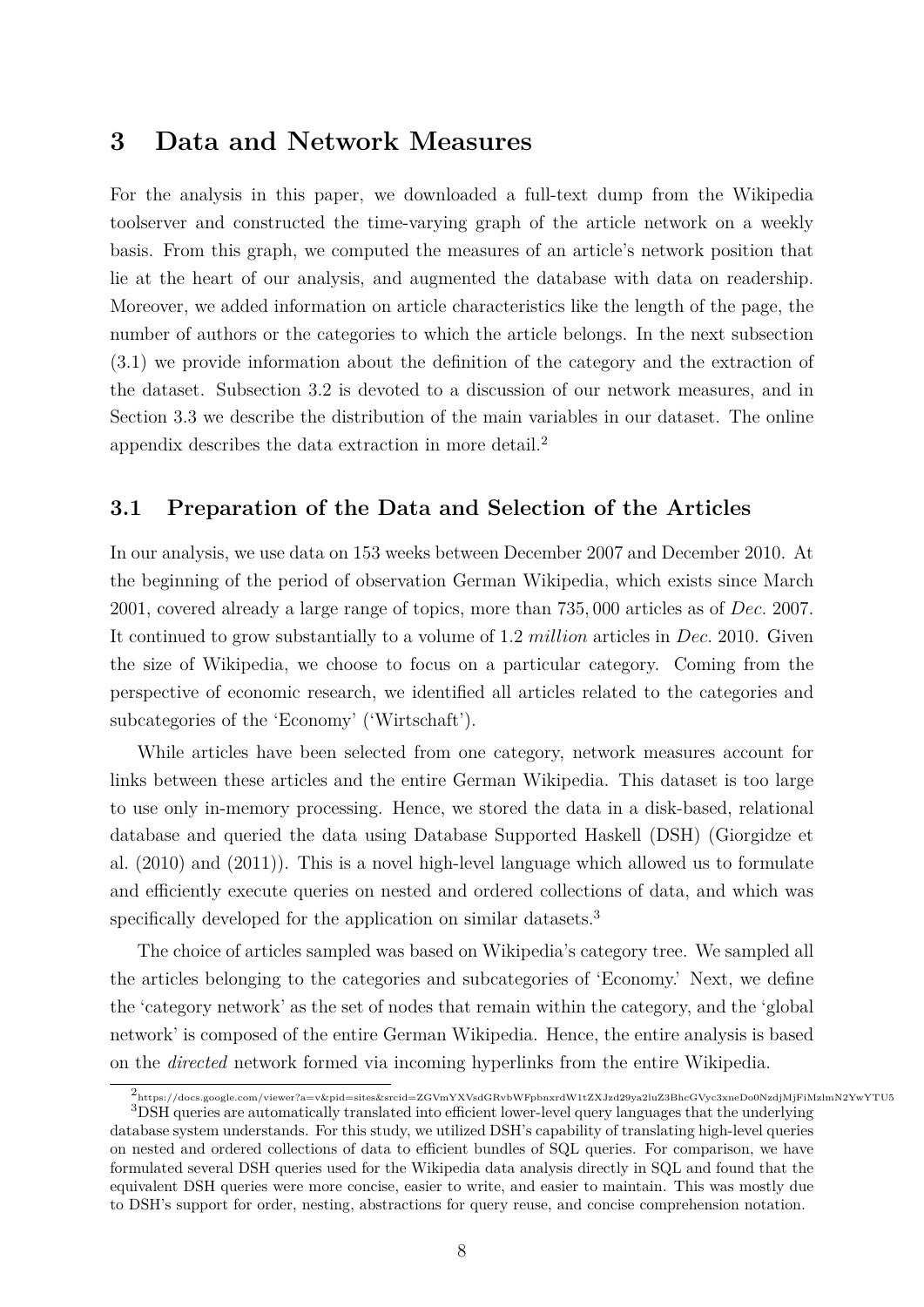We also used the category tree to distinguish interesting subcategories. We create 11 non-overlapping content categories, which are constructed in a way to better characterize the most interesting aspects of the subcategory 'Economics' ('Volkswirtschaftslehre'; see section A1 of the online appendix  $\cdot^4$  $\cdot^4$  Similarly, we create five categories of persons, with 'Economist' as the first category. This subclassification allows us to understand better how the academic discipline of economics is represented on German Wikipedia and what other contents related to the economy and economic matters are covered. We pursue a twofold approach for aggregating categories based on automatic keyword search and manual classification that allows to aggregate them to 11 conceptual categories of nonpersons and 5 categories of persons. Our procedure is described in the online appendix .[5](#page-8-2) In section [4,](#page-13-0) we discuss our findings on the representation of economic topics on German Wikipedia.

Note that we identified and excluded the revisions that were made by small programs, so-called 'bots,' before computing the values of the variables. Such programs automatically make small formal changes to ensure that a consistent style is maintained throughout Wikipedia. Since they are not made by humans, we did not consider the revisions that were carried out by bots and we also excluded bots from the author count.

### <span id="page-8-0"></span>**3.2 Measures of Centrality and Activity**

Our main interest is the relationship of the centrality of pages to content generation activity. Hence, our main explanatory variables are measures of centrality in the network of incoming hyperlinks and the dependent variables are page length and the number of authors.

In social network theory, the notion of centrality a priori captures how well-connected a person is in a group of people (cf. [Jackson](#page-28-4) [\(2008\)](#page-28-4)). By well-connected we generally mean that a person is able to access a large number of people in the network through a small number of intermediaries. Such connectedness can be advantageous for that person, or it might simply reflect a node's importance. Network theory extends these notions to geographical entities or objects, such as road networks between cities or link networks between blogs or Wikipedia articles. Like humans, networked objects might benefit from their connectivity. Alternatively, connectivity might reflect importance or popularity, which was shown for blogs on the web (cf. [Dellarocas et al.](#page-27-2) [\(2013\)](#page-27-2)). While this fact introduces an important source of endogeneity which we will discuss throughout our analysis, it is worthwhile pointing out one important specificity of Wikipedia: Links on Wikipedia are motivated by the needs of the encyclopedia to connect the content and provide additional background. This is clearly different from other online contexts where

<span id="page-8-2"></span><span id="page-8-1"></span> $^4$ [https://docs.google.com/viewer?a=v&pid=sites&srcid=ZGVmYXVsdGRvbWFpbnxrdW1tZXJzd29ya2luZ3BhcGVyc3xneDo0NzdjMjFiMzlmN2YwYTU5](#page-0-0) 5 https://docs.google.com/viewer?a=v&pid=sites&srcid=ZGVmYXVsdGRvbWFpbnxrdW1tZXJzd29ya2luZ3BhcGVyc3xneDo0NzdjMjFiMzlmN2YwYTU5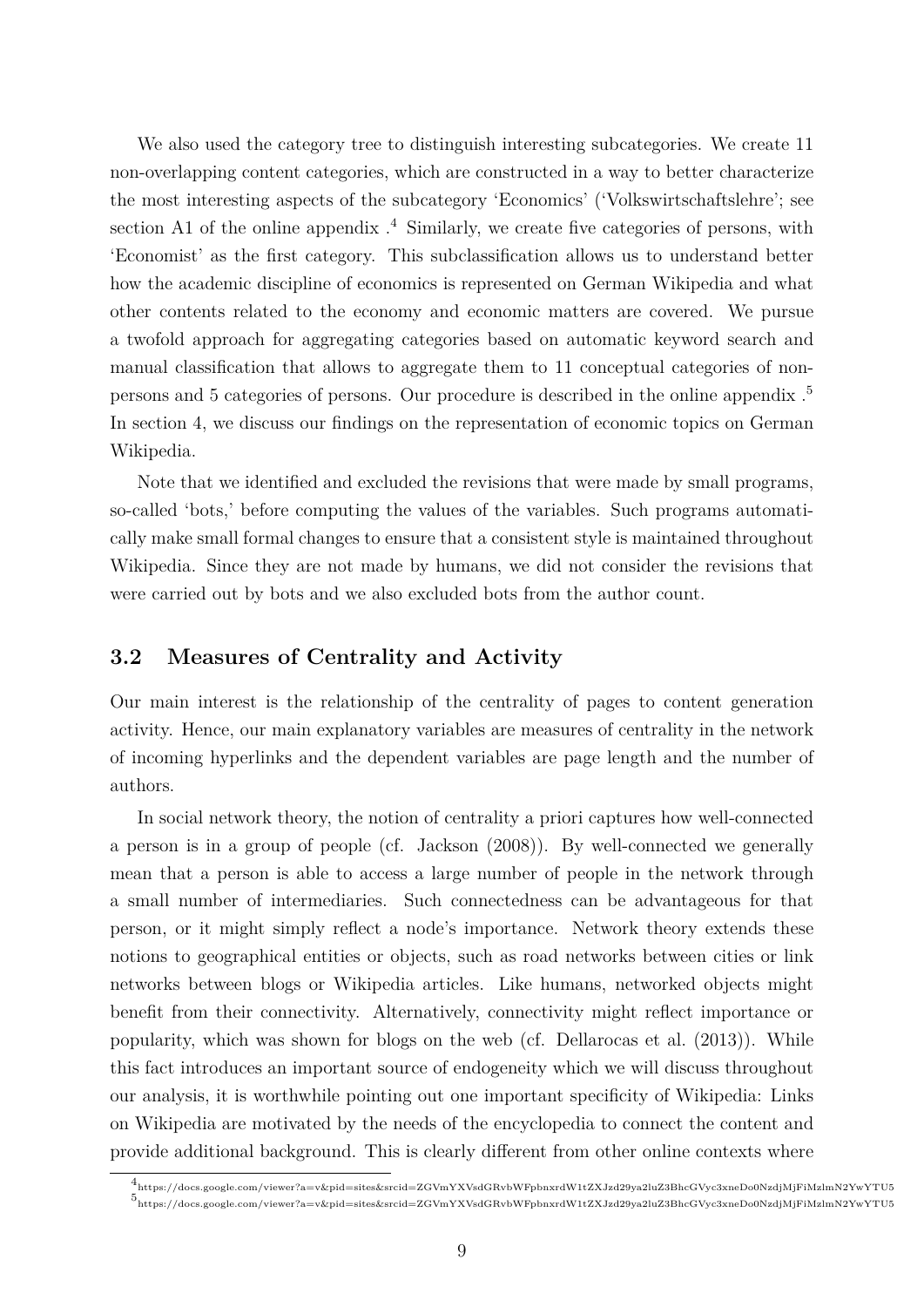popularity is the main driver of the network. On Wikipedia there is no point to link an article even to the most popular pages, absent any real underlying relationship between the two topics.

Centrality measures can be based on undirected links, which are reciprocal, or on directed links, which are unidirectional (but might be reciprocated). In this study, we are working with *directed* links, namely links pointing from one article to another article. For any given article, e.g. 'Inflation,' these are not the hyperlinks marked within the text on inflation, which point for example to 'Price level stability' or 'Equation of exchange.' Instead, the centrality of 'Inflation' is defined by the links pointing *from* other articles *to* 'Inflation,' e.g. 'German Mark', 'Macroeconomics' and 'Price level stability.' Sometimes 'Inflation' links back to such a linking article, so that some of these links are in fact bidirectional. As it is standard in the analysis of directed networks, we do not treat such links differently from unidirectional links.

We define the network based on direct links in such a way that it includes those articles that lead to any given article, e.g. to 'Inflation,' by only one click. Our behavioral hypothesis is that these links attract some readers and authors that may otherwise have paid no or less attention to the linked article. The quantitative measure for centrality in terms of incoming links is called indegree centrality and is a simple count of the number of links to an article that were present at a given point in time each week. We compute two measures of indegree centrality: The first one is counting only links from within the category 'Economy' (indegree within category), which we construct as described in Section [3.1.](#page-7-0) The second measure counts links from the entire German Wikipedia (global indegree). The idea behind contrasting these measures is that articles from within this category are on average more closely related in content (e.g. the link from 'GDP' to 'Inflation') than articles from other categories (e.g. the article on the artist 'Marc Chagall' who lost wealth due to hyperinflation). We examine whether links within the category 'Economy' have a higher propensity to channel readership and content generation than links from outside.

Social network theory uses a variety of more sophisticated network measures that take into account indirect links or the position of an article in the network. An indirect link in our application is a connection between two articles that is established only via another article. To account for the potential effect of these more complex linkages, we control for two more measures of closeness centrality in terms of incoming links. Specifically, we use the closeness rank in the network of the category and in the global network in our analysis. The closeness centrality is a standard measure in network theory. It is computed for every article in every period and then the articles are ranked according to their closeness. The details of these computations are somewhat technical and are presented in section A2 of the online appendix.[6](#page-9-0) Other centrality measures may provide

<span id="page-9-0"></span><sup>6</sup> [https://docs.google.com/viewer?a=v&pid=sites&srcid=ZGVmYXVsdGRvbWFpbnxrdW1tZXJzd29ya2luZ3BhcGVyc3xneDo0NzdjMjFiMzlmN2YwYTU5](#page-0-0)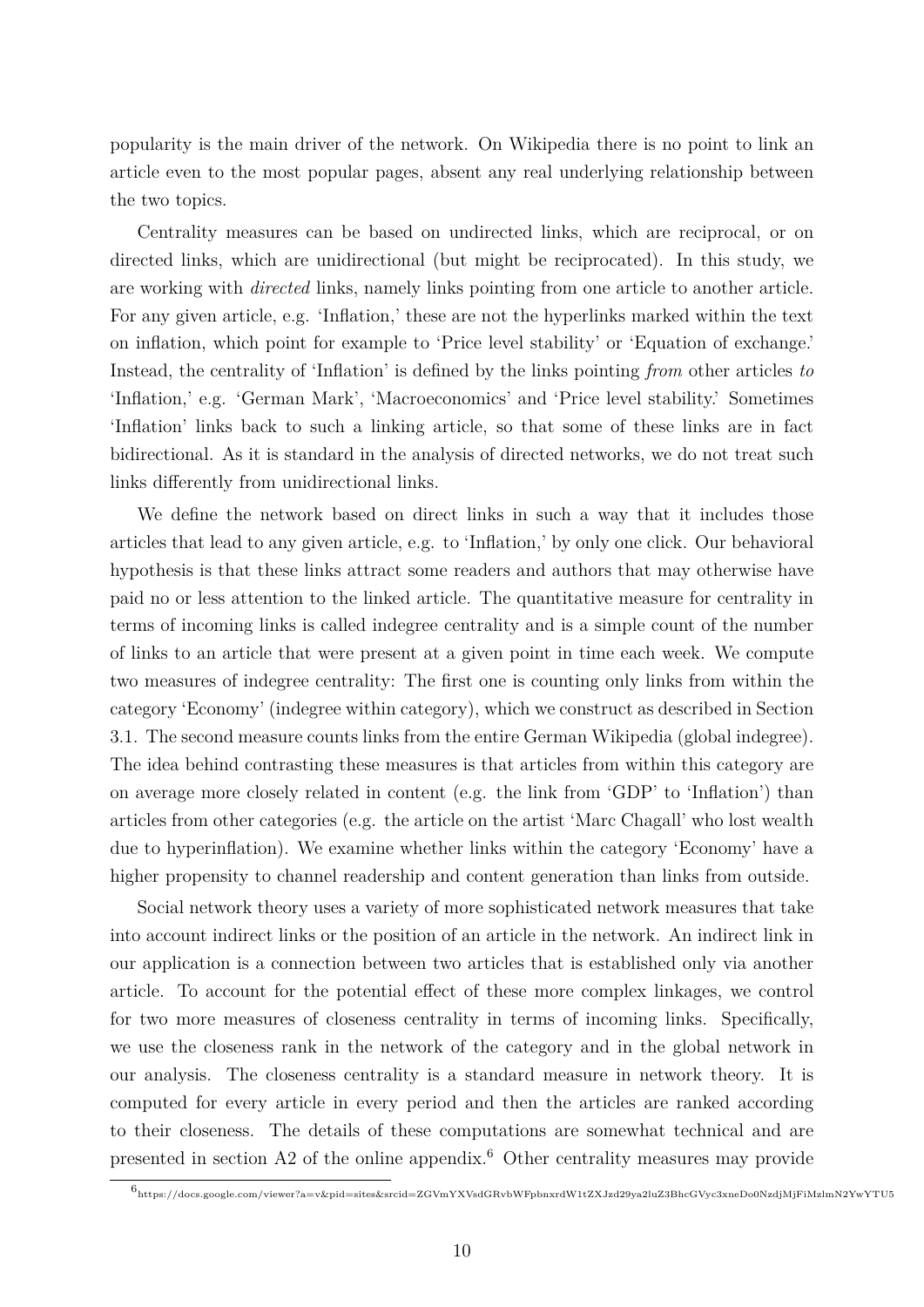additional characterizations of the network. Betweenness can capture situations when nodes take a crucial role in connecting two otherwise disconnected groups. While we computed these centrality measures at least locally, we found that they add little to the econometric analysis. For betweenness, this might be explained by the network's density and the fact that there are usually hundreds of paths to get from one group of articles to another one. Centrality measures are computed using the igraph library by [Csardi and](#page-26-12) [Nepusz](#page-26-12) [\(2006\)](#page-26-12). We account for the existence of redirect pages, by counting a link to a redirect page also as a link to its target page.

We point out an important special case of extremely low local (category) centrality that we observe in our data set. We frequently observed that single articles belonged to the category 'Economy' according to their labels but did not receive any link from another article within this large category. We call these articles 'disconnected' from the main cluster on 'Economy.' When such articles receive a link from the main category, their closeness centrality is suddenly drastically increased.

Figure 1: Articles belonging to the category 'Economy' that are disconnected from its main cluster.



**Main cluster of the category `Economy'**

NOTES: The graph illustrates how certain articles can be classified as economic articles, and yet be unconnected to the cluster in terms of the link network. The blue nodes have a tag that categorizes them as economic articles, whereas green articles do not have such a tag (and are hence not in our sample). Especially in the beginning of the observed period, several articles were categorized as economic but had only links from non-economic articles.

Our dependent variables of interest are page length and the number of authors, which both measure content generation activity. We observe both on a weekly basis. Page length is measured as the number of bytes after the most recent revision, so that we can observe the weekly net difference in text length. Thus, the measure is robust to vandalism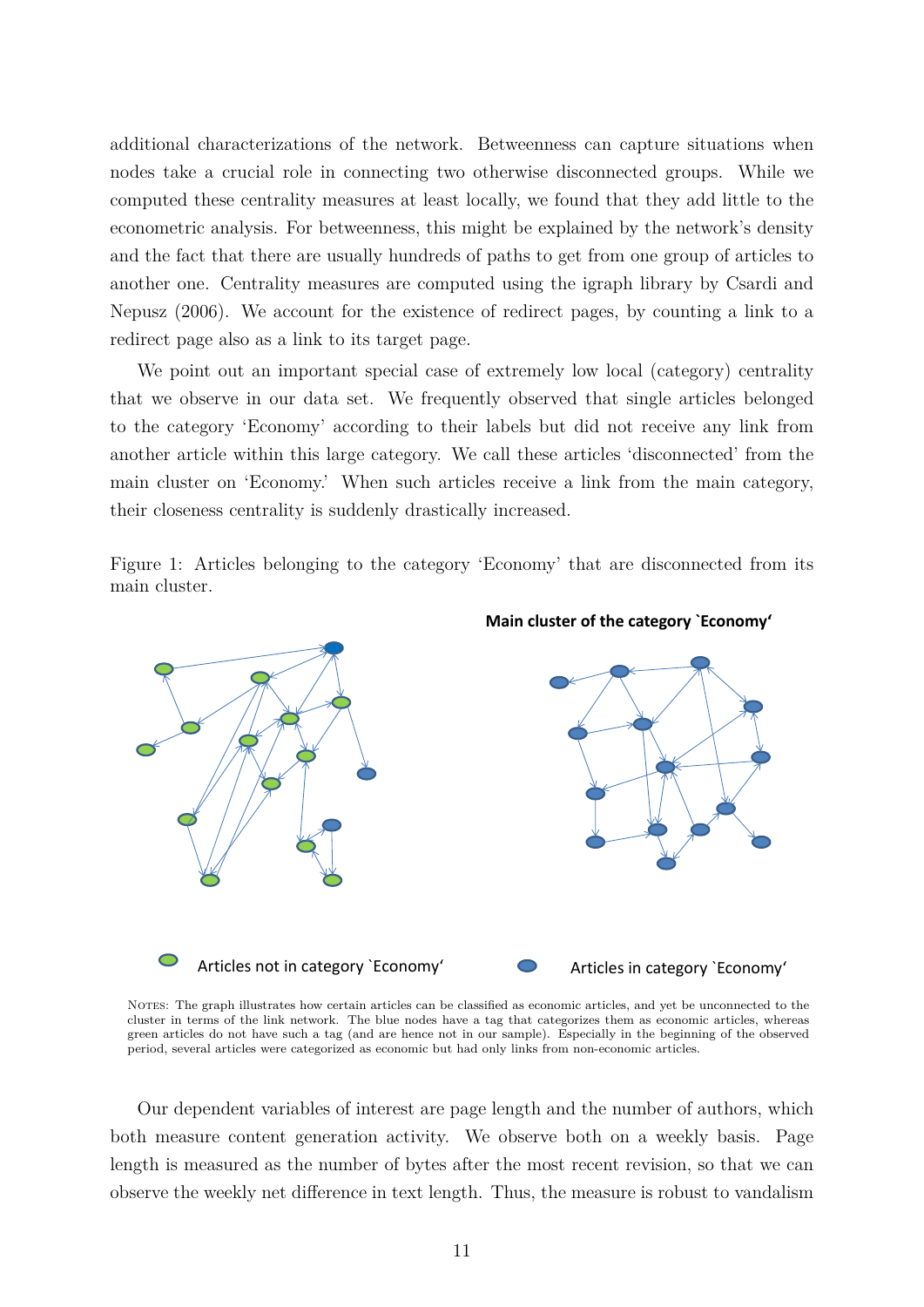or other attacks that are quickly undone. Moreover, we can observe the total number of authors that have contributed to an article up until this point.

Focusing on length and the number of authors is in line with Wikipedia's quality standards and the existing literature (cf. [Kittur and Kraut](#page-28-11) [\(2008\)](#page-28-11)), since these are the most reliable measures of *activity* for our data. As we will discuss in more detail, content changes infrequently for most articles (cf. Table [3\)](#page-31-0). As a result, some good measures of quality, such as the number of references or images have in fact very low variability. Another good quality measure, the ratio of authors/content, has very high variability on young and short articles. Moreover, taken *together*, length and number of authors are a good indication of the quality of a Wikipedia article. In the early life of an article, its length is the crucial determinant, whereas later quality increases as more authors edit a page. Clearly, the quality also depends on the number of edits, which indicate more effort by the same individuals, but, especially in conflictive situations, more authors and the associated coordination and 'additional eyeballs' seem to be a stronger indicator of quality than merely additional edits.

### <span id="page-11-0"></span>**3.3 The Anatomy of the Data Set**

One large cluster within the category could be reached via the directed network of incoming links, and 7*,* 635 pages are always part of this cluster. We refer to it as the 'connected component' in the category 'Economy' (or just 'connected' or 'reachable articles'). All other articles could not always be reached via the category network.[7](#page-11-1) Hence, our main data set is a balanced panel observing the 7*,* 635 articles that remain in the connected component during 153 weeks (1*,* 168*,* 155 observations). During the period of observation, 1*,* 237 initially disconnected pages received an incoming link from the connected component in the category 'Economy,' and thus became part of that component. We use these articles in a second data set for our analysis. From these 1*,* 237 pages we observe 203*,* 031 weekly observations.

Table [1](#page-30-0) provides summary statistics of our variables for the balanced panel of articles that are always reachable from the category 'Economy.'[8](#page-11-2) The unit of observation is an article in a given week and we observe the network position of each article in terms of incoming hyperlinks. We observe the length of a page in bytes, how many authors it has and when it was created. One byte corresponds roughly to one letter. The median length

<span id="page-11-1"></span><sup>&</sup>lt;sup>7</sup>We follow a widely used classification that [Capocci et al.](#page-26-5) [\(2006\)](#page-26-5) apply to Wikipedia, we observe that these pages are either part of the one strongly connected component (set of pages mutually reachable via hyperlinks) or of the out-component (pages reachable from the strongly connected component) of the subnetwork formed by pages associated to the category 'Economy.' Moreover, we find approximately 7*,* 000 articles that were nonexistent at the beginning of our period of observation or ceased to exist before the end and are, hence, excluded from the analysis.

<span id="page-11-2"></span><sup>8</sup>Since many distributions are strongly left-shaped while having a long right tail, we prefer tables with percentiles to a graphical illustration.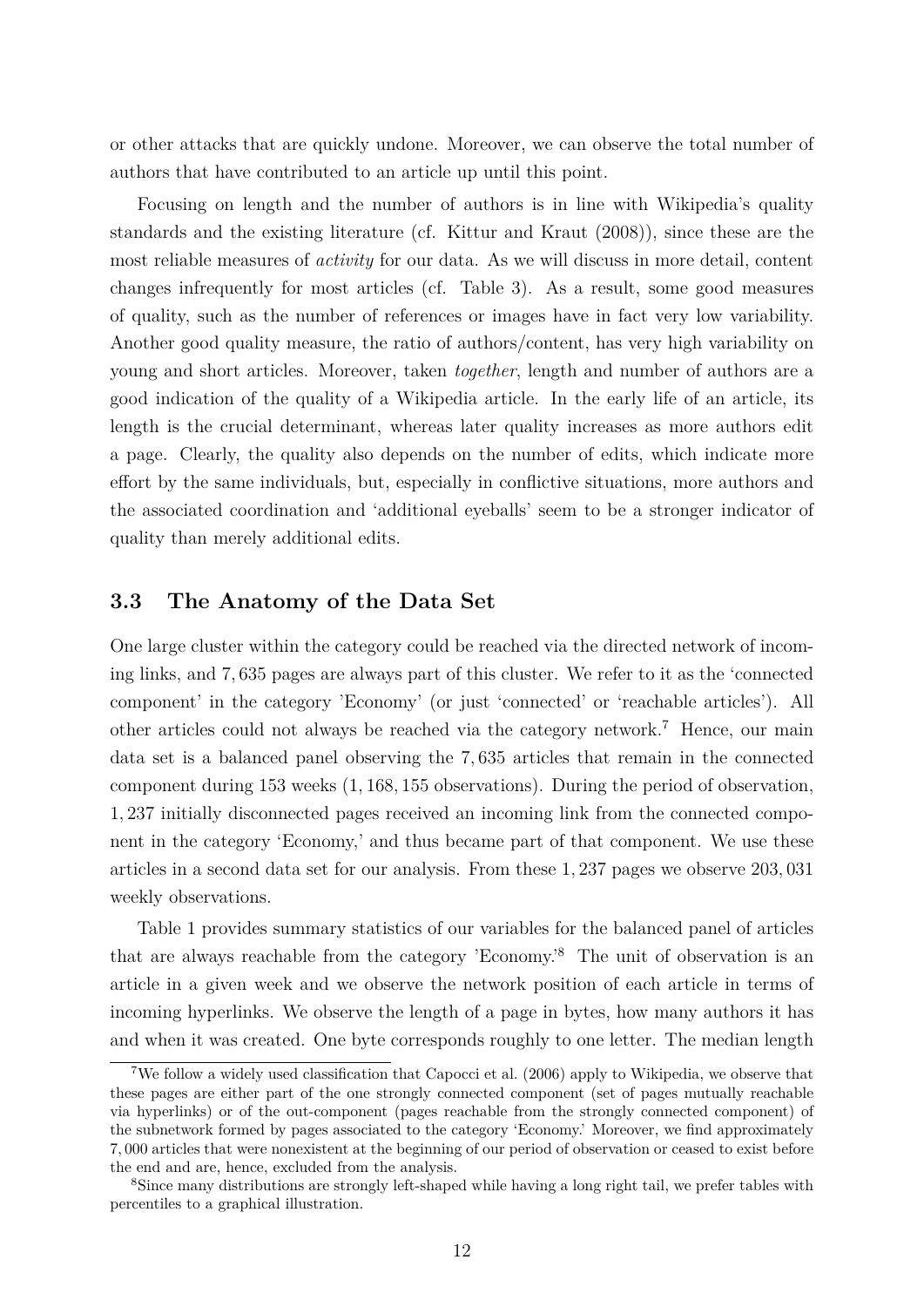is 3630 bytes, and the median article was written by 16 authors. Our main centrality measures are indegree and closeness centrality. By sample construction, every page is connected to the category and hence receives at least one link from it. The median page has eleven links from Wikipedia, four of which are from within the category. Articles usu-ally belong to more than one category, but we do not observe these additional categories.<sup>[9](#page-12-0)</sup> The distributions of the centrality variables show that for many articles half or more of the links come from the category 'Economy.' Consequently, we consider that this category is central to the majority of the articles we observe. Maximal values of page length, the number of authors and indegree lie far above the 90*th* percentile.

We observe in our data that the original closeness measures are mainly driven by the variations in the share of disconnected articles and in the network size over time (not reported). In order to abstract from these effects, we compute the relative closeness ranks for our balanced panel (see section [3.2\)](#page-8-0). This procedure may be useful in work on dynamic networks in general. In the econometric estimation, we use age and dummies for redirect pages and pages containing a literature section as control variables. Age captures whether the article has been on the wiki for a long time or whether it is still 'under construction.' The indicator variable for redirect pages flags pages that were converted to a link page, which merely redirects the reader to the page of a synonym. The presence of a literature section, finally, indicates relatively long articles that draw extensively on scientific, literary or journalistic sources outside Wikipedia. The median age of articles is 217 weeks; that is roughly four years. Only around ten percent of the articles are less than two years old, so the majority of articles in our sample are mature articles.

Table [2](#page-30-1) shows the same summary statistics as Table [1,](#page-30-0) but for the sample of articles that get connected to the category 'Economy' during the period of observation. To see how often the variables typically change for individual pages, we aggregate the frequency of changes in the network and content variables over time. This is shown in Table [3.](#page-31-0) Less than 25 percent of the pages never experience any change in their number of incoming links, and less than ten percent are never edited nor receive any additional author. At the same time, most articles do not change in any given period. For descriptive analysis and robustness checks in the regressions, we also measure the number of clicks in the 24 hours before the next due date in our weekly panel. In the online appendix, we provide further illustrations and descriptive tables of the data we used.<sup>[10](#page-12-1)</sup> Figure D1 shows the development of median values of page length, the number of authors and indegree over the 153 weeks observed. The figure documents the growth that articles experience over time and hence the need to control for time effects in our estimation. Finally, Table D1 displays the magnitude of changes for all observations with non-zero change.

<span id="page-12-0"></span><sup>9</sup>Except for the category sociology that we use for sensitivity analysis.

<span id="page-12-1"></span> $10_{\rm https://docs.google.com/viewer?a=v\&pid=sites\&srcid=ZGVmYXVsdGRvbWFpbnxrdW1tZXJzd29ya2luZ3BhcGVyc3xneDo0NzdjMjFiMzlmN2YwYTU5s2v2duZd29ya2luZ3BhcQVyc3xneDo0NzdjMjFiMzlmN2YwYTU5s2v2duZd29ya2luZ3BhcQVyc3xneDo0NzdjMjFiMzlmN2YwYTU5s2v2duZd29ya2luZ3BhcQVyc3xneDo0NzdjMjFiMzlmN2YwYTU5s2v2duZd29ya2luZ3BhcQ$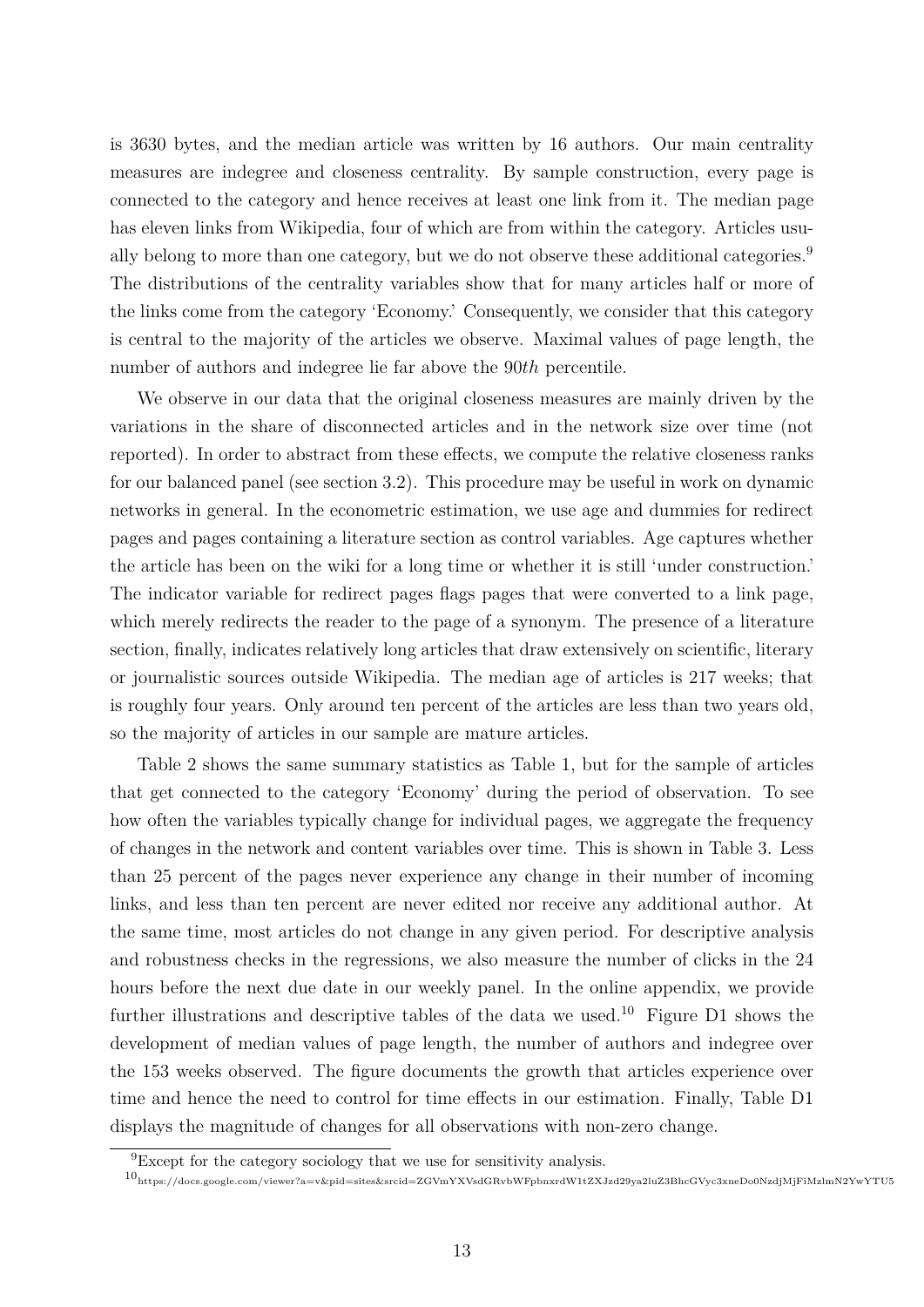## <span id="page-13-0"></span>**4 The Category 'Economy' on the German Wikipedia**

In this section, we shed light on how the academic discipline of economics is represented on German Wikipedia and what other contents related to the economy and economic matters are covered. To do so, we create 11 non-overlapping categories of non-persons (see Table [5\)](#page-33-0), which are constructed in a way that attributes most weight to the category 'Economy' ('Volkswirtschaftslehre'), which we are most interested in. We add other categories in declining order that are farther away from our field of interest. An article is only assigned to a category if it has not yet been assigned to a category of higher rank (e.g. if 'Monetary Theory' is already part of 'Economics,' it will not be assigned to 'Banking'). Similarly, we create five categories of persons, with 'Economists' as first category. Note that a different ordering of categories would lead to a different assignment of some articles. The details of the sampling and the construction of categories are explained in section A1 of the online appendix. [11](#page-13-1)

### **4.1 Distribution of Articles Across Subcategories**

Table [5](#page-33-0) summarizes the distribution of articles in our main sample across subcategories and median values of article age, page length, the number of authors and the number of clicks. Moreover, it contains two measures of centrality, the number of articles within the master category 'Economy' hyperlinking to a specific article (indegree from category) and the number of articles from other categories hyperlinking to a specific article (indegree outside category). The category 'Economics' covers 13.4 percent of the articles on non-persons from the sample. While this is a substantial share, the majority of articles about the economy on Wikipedia have not been assigned any label that is associated with economics as an academic discipline. On the one hand, this is due to the importance of various institutions (banks, firms, government institutions, legal associations, etc.). On the other hand, economic issues are discussed by many other communities such as managers, worker representatives, politicians, researchers of other disciplines or people criticizing the prevailing economic systems. This is reflected in the entries we find in our sample. For example, nearly six percent of the articles fall into the category 'Labor, poverty' without falling in the categories 'Economics', 'Management' or 'Trade, enterprise.' Among the articles on persons, more than half are about economists. This includes persons trained as economists but not working as academic economists. Since we note that the movement criticizing globalization has relatively high prominence on German Wikipedia, we separately identify persons labeled as 'Globalization critiques' ('Globalisierungskritiker').

Looking at the article characteristics for non-persons, we observe that the articles on 'Economics' are oldest. The youngest articles on 'Trade, enterprise,' are created more

<span id="page-13-1"></span><sup>11</sup>[https://docs.google.com/viewer?a=v&pid=sites&srcid=ZGVmYXVsdGRvbWFpbnxrdW1tZXJzd29ya2luZ3BhcGVyc3xneDo0NzdjMjFiMzlmN2YwYTU5](#page-0-0)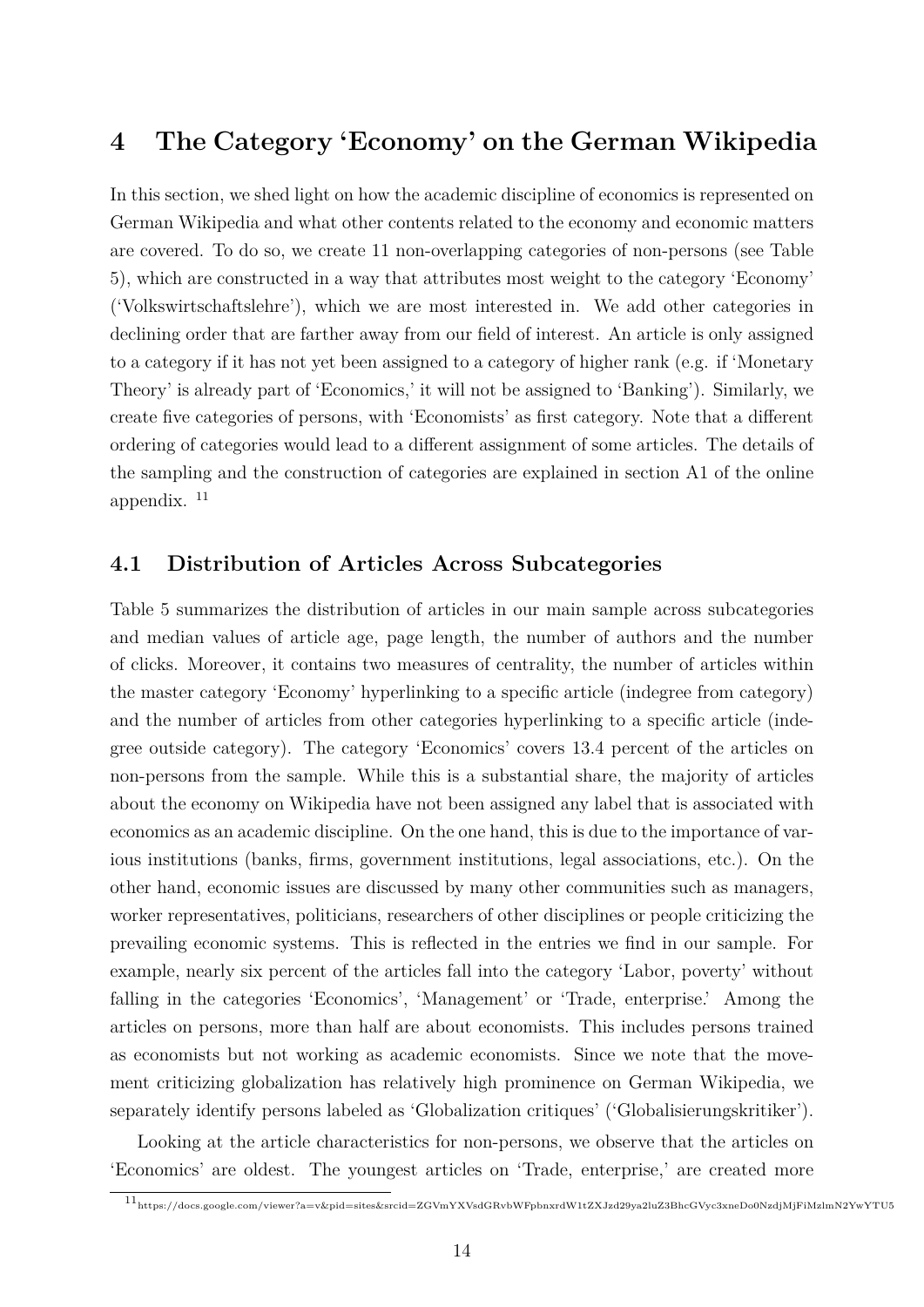than half a year later (evaluated at the median). The category with the longest articles is 'Politics, policy,' followed by 'Labor, poverty,' and 'Economics.' The number of authors is also highest in the category 'Politics, policy' with 19.7 authors in median, followed now by 'ICT' (18.8) and 'Trade, enterprise' (18.2). The most clicked articles are those on 'Management,' followed by 'Labor, poverty' and 'ICT' (both around 15 clicks). The median number of links from within the main category 'Economy' is highest for 'Economics.' This means that notions from economics are used in a large number of other articles. The number of links from the category is lowest, with values less than four, for 'ICT', 'Sociology, social matters' and 'Other economics topics.' From outside the main category, the largest number of links point to the category 'Politics, policy' with 12.4 links.

Turning to the articles on persons, the category of 'Globalization critiques' stands out in several respects: Its articles are relatively old, with 7,565 bytes they are twice as long in median than the articles on other persons and they also have more than twice as many authors with 33.7, while the numbers for other articles about persons lie close to the median numbers for non-persons. Articles on persons tend to be clicked less often than articles on non-persons. Again articles on 'Globalization critiques' receive most interest. They are also nearly twice as hyperlinked from articles outside the main category 'Economy' as other articles on persons. Meanwhile, this category is not extremely central within the main category 'Economy.'

### **4.2 Top Articles on Economics**

In the previous section, we have looked at the median characteristics of articles of different categories. At the top of the distribution of all variables, we observe values that exceed the median by far. Looking at the top articles according to different page characteristics gives a more precise idea of which articles are popular among contributors and readers of Wikipedia. Since we have a particular interest in the academic discipline of economics, we look at the top 20 articles only within the subcategory 'Economics' (Table [6\)](#page-34-0). Within the subcategory, the article with the highest mean length during the period of observation is 'Marxian Economics.' Also ranks 2,7 and 12 are taken by articles related to Marxian economics. 'Neoliberalism' and 'Capitalism' are other terms frequently used in non-neoclassical economics showing up in the top 20. On the other hand, a number of general economic terms, mostly related to macroeconomics, are part of the list ('Unemployment statistics', 'Tax', 'Money', 'Property', 'Government debt', 'Inflation'). Some of the longest articles also rank within the top 20 with respect to the number of authors. But this is not the case of the articles on Marxian economics. Meanwhile, 'Criticism of capitalism' (rank 16) and 'Keynesian economics' (rank 19) are two articles on non-neoclassical topics included in this list. The highest numbers of clicks interestingly go to the two main target variables of macroeconomic policy: 'GDP' and 'Inflation.' Again we see some over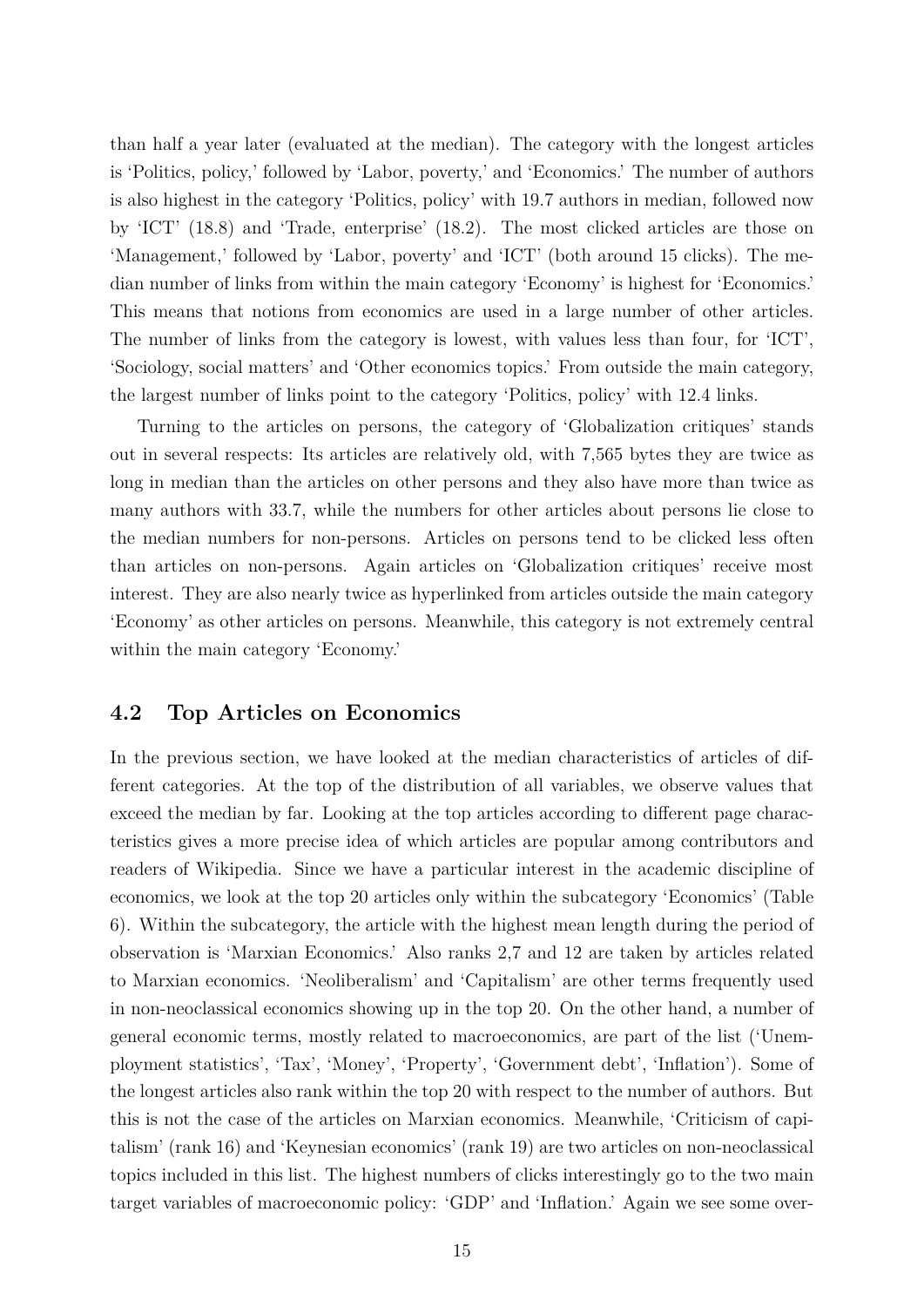lap with the two preceding rankings, but the readers of Wikipedia seem less focused on heterodox economic thinking and the criticism of capitalism than the contributors. Turning to centrality within the category 'Economy,' we observe a far stronger dominance of core notions of textbook economics than in the other rankings, including the articles on 'Economics' (which might include links from the labels), 'Production', 'Employee', 'Liquidity', 'Cost,' and 'Demand.' Interestingly the article that receives the most links from outside the category 'Economy' is 'Liberalism.' Further results for selected slices in the middle and at the bottom of the distributions are available upon request. They show a mix of topics from economic theory, institutions and policy with no particular dominance of specific themes. Typical articles with median page length are 'Endogenous Growth Theory', 'Manchester Capitalism,' and 'German Tax Reform in 2000.' At the bottom of the rankings, we tend to observe more specific topics: 'Degree of openness', 'Balance of payment deficit', 'Mass market,' and 'National Bureau of Economic Research.' But there is no obvious general rule, which topics rank in the middle and which topics rank in the bottom. More in-depth network and semantic analysis might yield additional insights as to which thematic areas are more developed on Wikipedia than others.

In Table D2of the online appendix,  $^{12}$  $^{12}$  $^{12}$  we show the top 20 articles in terms of increase in content and centrality in German Wikipedia during the period of observation. We opt for absolute measures of increase, since relative measures would place articles that are initially extremely small at the top even if their absolute increase is small. The table shows the fastest growing 20 articles, assessed by comparing the average value during the first 10 weeks of the sample to the average value of the last 10 weeks. The fastest growing pages (in terms of length) are shown in column 2 alongside the growth (in bytes) in column 3. Column 4 shows the 20 articles which obtained most additional links (on top of the links they had during the first 10 weeks), and column 5 quantifies the increase in links. While the growth in indegree is strongest on topics related to main themes of economics, the growth in content covers again several topics with somewhat Marxist flavor: 'Capitalism', 'Profit', 'Ground Rent' or the 'Planned Economy.' The other dominant theme seems to cover issues which may be related to the European financial and economic crisis, such as the 'European Monetary Union', 'Balance of Trade' or 'Credit Default Swaps.' The strongest growth in links pointing them can be seen in articles which contain key definitions such as 'Product', 'Good,' the 'GNP' or 'Inflation.'

Since it might be of interest to readers who are themselves economists, we report the top 10 economists: Table [4](#page-32-0) shows the most prominent economists on German Wikipedia in terms of our variables of analysis. The most striking result of this table is that Karl Marx is the most important economist on German Wikipedia by all five criteria. Friedrich Engels also appears among the top ten. Other well-known economists born before the

<span id="page-15-0"></span><sup>12</sup>[https://docs.google.com/viewer?a=v&pid=sites&srcid=ZGVmYXVsdGRvbWFpbnxrdW1tZXJzd29ya2luZ3BhcGVyc3xneDo0NzdjMjFiMzlmN2YwYTU5](#page-0-0)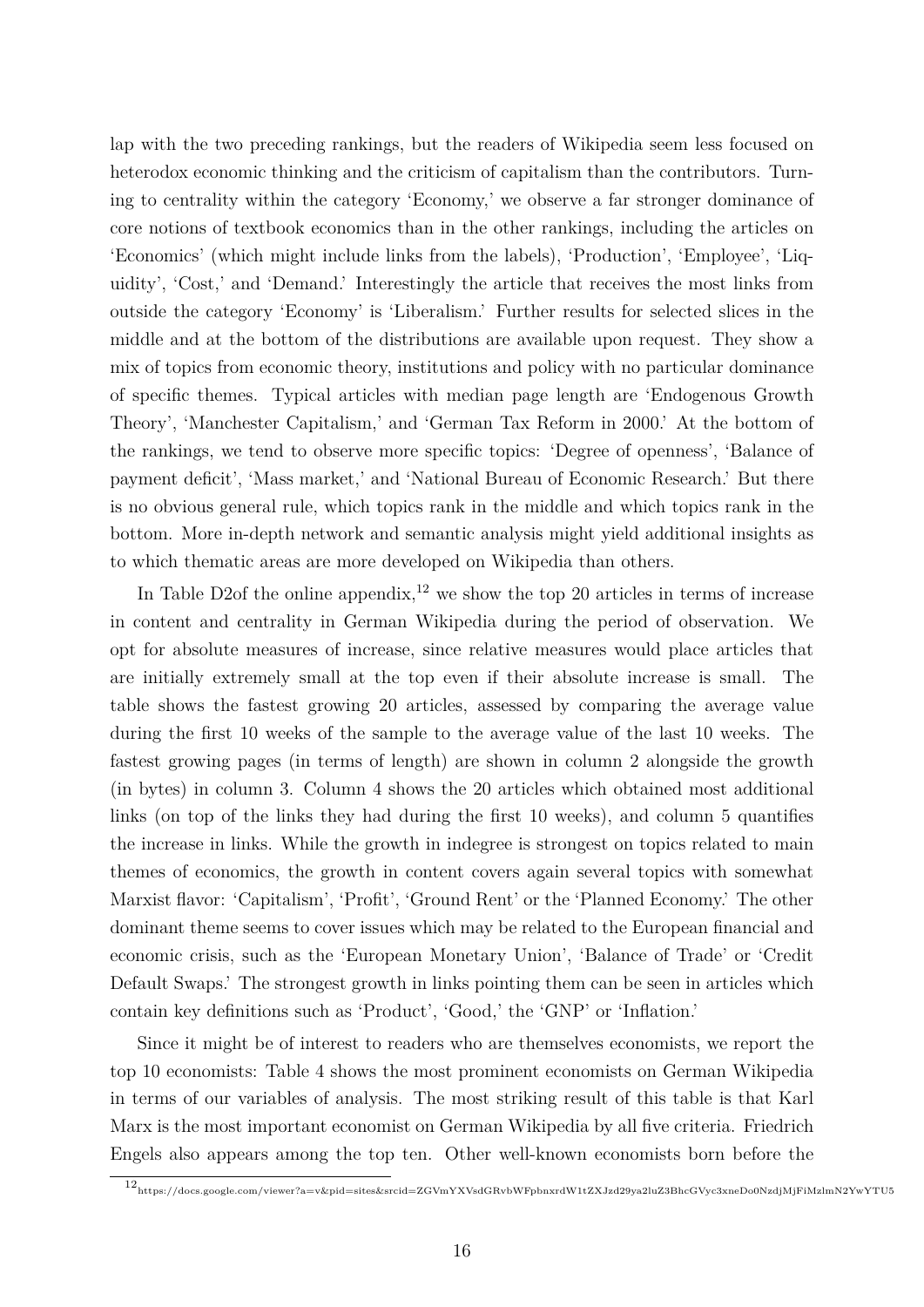20th century, such as Adam Smith, David Ricardo, David Hume, or Joseph Schumpeter, appear, but their importance varies by criterion. On ranks 2-10, interestingly, the ranking by indegree from category mentions most of the names that appear in the history of economic thought typically taught at university. The only living economists on the list are German: Horst Köhler, who is a former president of Germany, and Hans-Werner Sinn and Peter Bofinger, two economists who frequently appear in German media.

While views on this naturally differ, most economists would probably consider that certain topics are underrepresented on German Wikipedia. Moreover, it is worth noting that the ranking obtained from the link structure reflects the relevance in the scientific discourse of economic thought more closely than other performance or popularity measures, such as length or clicks. This fact highlights the link structure's ability to quantify the relevance of topics, but it also raises the question, to which extent hyperlinks can be a potential channel for attracting authors and contributions to articles. We investigate these issues in the following sections for the entire sample of articles.

# **5 Econometric Analysis of Centrality and Content Creation**

We are interested in analyzing whether a higher centrality in the article network is associated with (i) more content being generated and (ii) contributions by new rather than by previous authors of a page. In subsection [5.1](#page-16-0) we analyze these questions for the main component of always connected articles. In subsection [5.2](#page-19-0) we shed light on articles that get connected to the category 'Economy.'

### <span id="page-16-0"></span>**5.1 Network Position and User-Generated Content**

Our main explanatory variables are measures of centrality in the network of incoming hyperlinks. As described in section [3.2,](#page-8-0) we have four centrality measures: the number of incoming links within the category 'Economy' (indegree within category) and from the entire German Wikipedia (global indegree) as well as the closeness rank in the network of the category and in the global network. As further control variables we add dummies for an article being a redirect, for the presence of a literature section and for article age. We assume that the relation between outcomes and indegrees may be linear or quadratic while the other variables enter our estimation only in a linear way. The skewness and the long tails in the distributions of the number of incoming links, the page length and the number of authors underline that the data show similar properties as other network data (see Table [1\)](#page-30-0).

Like with almost all dynamic network data, at least three sources of endogeneity play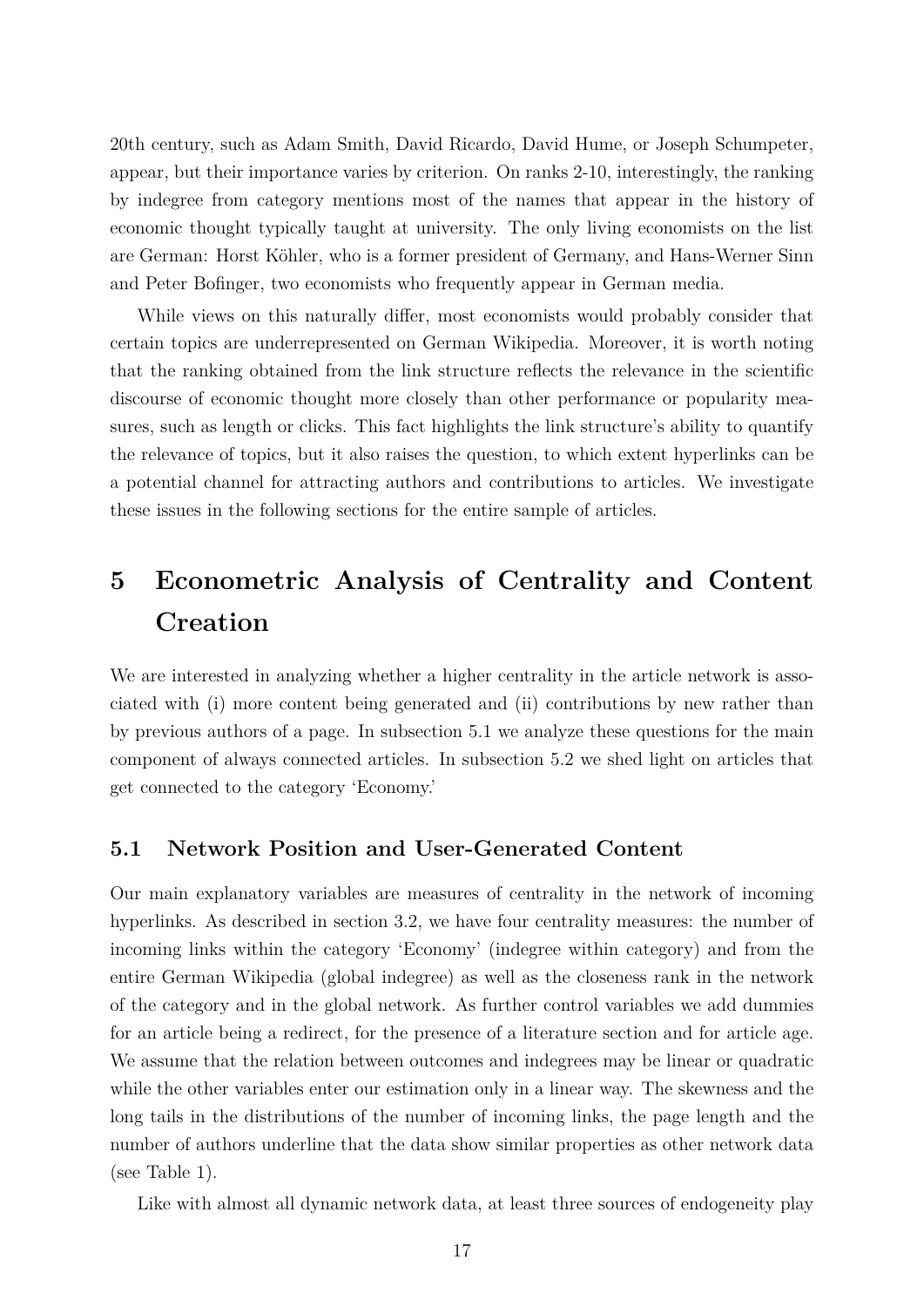a role in potentially affecting our estimates. Firstly, articles differ substantially in their relevance to the wider audience and in other unobserved dimensions. Particularly the difference in their relevance is likely to affect both the network position and the content generation in the same direction, thus generating correlation between these two variables. The second source of endogeneity is the fact that Wikipedia is a collaborative site: The content matter of certain pages may be subject to unobserved exogenous shocks and seasonality. Sudden spikes of interest in certain issues might lead to more authors contributing to single pages or to the entire platform. Moreover, contributions to Wikipedia continuously grow and inevitably generate some hyperlinks, so that page length and hyperlinks may both have a time trend. The third source of endogeneity stems from editors who simultaneously edit page B and set a link from page A to page B. Such activity will also lead to a correlation between the network position of a page and its content, but the author's attention will not have been attracted to editing page B via the link from page A. Observationally equivalent problems are caused by temporal variations in other unobserved factors such as authors' idiosyncratic preferences, or article popularity in general, which influence both content creation and links. Note that measuring the position of articles based on a two-mode author-article network suffers from similar problems.

Similar to [Kittur and Kraut](#page-28-11) [\(2008\)](#page-28-11) and [Ransbotham et al.](#page-29-9) [\(2012\)](#page-29-9) we can tackle two of these three problems with a balanced panel structure. Specifically, we use the temporal structure of the data to track the variation within one and the same article by using article fixed effects. Moreover, the data are rich enough to allow controlling for systematic temporal variation or particularities of singular weeks by employing time fixed effects. We estimate two-way fixed effects panel regressions based on the following equations:

<span id="page-17-0"></span>(1) 
$$
(page\ length)_{it} = \alpha_i + \alpha_t + \beta * (centrality_{it}) + \gamma * X_{it} + \epsilon_{it}
$$

<span id="page-17-1"></span>(2) 
$$
(num. \,author s)_{it} = \alpha_i + \alpha_t + \beta * (centrality_{it}) + \gamma * X_{it} + \epsilon_{it}
$$

where *centrality<sub>it</sub>* is a vector of the four centrality measures mentioned above.  $X_{it}$ includes the three control variables indicating redirects, literature sections and age (weeks since the first edit), *i* designates the article and *t* the week. Several other variables come to mind that could be included as controls. However, fundamental differences between pages in the averages (of levels and growth rates) of other relevant variables, such as the number of references, the number of distinct authors that contributed in the past, will all be captured by the page fixed effects, which we include in every regression. We, therefore, opted for a succinct specification with only three controls. Since the data allow observing an article's network position in a panel design, we can effectively tackle the first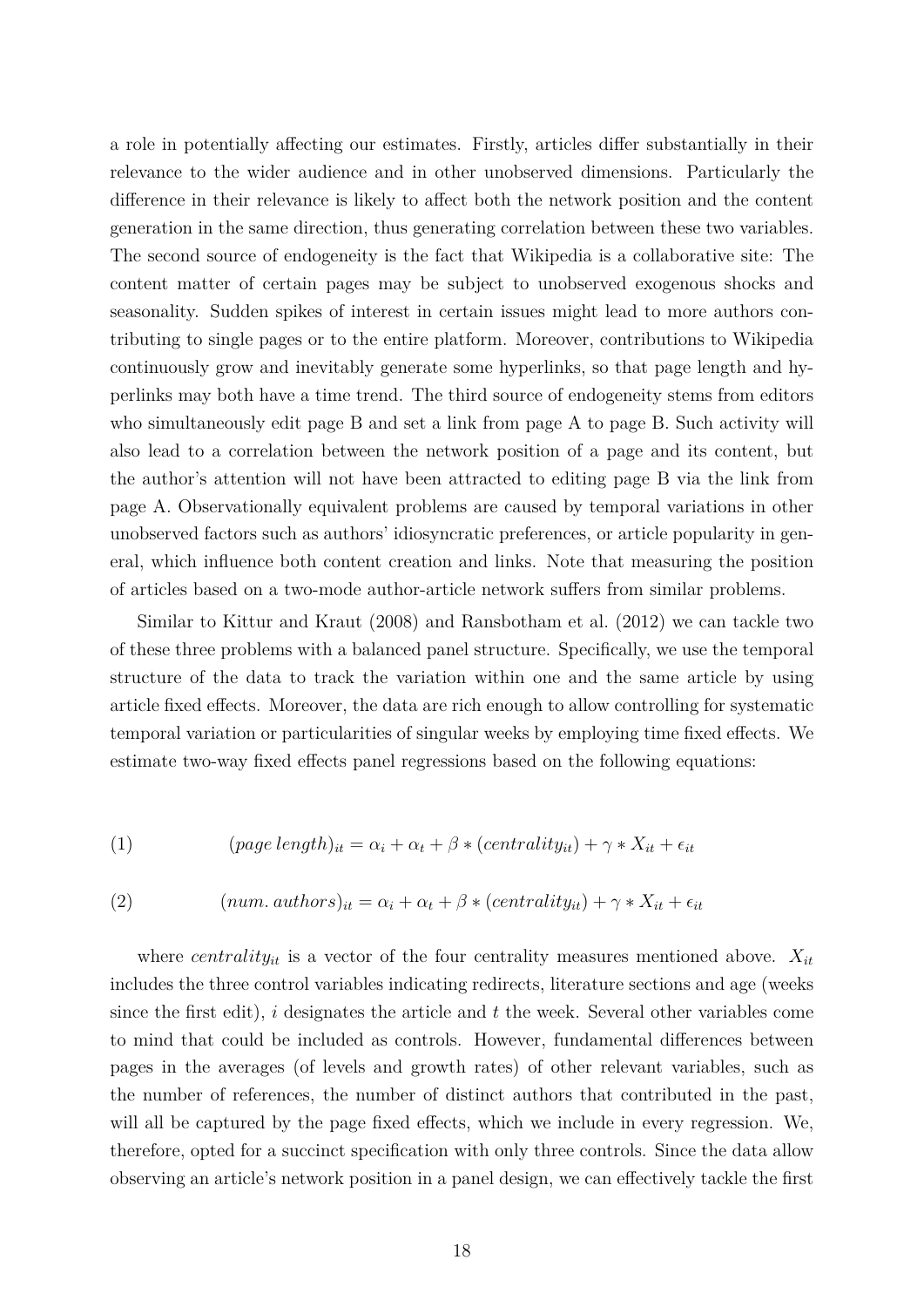two sources of endogeneity, which are constant heterogeneity specific to articles and time trends or time-dependent shocks that affect the entire network.

Tackling the third source of endogeneity, reverse causality from content to links, is more difficult in our data of connected articles as it cannot be dealt with by fixed effects alone. The ideal experiment would exogenously add or remove randomly selected links between pages and compare the periods before and after such a treatment. Unfortunately, such an experiment would violate the guidelines of Wikipedia, and we are also not aware of any completely exogenous and quasi-experimental source of variation of articles' network position on the kind of large-scale observational data from Wikipedia we are analyzing.[13](#page-18-0)

However, we are able to implement a research design, where we look at a large variation in network position that we consider as random and analyze the growth of that article before and after this event. To do so, we make use of a special type of pages. These are the articles that are initially disconnected from the main cluster of the category 'Economy' and that got connected in our period of observation. In order to understand why looking at these articles may be useful, note that authors, in general, do not observe whether an article is connected to a large component or not. Experienced users may look at the option that allows displaying the direct links pointing to a page. Yet, users will not necessarily employ it when linking from another page and, more importantly, they will not see how the linking articles themselves are connected. Most authors will thus not consciously decide to link an article from a large cluster of several thousand articles from which it was previously not accessible. The length of the page may influence the creation of links towards this page. But we expect that there is no systematic relation between page length and whether new links come from outside the category, from isolated pages within the category (which leaves the article disconnected from the cluster economics) or from the main cluster of the category. If we find an effect of getting connected to the large cluster of the category 'Economy' that is strong and lasting compared to the coefficients of the indegrees found in the sample of always connected articles, we consider that it plausibly results from the sudden sharp increase in connectedness. This sharp increase is reflected in a discontinuity in the closeness centrality.

When looking at the articles that get connected to the category, we examine both the effects on the level of the page length and on the growth in page length. If we find a significant effect of getting connected on page growth, we consider it to be unlikely to rely on systematic correlations between connectedness and the error term, since this unobserved effect on the error term would have to coincide with connectedness not only

<span id="page-18-0"></span><sup>&</sup>lt;sup>13</sup>Absent exogenous variation of the network position, [Kummer](#page-28-6) [\(2013\)](#page-28-6) takes an alternative approach that exploits the effect of quasi-experimental attention peaks on single pages to neighbors. This approach offers many useful insights, which are derived from restricting attention to specific clusters of articles, and shorter time spans. Our paper complements these insights by studying network position and content generation on a large set of connected articles and over a longer time horizon.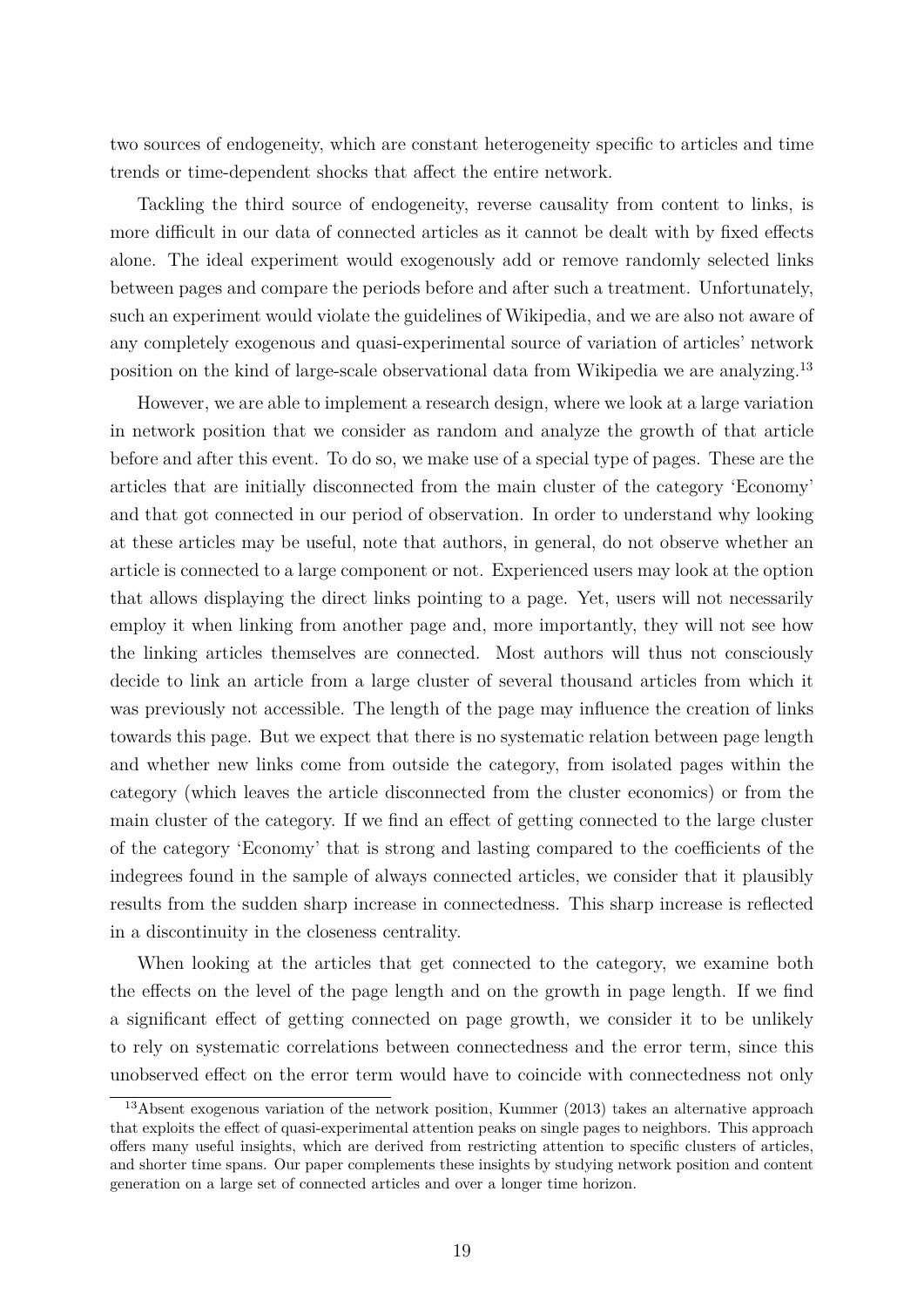in the period of getting connected but also in future periods.

### <span id="page-19-0"></span>**5.2 Getting Connected to the Category 'Economy'**

In order to analyze the effect of becoming part of the connected component in the category 'Economy,' we put together a sample that includes articles that are at first not connected, but become connected to the category at some point during our period of observation. There are in total 1*,* 237 of these articles. Since the change in closeness centrality is very similar for all of them, we just consider a dummy for becoming connected. We do not consider additional changes in indegree, since we know that most articles change by one link at maximum in a given week and do not change in most weeks. Therefore accounting for getting connected and indegree simultaneously may result in overcontrolling. We analyze both the length and the rate of change of a page from five weeks before the page becomes connected until five weeks after. In a few cases, we observe that a page was connected more than once and then consider only the last occurence in our sample.





NOTES: The figure shows a schematic illustration of getting connected to the economics cluster. The black link is from outside the cluster, the red link establishes a connection to the cluster. Importantly, the link has to be embedded into the text on the other page, but leaves the linked article untouched. The corresponding analysis assumes that it is uncorrelated to the error term whether a new link connects to the cluster or not.

For the eleven weeks in the sample, we regress page length on an indicator variable that takes the value of one if the page can be reached via the links from the main component of economics and zero otherwise. This means it takes the value zero in the five weeks before connection and the value one in the week when connection occurs as well as in the five weeks after. Furthermore, we regress the first difference of page length over time on the same indicator variable. The two-way fixed effects regressions thus take the form: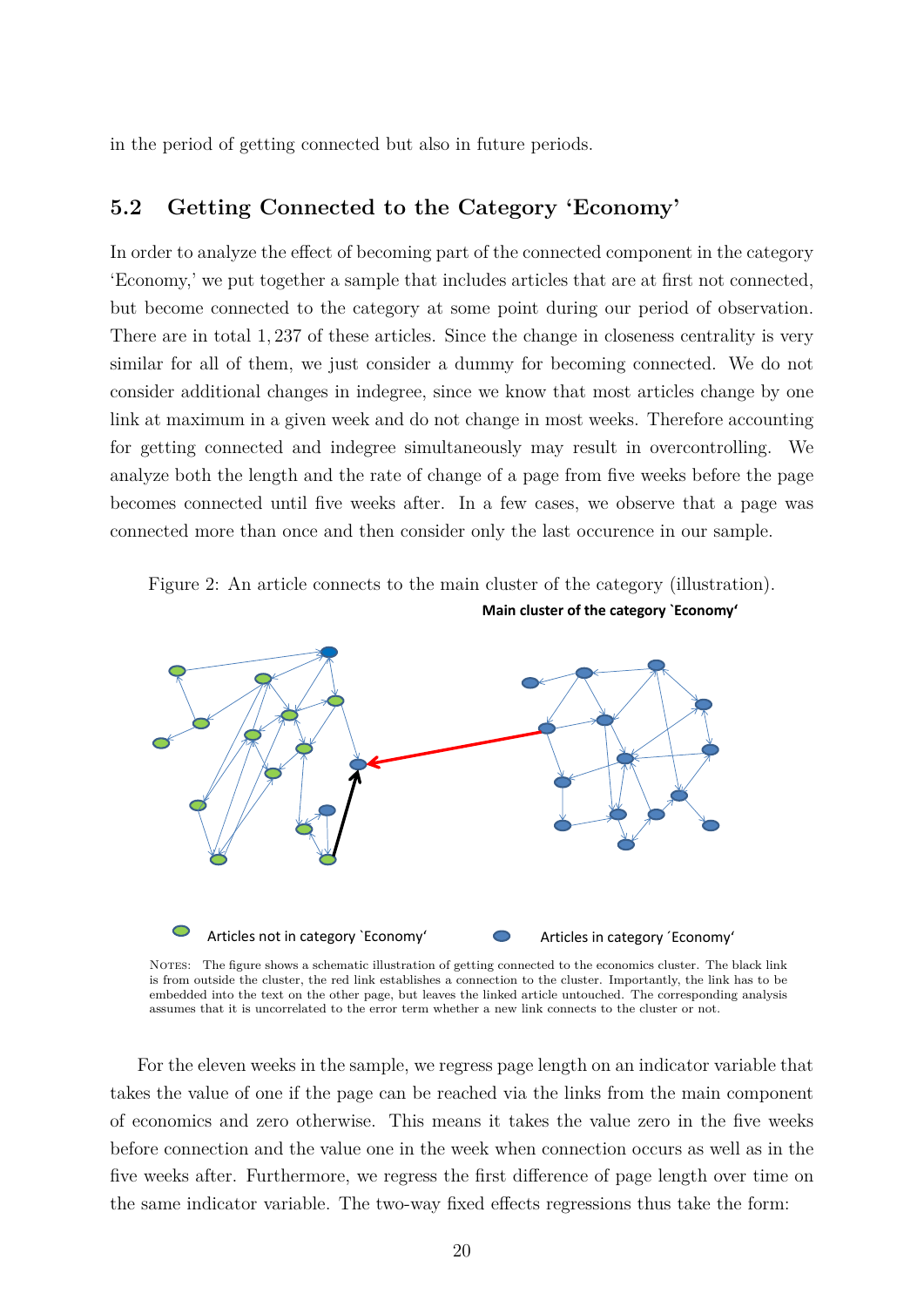(3) 
$$
(page\ length)_{it} = \alpha_i + \alpha_t + \beta * \iota (page\ connected)_{it} + \epsilon_{it}
$$

(4) 
$$
\Delta(page\ length)_{it} = \alpha_i + \alpha_t + \beta * \iota(page\ connected)_{it} + \epsilon_{it}
$$

with  $t = 0$  at the period of the jump into the category and  $t \in \{-5, ..., 5\}$ . To alleviate the concern that becoming connected is rather the effect than the cause of simultaneous editing of the target page and the pages pointing to it around week 0, we compare weeks −7 to −3 with weeks 3 to 7 in a further specification (reported in Table [10\)](#page-37-0). While our approach reduces the vulnerability to simultaneity issues in important aspects, fully disentangling the factors that might drive simultaneity would require exogenous instruments or the ability to explicitly account for the identity of the linking articles and their properties, which we believe to be a fruitful avenue for further research.

## **6 Results of the Econometric Analysis**

Table [7](#page-35-0) shows the two-way fixed effects regressions corresponding to Equation [1.](#page-17-0) Page length is regressed on centrality variables, article fixed effects, and time fixed effects. The table shows the result for 7*,* 635 articles from the category 'Economy' that belong to the large cluster in that category throughout the entire 153 weeks. The first column shows the coefficients for the number of links that the page receives from the entire Wikipedia and a squared term. Our estimates indicate that an additional link pointing to a page is associated with 13 more bytes of text. This corresponds to one or two words. The insignificant coefficient on the quadratic term indicates no curvature.

One of our main questions is whether the effect of links from the category is different from the mean effect of all links. In the second column, we add the number of links that the page receives from other pages of the category 'Economy' and further augment the specification with the relative rank in closeness both inside the category and on the entire Wikipedia. The links from the entire Wikipedia represent a subset of the global links, and their estimated effect can be interpreted as the additional effect from a link being a category link. The coefficient for a category link is more than ten times higher than the coefficient obtained when not differentiating between the two groups of links. Moreover, the new variables render the coefficient for a link that comes from outside the category small and insignificant, suggesting that the explanatory power mostly stems from the category network. Since we run regressions with article fixed effects, the coefficients apply to deviations from the averages that are specific to the article. If the number of incoming links from the category exceeds this average by one, the target page is by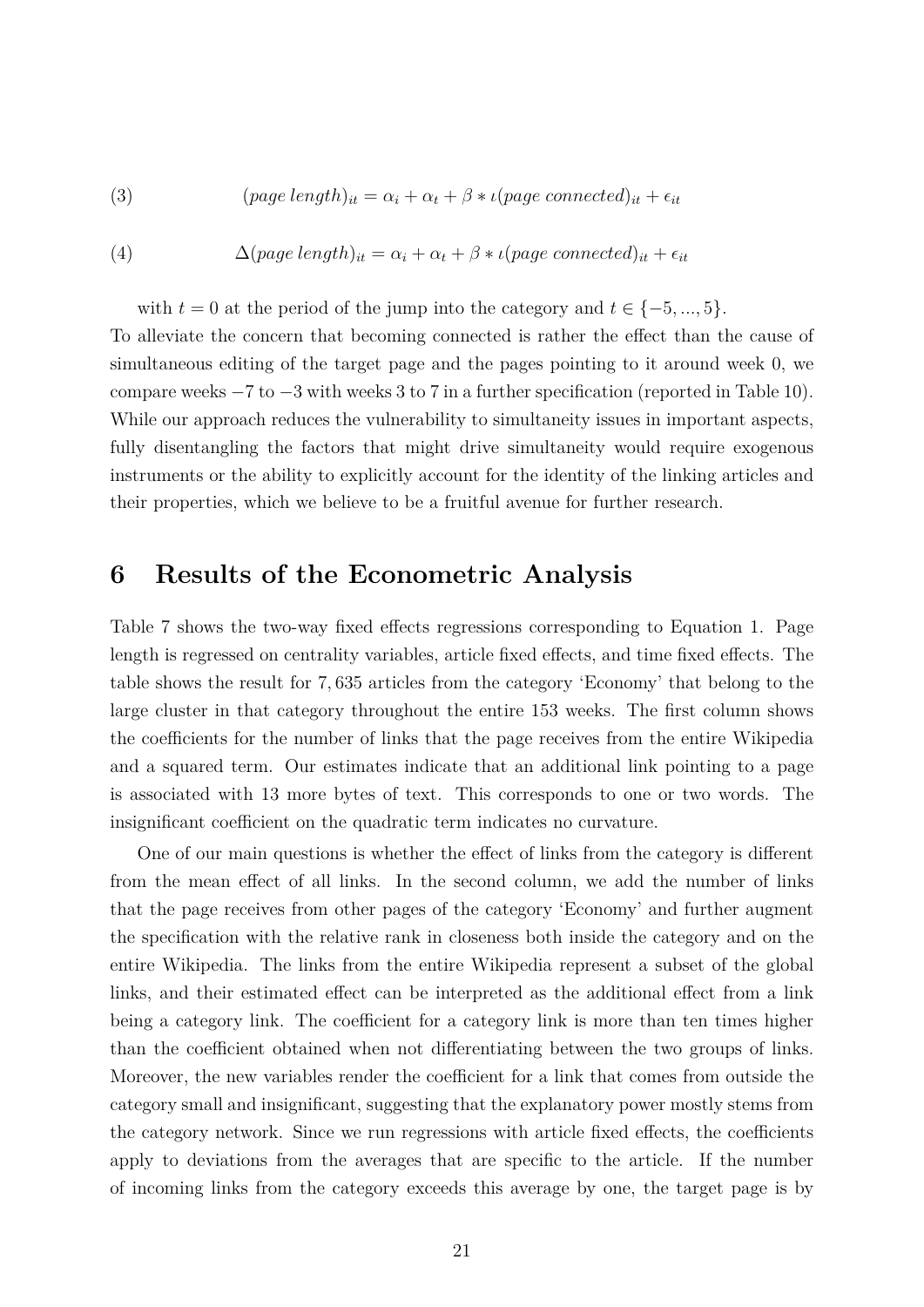139 bytes longer (considering the sum of the two linear coefficients). For links from the category, we estimate significant declining effects, with the coefficient for the quadratic term taking, however, a rather low value of −0*.*13.

The relative closeness rank in Column 2 measures whether a page is located rather in the center of the network or rather in its periphery. Given that we scaled the rank variable such that it ranges from 0 to 100, the coefficient indicates that a ten point improvement in the relative closeness position is associated with 75 additional bytes of content. In the descriptive statistics, we saw that the closeness of most articles changes by less than one point in any given week. From this point of view the effect looks small. Moreover, the size of the coefficient for indegree is barely affected, and the added explanatory power of the new variable is rather low. The coefficient of the closeness rank inside the category is insignificant. The control dummies for redirects and a literature section have the expected signs. Older articles tend to be longer.

In Columns 3 and 4, we turn to the question whether the higher centrality is not only associated with more content but also with more authors. The columns show the regressions from Equation [2.](#page-17-1) They mirror the specifications from Columns 1 and 2, with now the number of authors as the dependent variable. Column 3 shows the results when using the centrality measures from the entire Wikipedia. The results indicate that an additional link is associated with roughly 0*.*11 more authors, with a very weak curvature of the slope. Similarly to the results for page length, the effect is much stronger for links from the category, as shown in Column 4: an additional link from the category corresponds to approximately 0*.*54 more authors (considering the sum of Wikipedia and category coefficients). The coefficient for links from outside the category is much smaller but remains significant in all specifications. The closeness rank has a negligible and insignificant effect (Column 4).

In Table [8,](#page-36-0) we report four robustness checks of the main result for page length (from Table [1](#page-17-0) Column 2): In the first column, we replace the contemporaneous measures of centrality by the ones from the week before, which cannot be influenced by current editing behavior. This tests whether our result is mainly driven by a reverse effect of content generation on incoming links created in the same week. We find virtually no change in the results and thus consider this effect not to be important. In the second column, we eliminate outliers from the sample. We observe two kinds of outliers visible in Tables [1](#page-30-0) and  $D2<sup>14</sup>$  $D2<sup>14</sup>$  $D2<sup>14</sup>$  articles that gain a lot of attention in the form of long contributions, many authors and many links (both from the entire Wikipedia and within the category), and articles that experience very high changes in these variables in at least some periods. We compute maxima of levels and changes per article. We eliminate articles that lie in the extreme two percent for any maximal change. Of the remaining articles, we eliminate

<span id="page-21-0"></span><sup>14</sup>Table D2 can be found in the online appendix, cf.: [https://docs.google.com/viewer?a=v&pid=sites&srcid=ZGVmYXVsdGRvbWFpbnxrdW1tZXJzd29ya2luZ3BhcGVyc3xneDo0NzdjMjFiMzlmN2YwYTU5](#page-0-0)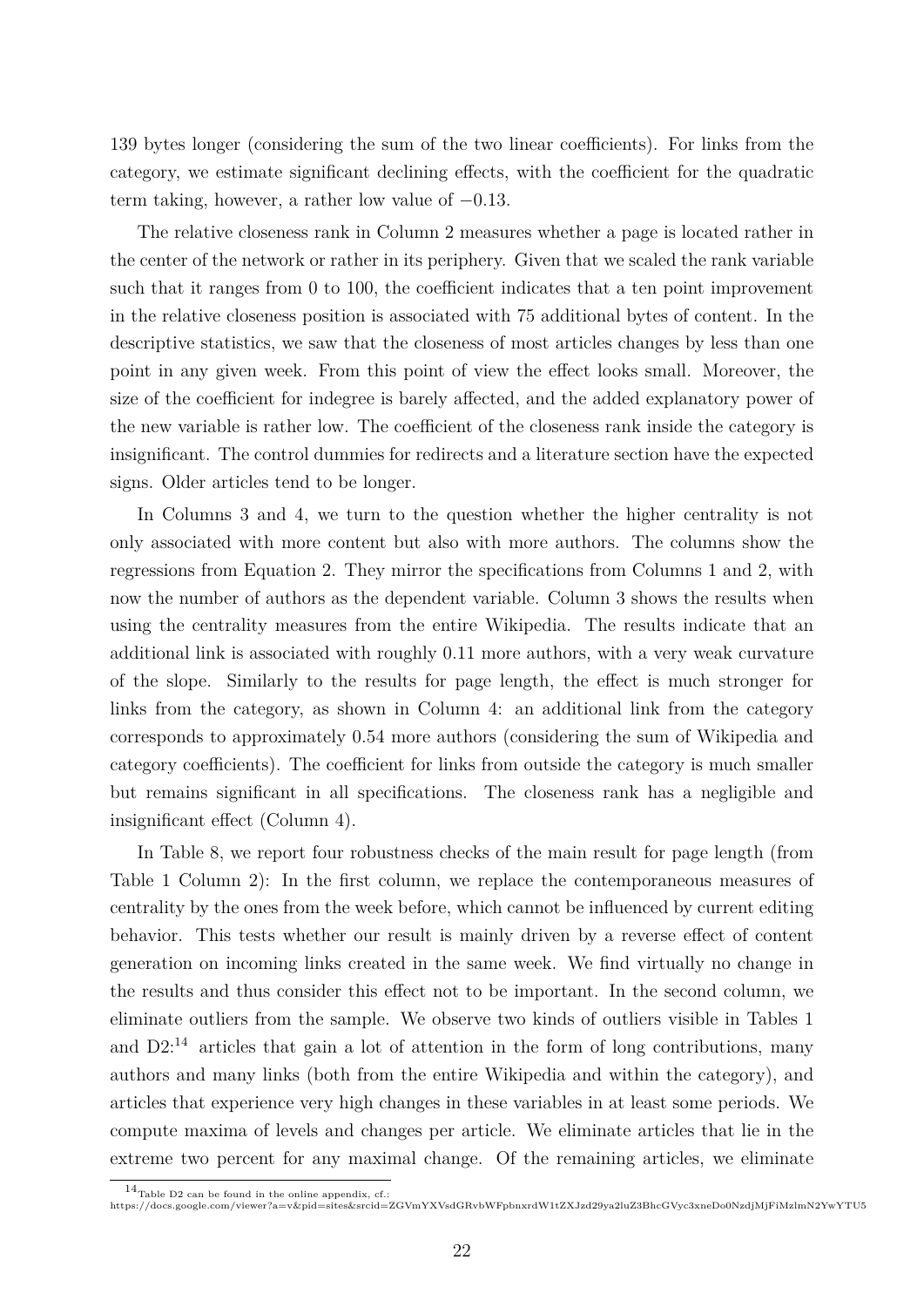those lying above the 95th percentile of the maximal levels of any variable. In total, this eliminates 15 percent of the articles. The results show that both indegrees are estimated to have even larger coefficients, which sum to 222 bytes for a link from within the category. The quadratic specification now better captures a positive but declining influence of links from outside the category. In the third column, we perform the estimation for a different category, 'Sociology,' excluding those articles that overlap with 'Economy.' As in our main sample, links from within the category have a much stronger effect on page length (in sum, three times larger than a link from outside the category). However, this coefficient is significant only at the ten percent level, which may be a consequence of the smaller sample size. The coefficient for links from the entire Wikipedia is now significant, which was not the case for the category 'Economy.' Column 4 finally reports how the results change when including a proxy for how often a page was clicked in the last week. Clicks and length are positively related, but the relationship of an article's network position and its length remains unaffected by the inclusion of this variable.[15](#page-22-0)

Summing up our results for the connected component in the category 'Economy,' we find that a higher number of links from articles in the same category is associated with more content generation and additional authors. The increase in page length related to an additional link from the category may look small since it corresponds to a short sentence. From the descriptive statistics we saw, however, that small changes are an essential ingredient of the development of Wikipedia. Consequently, we consider the effect as non-negligible. The effect of links from outside the category is insignificant in our main specification and significant but about three times smaller in some robustness checks. The effect of closeness centrality is negligible.

The regressions in Tables [9](#page-37-1) and [10](#page-37-0) use the information on the 1*,* 237 pages that get connected to the main cluster of economics during the period of observation. Table [9](#page-37-1) shows the results when we consider 5 periods before and after the jump, also including the period of the jump itself. The first two columns show the results from a simple pooled OLS regression, whereas Columns 3 and 4 show the two-way fixed effects results when including both time and article dummies. The coefficients affecting the level of the page length (Column 1 and 3) indicate that getting connected is associated with an increase in page length by approximately 400 bytes. This effect is both significant and sizeable compared to the effect of one additional link in the previous sample. The explanatory power of the regression is, however, very low. The cumulative effect over five weeks is even stronger for the first differences of page length (Columns 2 and 4), ranging from 66

<span id="page-22-0"></span><sup>&</sup>lt;sup>15</sup>We performed further robustness checks that did not affect the main conclusions. We excluded pages that merely redirected the reader to a different page and explanation pages. We also included a measure of how often pages linking to the page under consideration were viewed. Next, we included several other (potentially endogenous) measures that better describe the pages (number of revisions, number of references). We repeated everything for authors, where all effects are in the same direction and continue to matter (though sometimes less). The results are available from the authors upon request.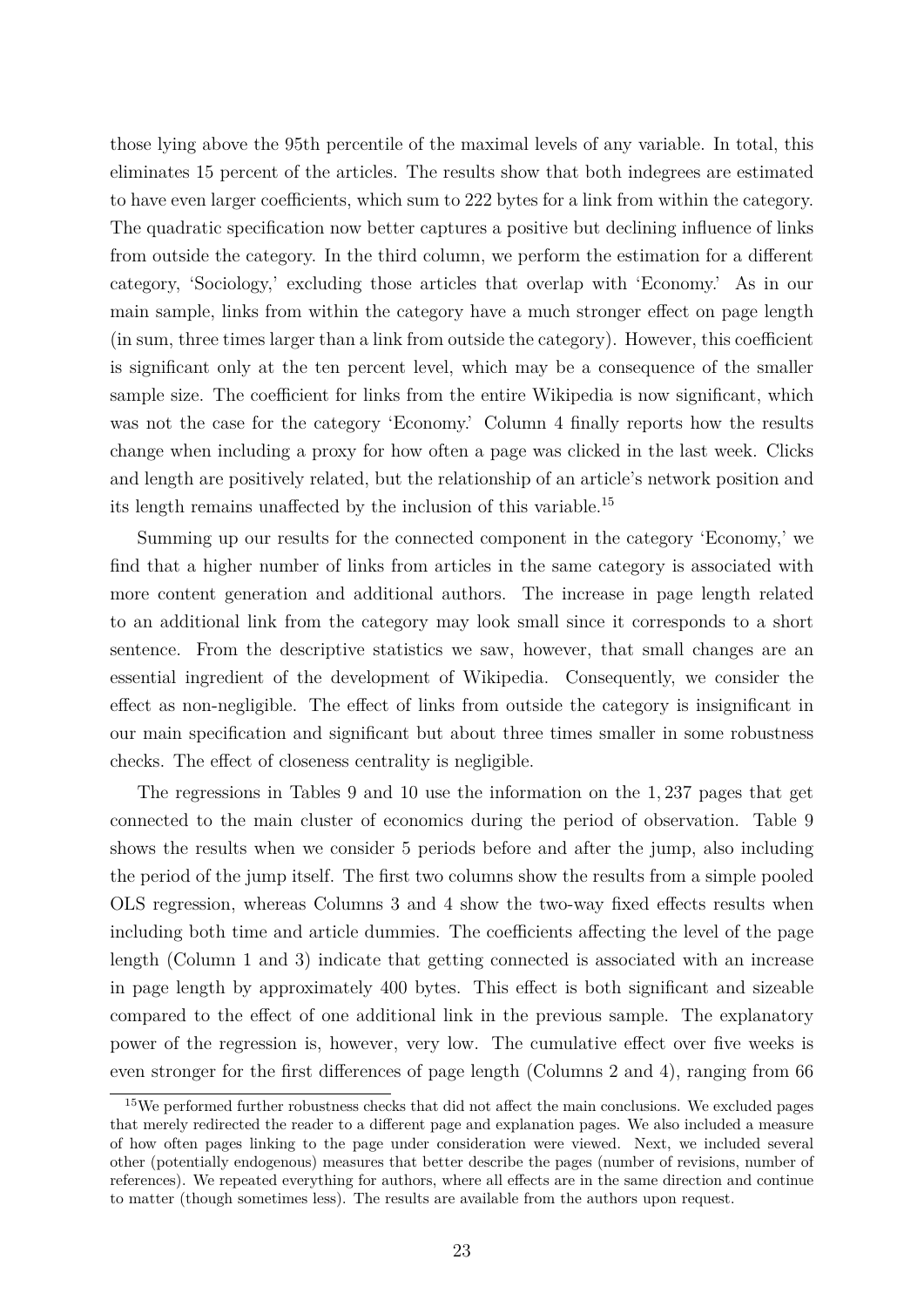bytes per week in the pooled regression to 195 bytes per week when including time and article fixed effects. These are sizeable effects which cannot be expected to last forever. It might be that a share of the additional content is provided in the same week as the article gets connected.

In Table [10](#page-37-0) we account for that possibility, by excluding the week of the 'jump' into the connected component and the two weeks before and after. Instead, we consider two five-week intervals that are separated by the interval two weeks before and after the jump (i.e., week  $-7$  to  $-3$  vs. week 3 to 7). As expected, the coefficients get smaller, which indicates that a substantial fraction of the newly generated content is provided within the weeks after the new connection was established. However, the effects remain by and large positive and indicate that an article grows by 9 (pooled) to 21 bytes per week (fixed effects) faster during weeks 3 to 7 after being connected. We still observe not only a level but also a growth effect.

## **7 Conclusions**

The creation of user-generated content in a peer production setting requires mechanisms that help producers to identify where they want to contribute. We consider the network of hyperlinks between Wikipedia articles as a possible channel of spillovers in production activity that attracts more producer effort to more central articles. We find that the page length of an article is positively associated with the number of links it receives, despite controlling for time-invariant unobserved heterogeneity, time effects and other variables.

In our sample of articles on economic topics, one more link is associated with 13 bytes more text, which corresponds to one or two words. When differentiating between links within the category 'Economy' and links from other Wikipedia pages, we find a large discrepancy in the effects. One more link from an article from inside the category is related to an increase in page length of around 140 bytes. This is a sizeable effect given that the median weekly change in page length, excluding observations without any change, is only 18 bytes. At the same time, the coefficients for links from outside the category become insignificant. The importance of links from the same category is corroborated in several robustness checks which persistently confirm that the effect of links from outside the category is much smaller. Moreover, links from the category are strongly related to new authors' contributions. On average every second additional link from the category is associated with a new author contributing to the page. These results are all obtained in a balanced sample of articles that are always connected to the large cluster of the category. Articles that are initially not connected increase by more than 300 bytes in length during the five weeks after connection.

Taken together the results suggest that adding missing hyperlinks to Wikipedia or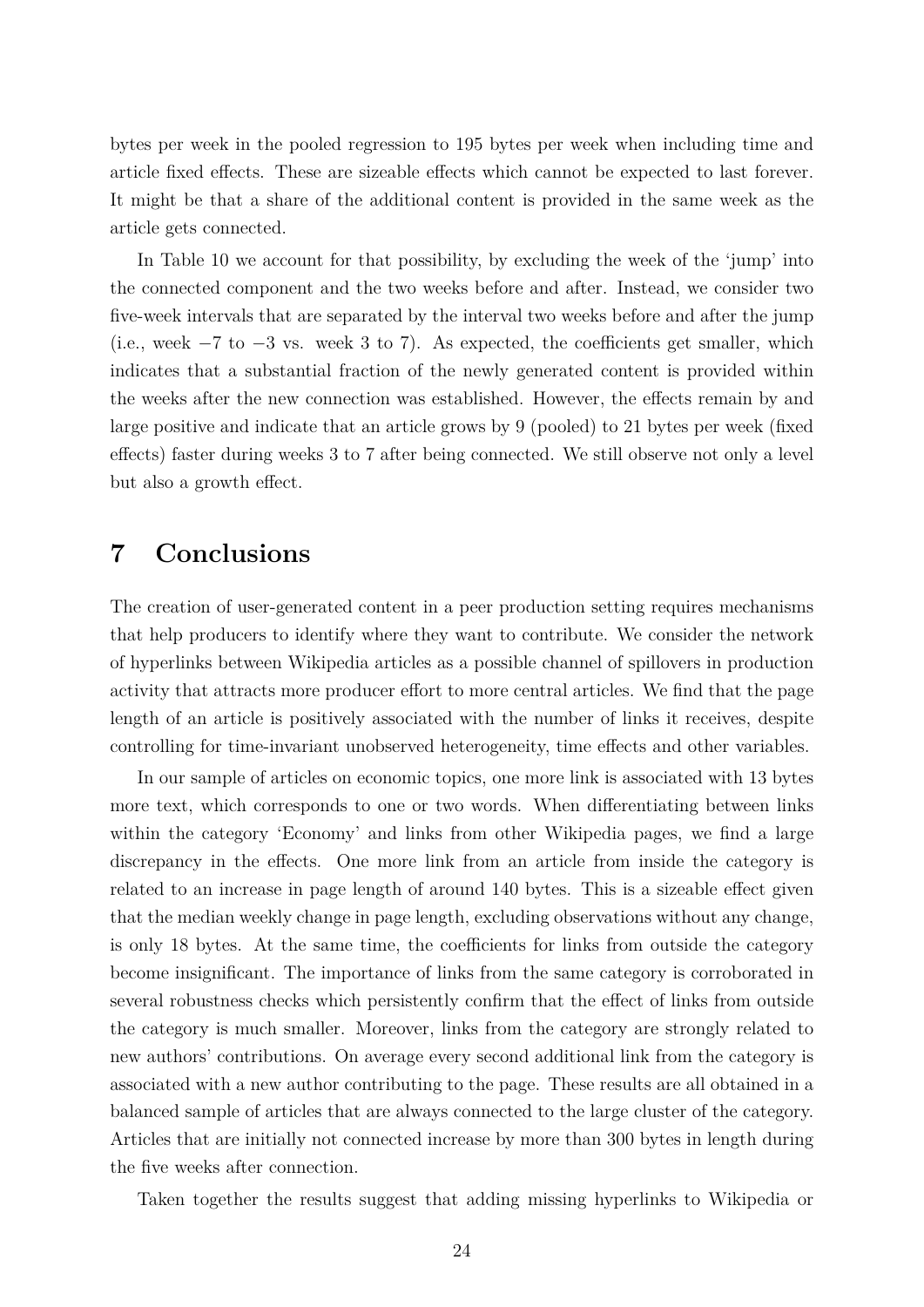extending the content of articles in a way that it connects better to other articles may not only improve the quality of the information but also foster further contributions by authors that have not yet contributed to the newly linked articles. While the size of the additional contributions that may be expected is not very high, these changes of a few words or one sentence constitute a large part of all contributions to Wikipedia. This strategy is expected to work best within a cluster of thematically related articles. Links from articles that do not share a central category with the target article seem to enhance content generation much less. For the two categories we were able to scrutinize, 'Economy' and 'Sociology,' we find that semantical relatedness matters more than the mere presence of direct links between pages in generating spillovers in content provision. Note, however, that our categories are closely related to academic disciplines. Whether our findings generalize to other categories, such as sports, fashion or non-academic topics is beyond the scope of this study, and remains to be shown in future research.

Beyond econometric evidence, our analysis is to our knowledge the first to show how economics as a discipline is represented on Wikipedia. Among the longest articles and those attracting the most contributors, we find a high share associated with Marxian economics and other heterodox views. This tendency is less observed among the most clicked articles and absent from the most central articles within the category 'Economics.' Extrapolating these observations to hypotheses about whether hyperlinks may also affect the dominating views to which authors contribute is not possible based on the top 20 articles only. Future research could explore the potential of hyperlinks to channel different thematic contributions using semantic analysis.

An important limitation is the degree of freedom for authors to affect the link structure. While strategic linking itself is not allowed on Wikipedia, the way authors write the content of article A (e.g., 'Marc Chagall') affects whether this article will link to article B ('Inflation') or not. Much of this linking is driven by the content of article A and not the content of article B, which represents our main dependent variable. However, we cannot completely exclude endogeneity at this point, at least not our main data set. In recent research, one of the authors uses more experimental evidence and finds that a node can expect to receive a spillover in attention of approx. 25 percent of the average number of clicks on its neighbors [\(Kummer](#page-28-6) [\(2013\)](#page-28-6)). We see this as complementary to the present work, which uses a sample that is much more representative of an entire category of Wikipedia. Moreover, we are able to consider a subset of article getting connected to the category 'Economy,' which we consider a large and exogenous variation in centrality.

Two further properties of our study require caution when generalizing its result: First, our results are not based on a two-mode author-article network considered in several other studies but on the link network of Wikipedia articles. Whether they extend to two-mode contexts remains to be tested. Second, our conclusions are obtained based on data from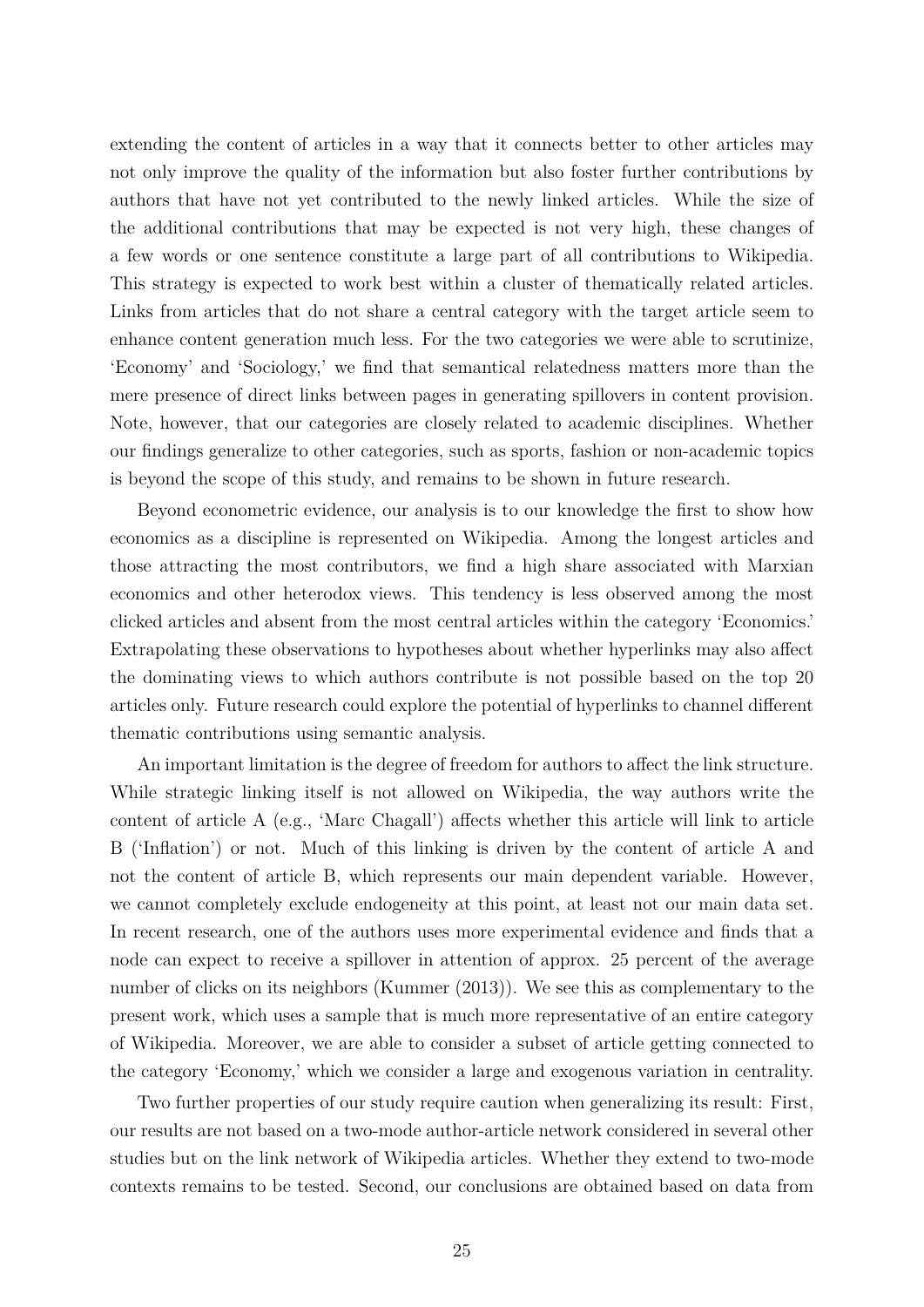relatively mature articles and should be reexamined for newly created articles.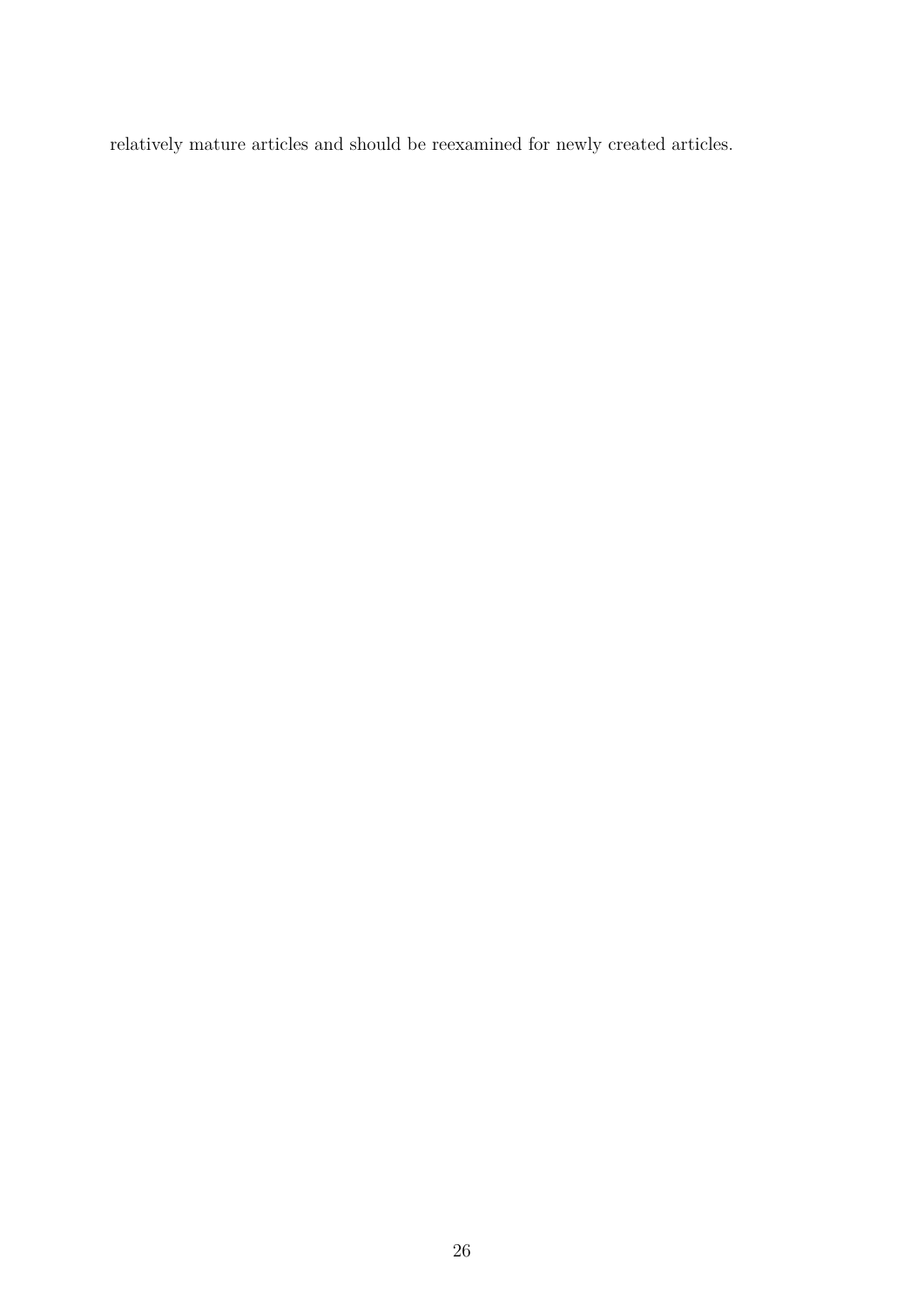## **References**

- <span id="page-26-11"></span>**Aaltonen, Aleksi and Stephan Seiler**, "Cumulative Growth in User Generated Content Production: Evidence from Wikipedia," *Management Science*, forthcoming.
- <span id="page-26-0"></span>**Adafre, S. F and M. de Rikjke**, "Discovering missing links in Wikipedia," in "Proceedings of the 3rd International Workshop on Link Discovery" 2005, pp. 90–97.
- <span id="page-26-4"></span>**Albert, R., H. Jeong, and A.L. Barabási**, "Internet: Diameter of the world-wide web," *Nature*, 1999, *401* (6749), 130–131.
- <span id="page-26-10"></span>**Algan, Yann, Yochai Benkler, Mayo Fuster Morell, and Jérôme Hergueux**, "Cooperation in a Peer Production Economy Experimental Evidence from Wikipedia," *Workshop on Information Systems and Economics, Milan, Italy*, 2013, pp. 1–31.
- <span id="page-26-1"></span>**Audretsch, D.B. and M.P. Feldman**, "R&D spillovers and the geography of innovation and production," *The American Economic Review*, 1996, *86* (3), 630–640.
- <span id="page-26-6"></span>**Bala, Venkatesh and Sanjeev Goyal**, "A noncooperative model of network formation," *Econometrica*, 2000, *68* (5), 1181–1229.
- <span id="page-26-7"></span>**Bramoullé, Yann and Rachel Kranton**, "Public goods in networks," *Journal of Economic Theory*, 2007, *135* (1), 478–494.
- <span id="page-26-8"></span>**, Habiba Djebbari, and Bernard Fortin**, "Identification of Peer Effects through Social Networks," *Journal of Econometrics*, 2009, *150* (1), 41–55.
- <span id="page-26-9"></span>**Cabrales, Antonio, Antoni Calvó-Armengol, and Yves Zenou**, "Social interactions and spillovers," *Games and Economic Behavior*, 2011, *72* (2), 339–360.
- <span id="page-26-5"></span>**Capocci, A., V.D.P. Servedio, F. Colaiori, L.S. Buriol, D. Donato, S. Leonardi, and G. Caldarelli**, "Preferential attachment in the growth of social networks: The internet encyclopedia Wikipedia," *Physical Review E*, 2006, *74* (3), 036116.
- <span id="page-26-3"></span>**Carmi, Eyal, Gal Oestreicher-Singer, and Arun Sundararajan**, "Is Oprah Contagious? Identifying Demand Spillovers in Online Networks," *NET Institute Working Paper.*, 2012, *No. 10-18.*, Available at SSRN: http://ssrn.com/abstract=1694308 or http://dx.doi.org/10.2139/ssrn.1694308 (August 3, 2012).
- <span id="page-26-2"></span>**Claussen, J., O. Falck, and T. Grohsjean**, "The strength of direct ties: Evidence from the electronic game industry," *International Journal of Industrial Organization*, 2012, *30* (2), 223–230.
- <span id="page-26-12"></span>**Csardi, G. and T. Nepusz**, "The igraph software package for complex network research," *InterJournal Complex Systems*, 2006, *1695.*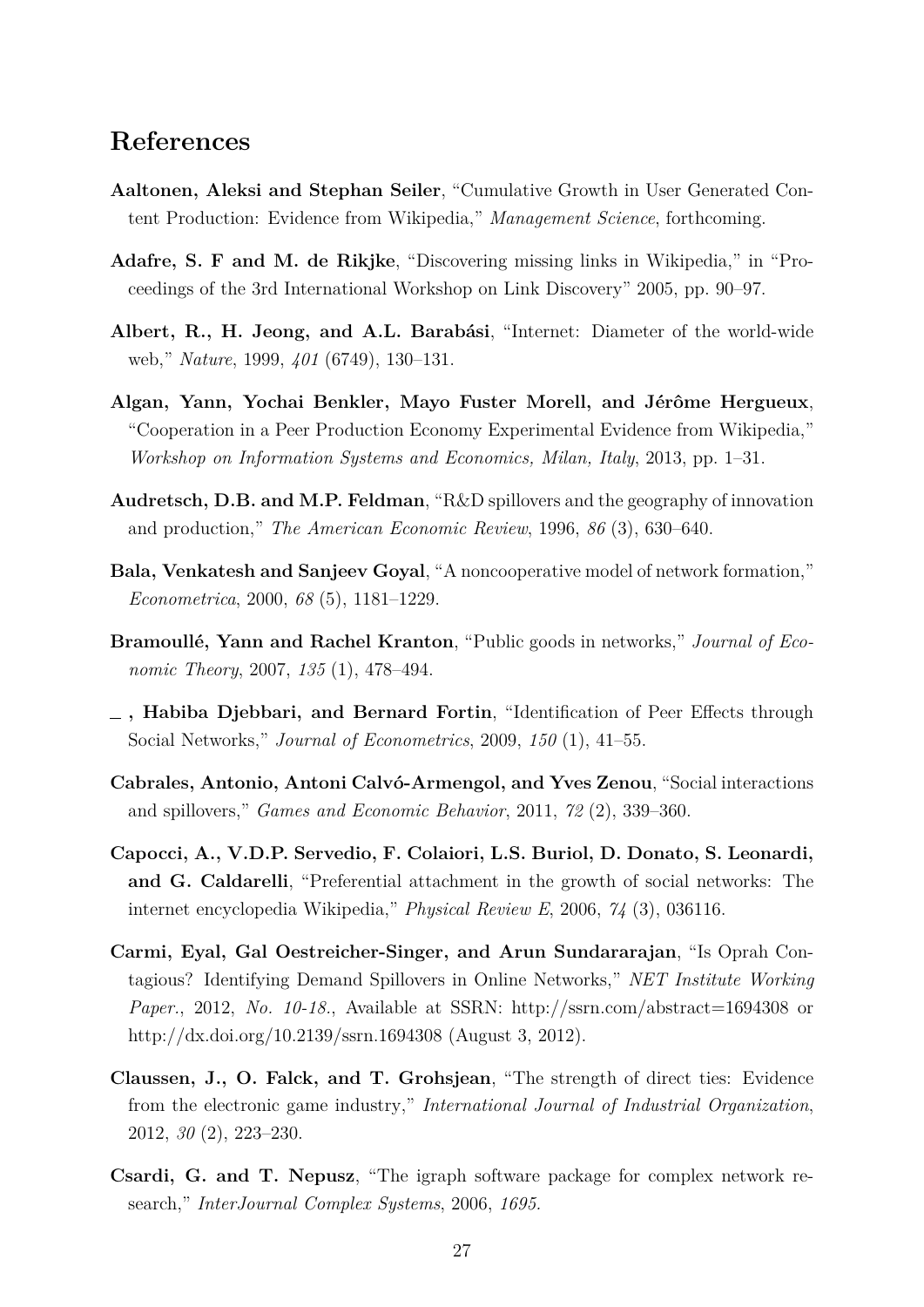<span id="page-27-1"></span>**de Solla Price, D.J.**, "Networks of scientific papers," *Science*, 1965, *149* (3683), 510.

- <span id="page-27-2"></span>**Dellarocas, Chrysanthos, Zsolt Katona, and William Rand**, "Media, Aggregators, and the Link Economy: Strategic Hyperlink Formation in Content Networks," *Management Science*, 2013, *59* (10), 2360–2379.
- <span id="page-27-7"></span>**Denning, P., J. Horning, D. Parnas, and L. Weinstein**, "Wikipedia risks," *Communications of the ACM*, 2005, *48* (12).
- <span id="page-27-0"></span>**Fershtman, C. and N. Gandal**, "Direct and Indirect Knowledge Spillovers: The 'Social Network' of Open Source Software," *RAND Journal of Economics*, 2011, *42* (1).
- <span id="page-27-4"></span>**Galeotti, Andrea, Sanjeev Goyal, Matthew O Jackson, Fernando Vega-Redondo, and Leeat Yariv**, "Network games," *The review of economic studies*, 2010, *77* (1), 218–244.
- <span id="page-27-6"></span>**Giorgi, Giacomo De, Michele Pellizzari, and Silvia Redaelli**, "Identification of Social Interactions through Partially Overlapping Peer Groups," *American Economic Journal: Applied Economics*, 2010, *2* (2), 241–75.
- <span id="page-27-12"></span>**Giorgidze, G., T. Grust, N. Schweinsberg, and J. Weijers**, "Bringing Back Monad Comprehensions," in "Proceedings of the 4th ACM SIGPLAN Haskell Symposium, Tokyo, Japan" ACM ACM 2011, pp. 13–22.
- <span id="page-27-11"></span>**, , T. Schreiber, and J. Weijers**, "Haskell Boards the Ferry: Database-Supported Program Execution for Haskell," in "Revised selected papers of the 22nd international symposium on Implementation and Application of Functional Languages, Alphen aan den Rijn, Netherlands," Vol. 6647 of *Lecture Notes in Computer Science* Springer 2010. Peter Landin Prize for the best paper at IFL 2010.
- <span id="page-27-10"></span>**Gorbatai, A.**, "Aligning Collective Production with Demand: Evidence from Wikipedia," *Working Paper*, 2011.
- <span id="page-27-8"></span>**Gorbatai, A.D. and M. Piskorski**, "Social Structure of Contributions to Wikipedia," *Working Paper*, 2012, *downloaded from http://www.wjh.harvard.edu/ hos/papers/AndreeaGorbattai/AndreeaGorbattai.pdf.*
- <span id="page-27-5"></span>**Goyal, Sanjeev and Jose Luis Moraga-Gonzalez**, "R&d networks," *Rand Journal of Economics*, 2001, pp. 686–707.
- <span id="page-27-3"></span>**Graham, Brian S.**, "Methods of Identification in Social Networks," *Annu. Rev. Econ.*, 2015, *7*, Submitted. Doi: 10.1146/annurev-economics-080614-115611.
- <span id="page-27-9"></span>**Greenstein, S. and F. Zhu**, "Collective Intelligence and Neutral Point of View: The Case of Wikipedia," *Working Paper*, 2012.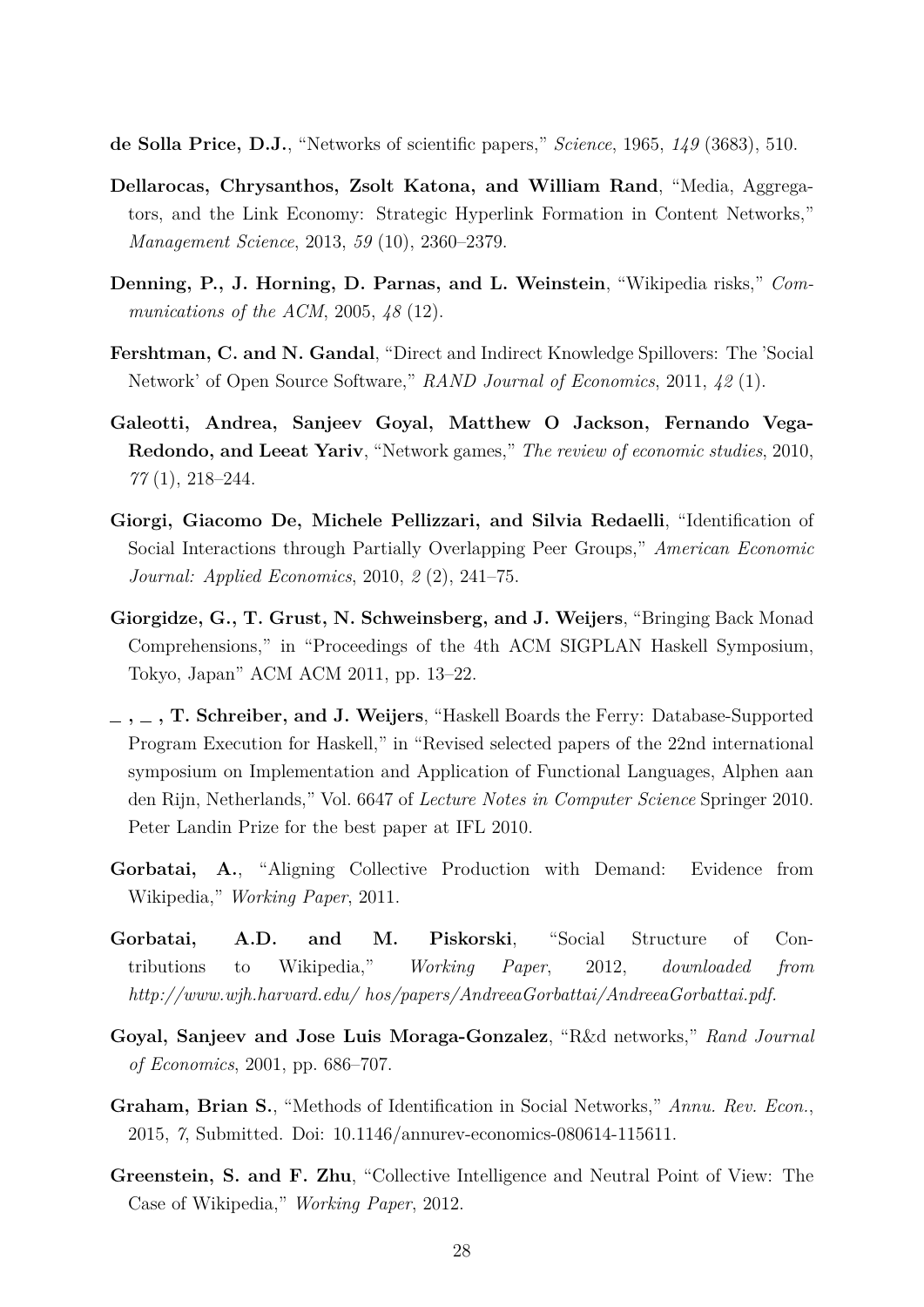- <span id="page-28-12"></span>**and** , "Is Wikipedia biased," in "American Economic Review, Papers and Proceedings" 2012.
- <span id="page-28-2"></span>**and M. Devereux**, "Wikipedia in the Spotlight," Technical Report 5-306-507, Kellogg School of Management 2009.
- <span id="page-28-3"></span>**Griliches, Z.**, "The Search for R&D Spillovers," *Scand. J. of Economics*, 1992, *94*, 29–47.
- <span id="page-28-8"></span>**Halatchliyski, I., J. Moskaliuk, J. Kimmerle, and U. Cress**, "Who integrates the networks of knowledge in Wikipedia?," in "Proceedings of the 6th International Symposium on Wikis and Open Collaboration" ACM 2010, p. 1.
- <span id="page-28-5"></span>**Jackson, Matthew O. and Yves Zenou**, *Economic Analyses of Social Networks, The International Library of Critical Writings in Economics*, London: Edward Elgar Publishing, 2013.
- <span id="page-28-4"></span>**Jackson, M.O.**, *Social and economic networks*, Princeton Univ Pr, 2008.
- <span id="page-28-1"></span>**Jian, L. and J. MacKie-Mason**, "Incentive-Centered Design for User-Contributed Content," in M. Peitz and J. Waldfogel, eds., *The Oxford Handbook of the Digital Economy*, Oxford University Press Oxford 2012, pp. 399–433.
- <span id="page-28-7"></span>**Katona, Zsolt and Miklos Sarvary**, "Network formation and the structure of the commercial World Wide Web," *Marketing Science*, 2008, *27* (5), 764–778.
- <span id="page-28-11"></span>**Kittur, Aniket and Robert E. Kraut**, "Harnessing the wisdom of crowds in wikipedia: quality through coordination," in "Proceedings of the 2008 ACM conference on Computer supported cooperative work" CSCW '08 ACM New York, NY, USA 2008, pp. 37– 46.
- <span id="page-28-10"></span>**Kriplean, T., I. Beschastnikh, and D.W. McDonald**, "Articulations of wikiwork: uncovering valued work in wikipedia through barnstars," in "Proceedings of the ACM 2008 conference on Computer supported cooperative work" 2008.
- <span id="page-28-6"></span>**Kummer, Michael E**, "Spillovers in Networks of User Generated Content," *ZEW-Centre for European Economic Research Discussion Paper*, 2013, (13-098).
- <span id="page-28-0"></span>**Lerner, J. and J. Tirole**, "Some Simple Economics of Open Source," *Journal of Industrial Economics*, 2002, pp. 197–234.
- <span id="page-28-9"></span>Lin, Xu, "Identifying peer effects in student academic achievement by spatial autoregressive models with group unobservables," *Journal of Labor Economics*, 2010, *28* (4), 825–860.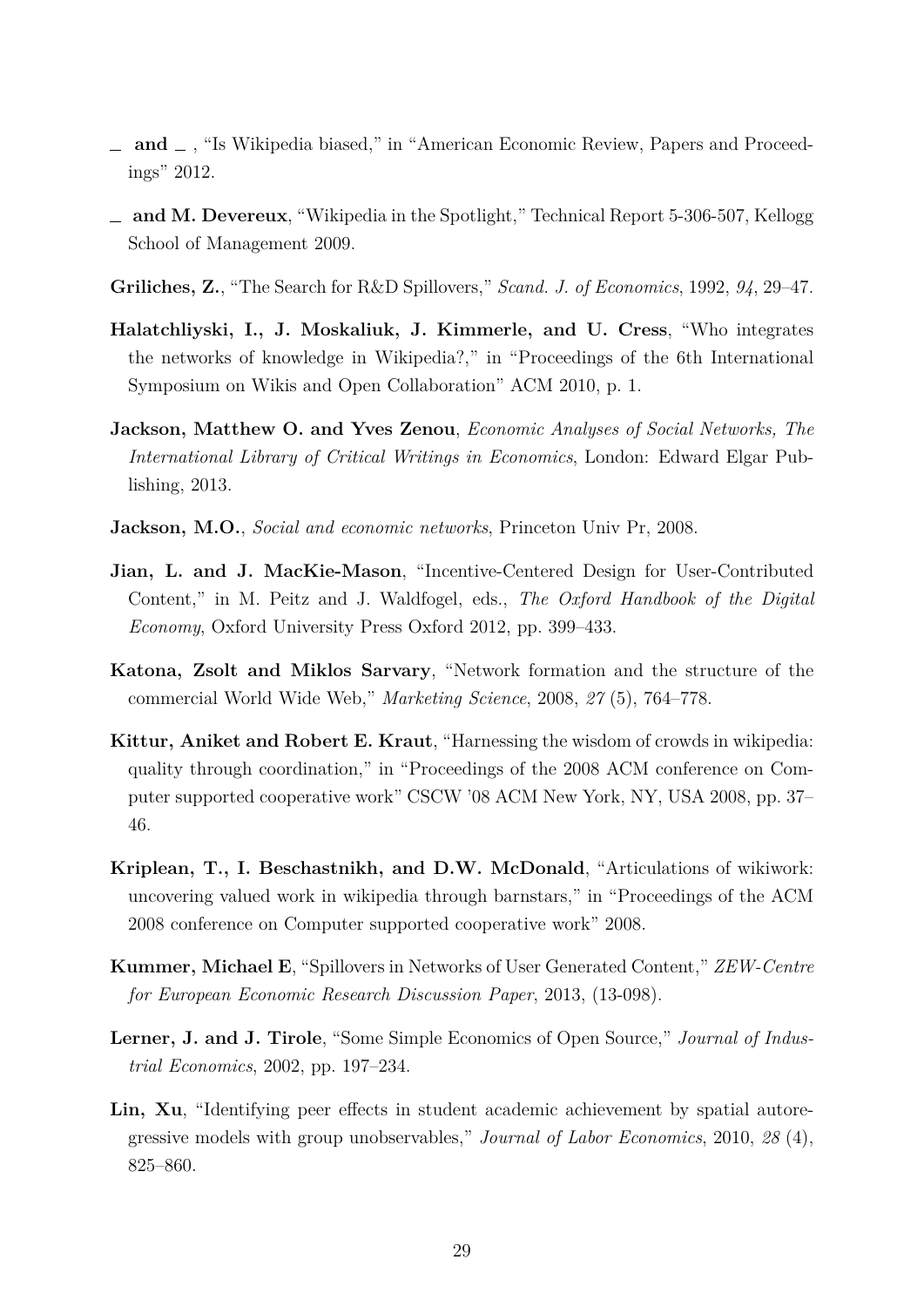- <span id="page-29-6"></span>**Mayzlin, Dina and Hema Yoganarasimhan**, "Link to success: How blogs build an audience by promoting rivals," *Management Science*, 2012, *58* (9), 1651–1668.
- <span id="page-29-0"></span>**Medelyan, O., D. Milne, C. Legg, and I. H. Witten**, "Mining meaning from Wikipedia," *International Journal of Human-Computer Studies*, 2009, *67* (9), 716–754.
- <span id="page-29-4"></span>**Page, Lawrence, Sergey Brin, Rajeev Motwani, and Terry Winograd**, "The PageRank citation ranking: Bringing order to the web.," 1999.
- <span id="page-29-10"></span>**Piskorski, M.J. and A. Gorbatai**, "Testing Coleman's Social-norm Enforcement Mechanism: Evidence from Wikipedia," *Working Paper*, 2010.
- <span id="page-29-1"></span>**Priedhorsky, R., J. Chen, S. K. Lam, K. Panciera, L. Terveen, and J. Riedl**, "Creating, Destroying and Restoring Value in Wikipedia," *Proceedings of the 2007 International ACM Conference on Supporting Group Work*, 2007, pp. 259–268.
- <span id="page-29-11"></span>**Ransbotham, S. and G. Kane**, "Membership Turnover and Collaboration Success in Online Communities: Explaining Rises and Falls from Grace in Wikipedia," *MIS Quarterly*, 2011, *35* (3), 613–627.
- <span id="page-29-9"></span>**, G.C. Kane, and N. Lurie**, "Network Characteristics and the Value of Collaborative User-Generated Content," *Marketing Science*, 2012, *31*, 387–405.
- <span id="page-29-2"></span>**Romer, P.M.**, "Endogenous Technological Change," *Journal of Political Economy*, 1990, *98, Number 5 (2)* (5), 71–102.
- <span id="page-29-7"></span>**Soto, J.**, "Wikipedia: A quantitative analysis." PhD dissertation 2009.
- <span id="page-29-3"></span>**Stephen, Andrew T and Olivier Toubia**, "Deriving value from social commerce networks," *Journal of marketing research*, 2010, *47* (2), 215–228.
- <span id="page-29-5"></span>**Surowiecki, James**, *The wisdom of crowds*, Anchor, 2005.
- <span id="page-29-8"></span>**Zhang, X. and F. Zhu**, "Group Size and Incentives to Contribute: A Natural Experiment at Chinese Wikipedia," *The American Economic Review*, 2011, *101*, 1601–1615.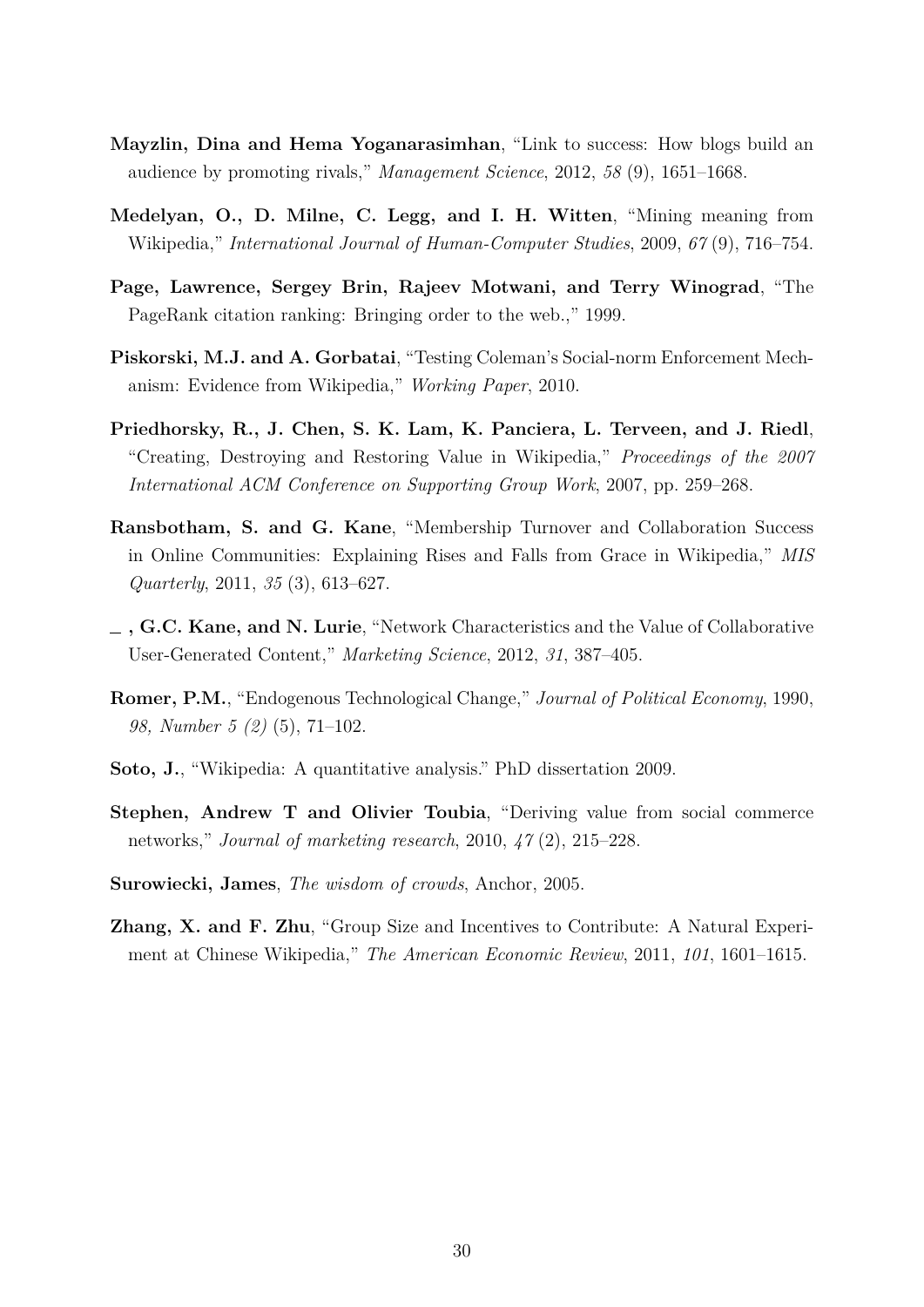# **8 Tables**

## **8.1 Summary Statistics**

|                                   | min      | p10          | p25            | p50            | p75      | p90      | max    |
|-----------------------------------|----------|--------------|----------------|----------------|----------|----------|--------|
| Length of page (in bytes)         | 20       | 1049         | 1872           | 3630           | 7470     | 14089    | 229379 |
| Number of authors                 | 1        | 6            | 9              | 16             | 30       | 56       | 821    |
| Links from Wikipedia              |          | 2            | 5              | 11             | 28       | 76       | 7981   |
| Links from Wikipedia excl. categ. | $\Omega$ | $\theta$     | $\overline{2}$ | 6              | 17       | 53       | 7750   |
| Links from category               |          | $\mathbf{1}$ | $\overline{2}$ | $\overline{4}$ | 10       | 23       | 667    |
| Rel. closeness rank (Wikipedia)   | .013     | 10           | 25             | 50             | 75       | 90       | 100    |
| Rel. closeness rank (category)    | .013     | 10           | 25             | 50             | 75       | 90       | 100    |
| Dummy: literature section         | $\Omega$ | $\theta$     | $\theta$       | $\theta$       | $\theta$ | 1        | 1      |
| Dummy: page is redirect           | $\theta$ | $\Omega$     | $\overline{0}$ | $\overline{0}$ | $\Omega$ | $\Omega$ |        |
| Age (in months)                   |          | 113          | 162            | 217            | 271      | 316      | 492    |

<span id="page-30-0"></span>Table 1: Summary statistics of main variables. Connected articles.

Articles that were always connected to main component. Number of observations: 1168155

<span id="page-30-1"></span>

|                                   | min            | p10            | p25            | p50            | p75            | p90      | max   |
|-----------------------------------|----------------|----------------|----------------|----------------|----------------|----------|-------|
| Length of page (in bytes)         | 19             | 915            | 1653           | 3044           | 5207           | 9231     | 67988 |
| Number of authors                 | 1              | 5              | 8              | 12             | 20             | 33       | 267   |
| Links from Wikipedia              | 1              | $\overline{2}$ | 4              |                | 13             | 24       | 3914  |
| Links from Wikipedia excl. categ. | $\overline{0}$ |                | $\overline{2}$ | 5              | 10             | 21       | 3910  |
| Links from category               | $\overline{0}$ | $\theta$       | 1              | 1              | $\overline{2}$ | 4        | 122   |
| Dummy: literature section         | $\overline{0}$ | $\Omega$       | $\Omega$       | $\theta$       | $\theta$       | 1        |       |
| Dummy: page is redirect           | 0              | $\Omega$       | $\Omega$       | $\overline{0}$ | $\theta$       | $\theta$ |       |
| Age (in months)                   |                | 84             | 129            | 181            | 236            | 283      | 451   |

Table 2: Summary statistics of main variables. Articles that get connected to category.

Number of observations included: 203031.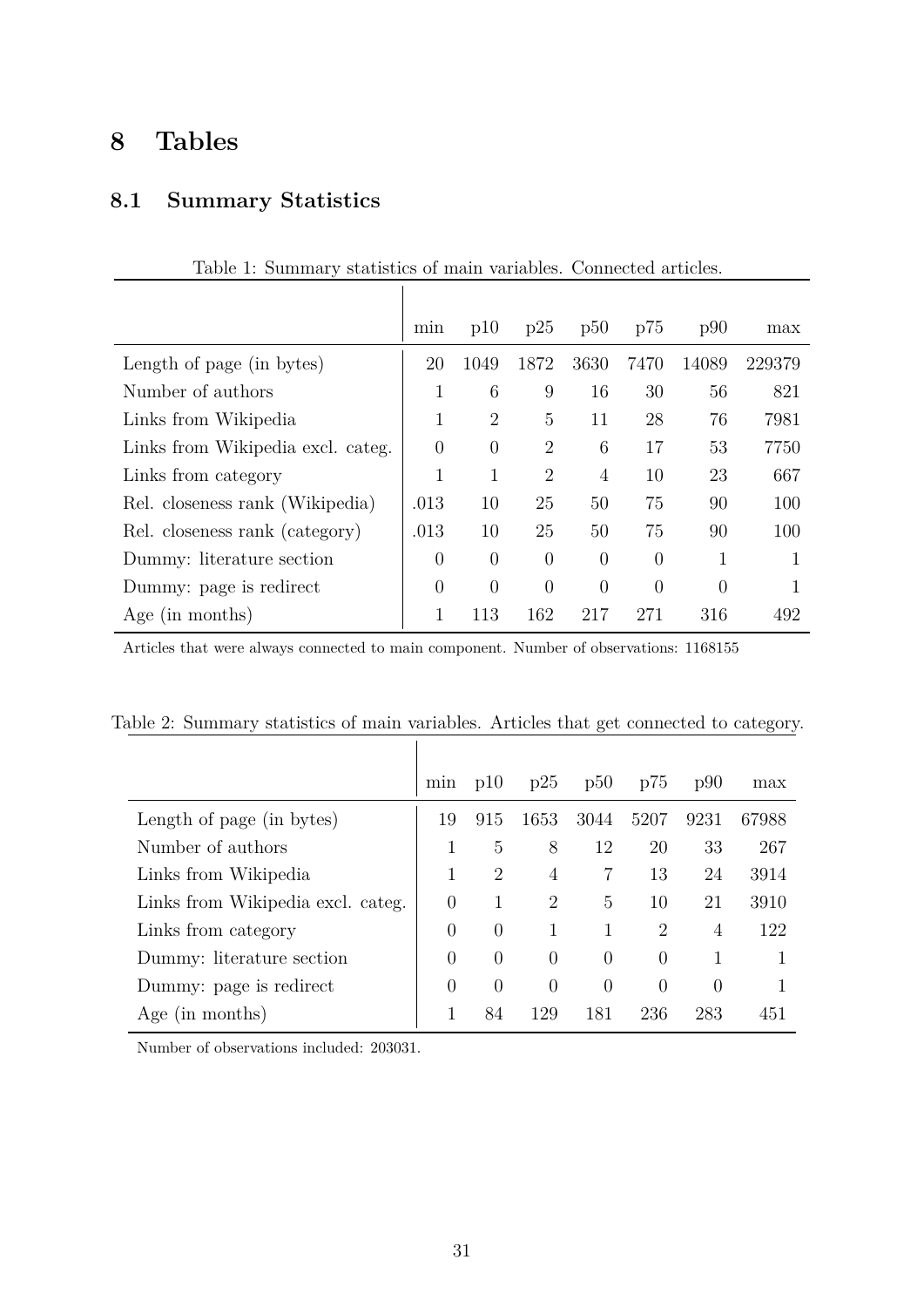|                                           | min              |                 |                | p10 p25 p50 p75 p90 max |     |       |     |
|-------------------------------------------|------------------|-----------------|----------------|-------------------------|-----|-------|-----|
| Length of page (in bytes)                 |                  | 3               | $5^{\circ}$    | 11                      | 22  | 36    | 136 |
| Number of authors                         |                  | $\mathcal{D}$   | $\overline{4}$ | 7                       | 14  | 24    | 123 |
| Links from Wikiped (excl. categ.) $\vert$ | $\left( \right)$ | $\vert 0 \vert$ | 1              | 4 12                    |     | 34    | 152 |
| Links from categ.                         |                  | $\Omega$        |                | 3 7                     |     | 15    | 121 |
| Rel. closeness rank (Wikipedia)           | 152              | 152             | 152            | 152                     | 152 | 152   | 152 |
| Rel. closeness rank (categ.)              | 149              | 151             | 152            | 152                     | 152 | - 152 | 152 |

<span id="page-31-0"></span>Table 3: Summary statistics of the frequency of changes of main variables.

The unit of observation is a page over entire period. Number of pages included: 7635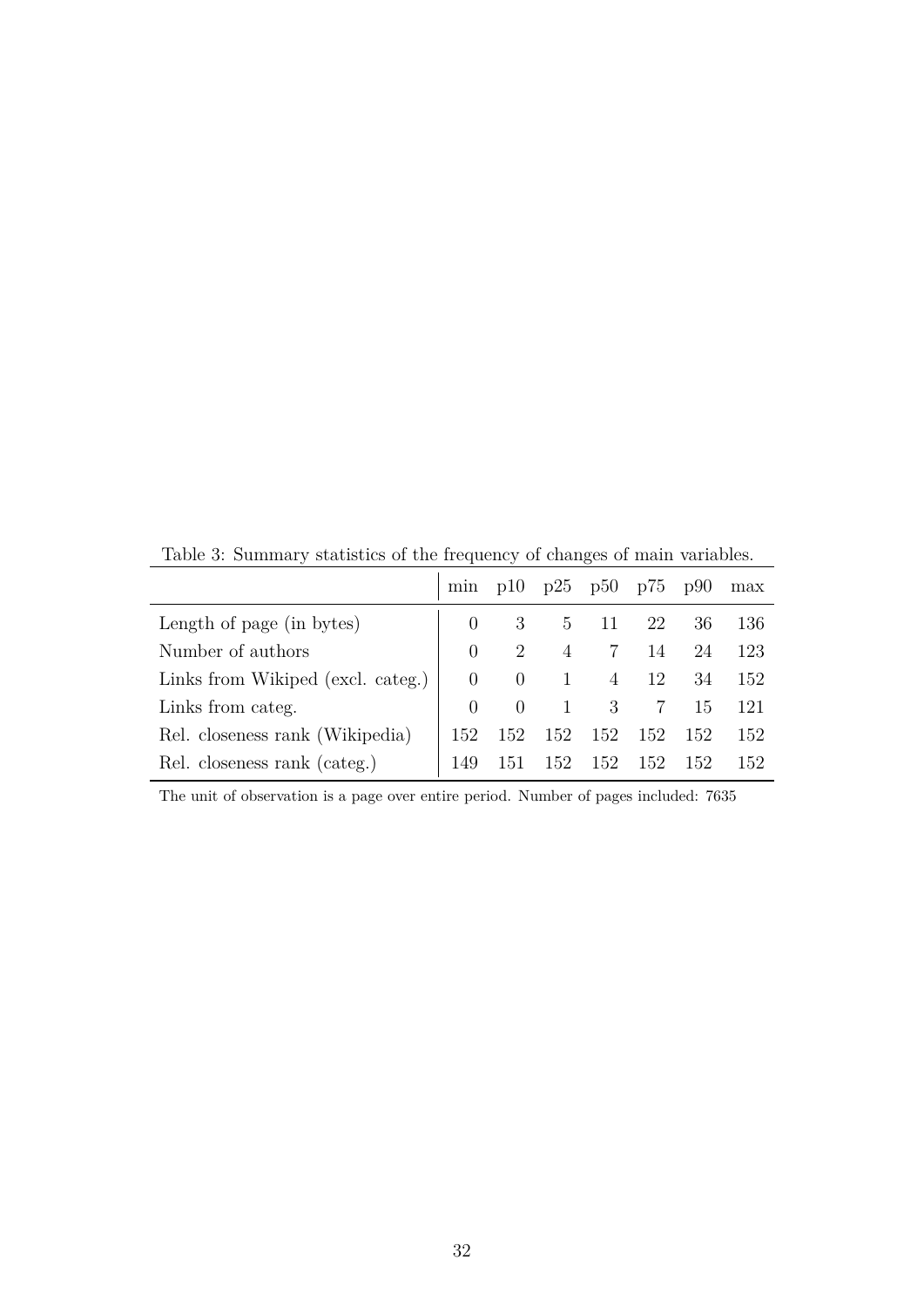## **8.2 Characteristics of the Category 'Economy'**

|     | Page length    | No. of authors | Indegree categ. | Global indeg.  | Clicks         |
|-----|----------------|----------------|-----------------|----------------|----------------|
| 1.  | K. Marx        | K. Marx        | K. Marx         | K. Marx        | K. Marx        |
| 2.  | N. I. Bucharin | H. Köhler      | A. Smith        | F. Engels      | M. Weber       |
| 3.  | S. Gesell      | A. Smith       | J. M. Keynes    | M. Weber       | J. M. Keynes   |
| 4.  | D. Hume        | M. Weber       | D. Ricardo      | H. Köhler      | F. Engels      |
| 5.  | J. S. Mill     | J. M. Keynes   | M. Weber        | D. Hume        | A. Smith       |
| 6.  | F. Oppenheimer | M. Friedman    | M. Friedman     | F. Lassalle    | M. E. Porter   |
| 7.  | A. Smith       | F. A. v. Hayek | J. Schumpeter   | J. S. Mill     | P. Bofinger    |
| 8.  | F. A. v. Hayek | F. Lassalle    | F. Engels       | A. Smith       | F. A. v. Hayek |
| 9.  | F. Lassalle    | S. Gesell      | F. A. v. Hayek  | N. I. Bucharin | H. W. Sinn     |
| 10. | M. Weber       | H.W. Sinn      | W. Eucken       | J. M. Keynes   | J. Bentham     |

<span id="page-32-0"></span>Table 4: 'Top economists' on German Wikipedia, by centrality, clicks and editing.

NOTES: The table shows the top 10 economists by page length, number of authors, indegree from category, indegree from Wikipedia and clicks. Economists are identified via the Wikipedia label 'Economist' (Ökonom) in German Wikipedia.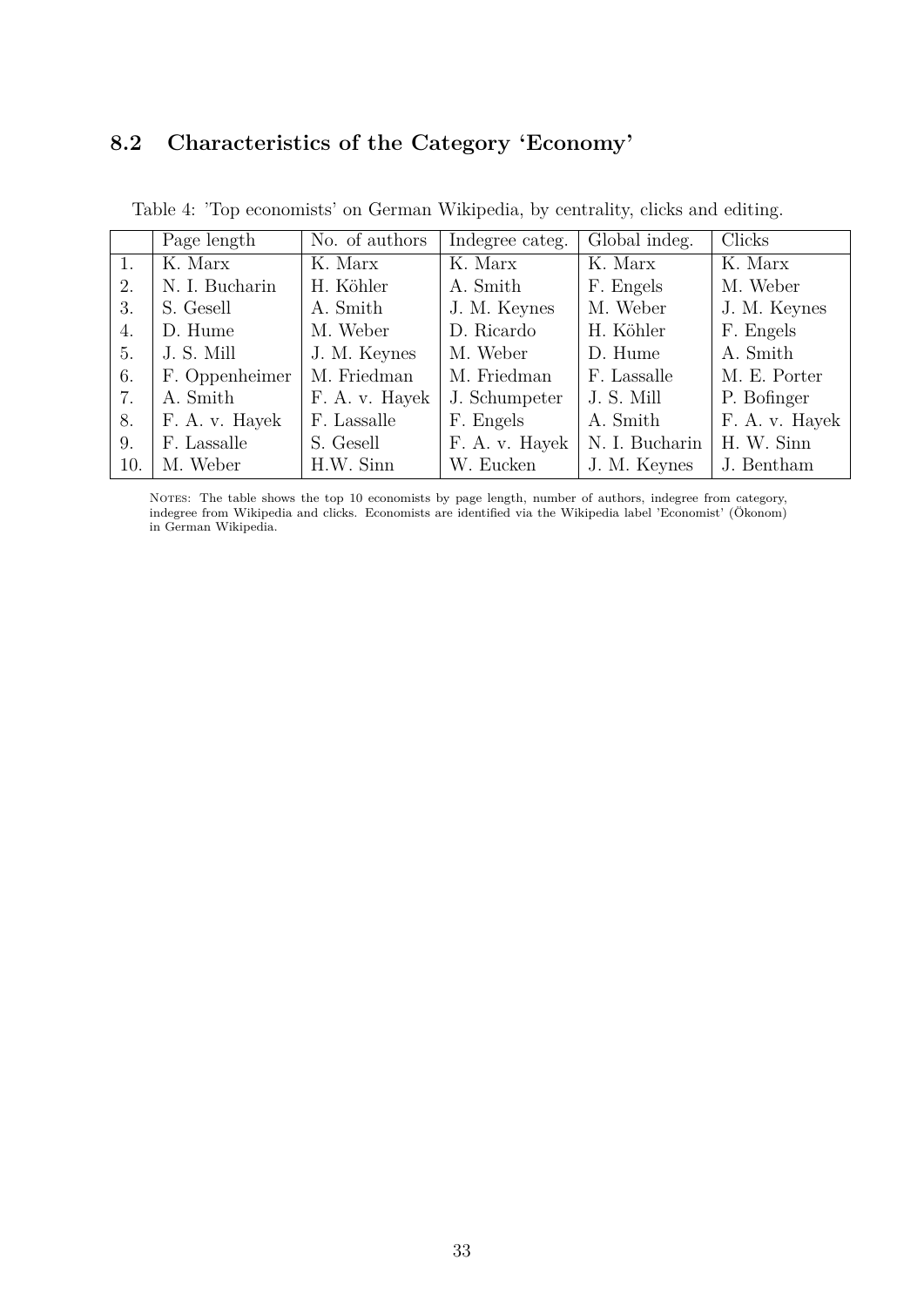Table 5: The most important subcategories in the category 'Economy.' Table 5: The most important subcategories in the category 'Economy.'

<span id="page-33-0"></span>

|                                                                                                                                                                                                                                                                                                                                                               |                   |                                                                                      |             | $Median$ values of |         |                  |               |
|---------------------------------------------------------------------------------------------------------------------------------------------------------------------------------------------------------------------------------------------------------------------------------------------------------------------------------------------------------------|-------------------|--------------------------------------------------------------------------------------|-------------|--------------------|---------|------------------|---------------|
|                                                                                                                                                                                                                                                                                                                                                               |                   |                                                                                      |             |                    |         | Indegree         | Indegree      |
|                                                                                                                                                                                                                                                                                                                                                               | Share of articles | Age Dec 2007                                                                         | Page length | No. authors        | Clicks  | from             | outside       |
|                                                                                                                                                                                                                                                                                                                                                               |                   |                                                                                      |             |                    |         | category         | category      |
| Categories of non-persons                                                                                                                                                                                                                                                                                                                                     |                   |                                                                                      |             |                    |         |                  |               |
| Economics                                                                                                                                                                                                                                                                                                                                                     | 1346              | <b>S</b>                                                                             | 4209        | 15.9               | 10.6    |                  |               |
| Management                                                                                                                                                                                                                                                                                                                                                    | .2210             | 143                                                                                  | 3737        | 16.3               | 16.3    |                  | 5.4           |
| Trade, enterprise                                                                                                                                                                                                                                                                                                                                             | .0664             | 131                                                                                  | 4357        | 18.2               | 0.9     | 4.9              | $\frac{c}{2}$ |
| Finance                                                                                                                                                                                                                                                                                                                                                       | 0840              | 138                                                                                  | 3196        | 13.8               | 11.5    | 5.8              | $3.6\,$       |
| Banking, insurance                                                                                                                                                                                                                                                                                                                                            | 1059              | 139                                                                                  | 4142        | 14.6               | $8.0\,$ | 4.6              | 4.0           |
| Labor, poverty                                                                                                                                                                                                                                                                                                                                                | 0517              | 153                                                                                  | 4514        | 17.6               | 15.4    | 1.7              | 9.6           |
| ICT                                                                                                                                                                                                                                                                                                                                                           | .0412             | 152                                                                                  | 3860        | 18.8               | 15.2    | $3.\overline{3}$ | 5.2           |
| Politics, policy                                                                                                                                                                                                                                                                                                                                              | .0319             | 158                                                                                  | 4767        | 19.7               | 9.4     | 4.6              | 12.2          |
| Sociology, social matters                                                                                                                                                                                                                                                                                                                                     | 0340              | 145                                                                                  | 4169        | 16.4               | 9.1     | $3.\overline{5}$ | 7.3           |
| Other economic topics                                                                                                                                                                                                                                                                                                                                         | 0242              | 139                                                                                  | 2961        | 14.5               | 6.6     | 3.5              | 5.8           |
| Other                                                                                                                                                                                                                                                                                                                                                         | .0826             | 158                                                                                  | 3629        | 17.5               | 12.1    |                  | 8.2           |
| Categories of persons                                                                                                                                                                                                                                                                                                                                         |                   |                                                                                      |             |                    |         |                  |               |
|                                                                                                                                                                                                                                                                                                                                                               |                   |                                                                                      |             |                    |         |                  |               |
| Economists                                                                                                                                                                                                                                                                                                                                                    | .0650             | 134                                                                                  | 3766        | 15.3               | 3.5     | $3.\overline{9}$ | 6.9           |
| Managers or entrepreneurs                                                                                                                                                                                                                                                                                                                                     | .0307             | 124                                                                                  | 3399        | 15.3               | 6.3     | 2.0              | $8.3\,$       |
| Globalisation critiques and non of the above                                                                                                                                                                                                                                                                                                                  | .0063             | 153                                                                                  | 7565        | 33.7               | 9.2     | 3.6              | 16.2          |
| Other professors                                                                                                                                                                                                                                                                                                                                              | .0061             | 99                                                                                   | 3706        | 13.7               | 3.9     | $\frac{1}{3}$    | $4.8\,$       |
| Other                                                                                                                                                                                                                                                                                                                                                         | .0144             | 135                                                                                  | 3915        | 14.1               | 2.8     | S:2              | 7.4           |
| the number of authors and the number of clicks. It also shows two measures of centrality, the local indegree (number of articles within the master<br>category 'Economy' pointing to a specific article (indegree from category) and the global indegree (all links including outside category)<br>NOTES: The table shows the distribution of articles in our |                   | sample over subcategories and provides the median values of article age, page length |             |                    |         |                  |               |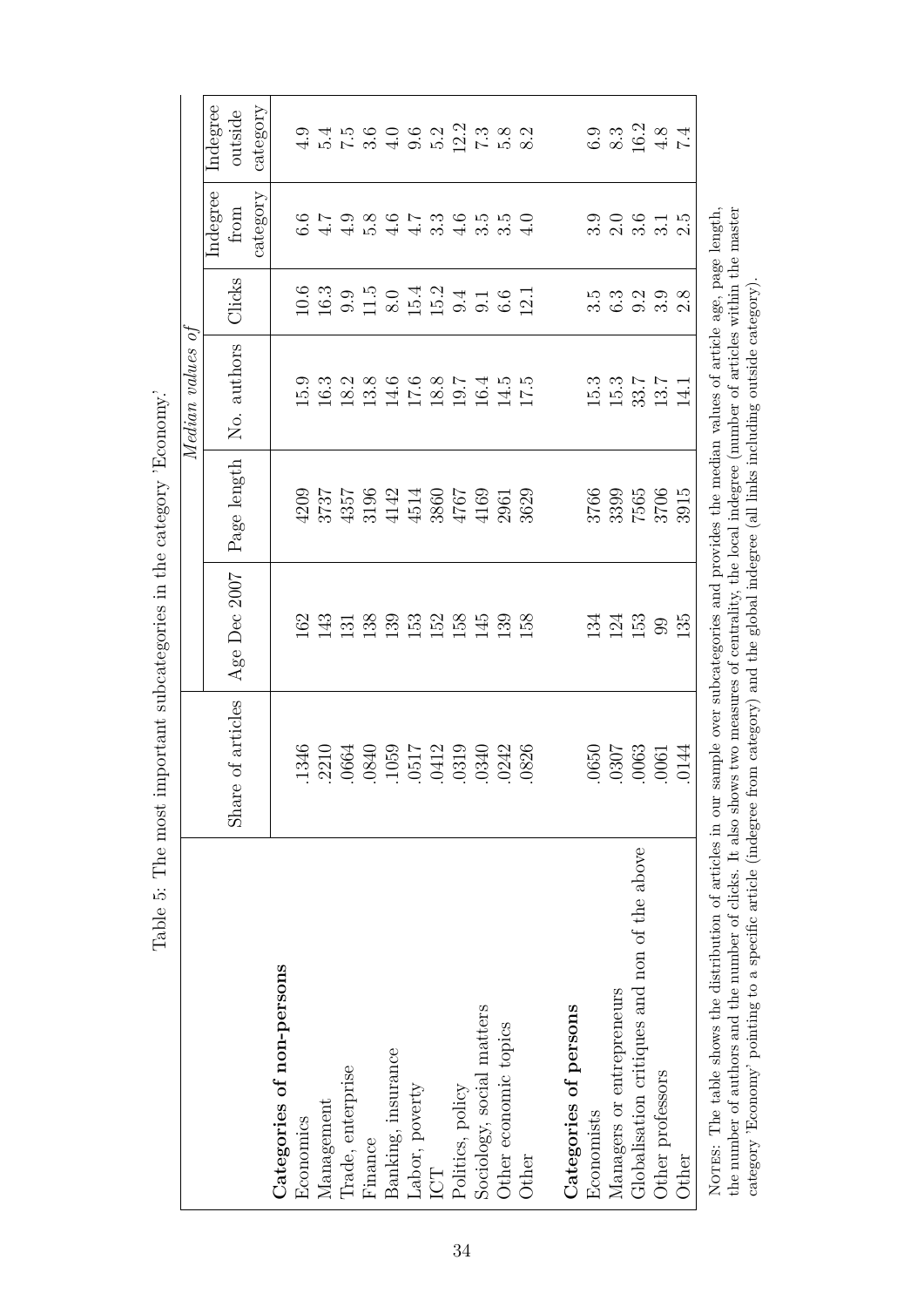<span id="page-34-0"></span>

|                |                                                                                                                                                                                                                                                                                                                                                                                                                                                                                   | $\mathbf{r}$ being         | $\mathcal{C}_{\tau}$ , $\mathcal{C}_{\tau}$ , $\mathcal{C}_{\tau}$ |                            |                         |
|----------------|-----------------------------------------------------------------------------------------------------------------------------------------------------------------------------------------------------------------------------------------------------------------------------------------------------------------------------------------------------------------------------------------------------------------------------------------------------------------------------------|----------------------------|--------------------------------------------------------------------|----------------------------|-------------------------|
|                | Page length                                                                                                                                                                                                                                                                                                                                                                                                                                                                       | No. authors                | Clicks                                                             | Indegree from categ.       | Indegree outside categ. |
|                | Marxian Economics                                                                                                                                                                                                                                                                                                                                                                                                                                                                 | Money                      | Gross domestic product                                             | Economics                  | Liberalism              |
|                | Primitive accumulation of capital                                                                                                                                                                                                                                                                                                                                                                                                                                                 | Poverty                    | Inflation                                                          | National Economy           | Infrastructure          |
| ကဲ             | Poverty                                                                                                                                                                                                                                                                                                                                                                                                                                                                           | Neoliberalism              | Business cycle                                                     | Inflation                  | Per capita income       |
| $\div$         | Inter-state fiscal adjustment                                                                                                                                                                                                                                                                                                                                                                                                                                                     | 89                         | Liberalism                                                         | Competition (econ.)        | Economics               |
| ທ່             | Unemployment statistics                                                                                                                                                                                                                                                                                                                                                                                                                                                           | Liberalism                 | Depreciation                                                       | Production                 | Inflation               |
|                | Tax                                                                                                                                                                                                                                                                                                                                                                                                                                                                               | Tax                        | Human Developm. Index                                              | Employee                   | Capitalism              |
|                | Labor theory of value                                                                                                                                                                                                                                                                                                                                                                                                                                                             | Capitalism                 | Money                                                              | Capital                    | Trade                   |
|                | Money                                                                                                                                                                                                                                                                                                                                                                                                                                                                             | Inflation                  | Market economy                                                     | Tax                        | Poverty                 |
|                | Capitalism                                                                                                                                                                                                                                                                                                                                                                                                                                                                        | Imperialism                | Social market economy                                              | Money                      | Tax                     |
| $\Xi$          | Mercantilism                                                                                                                                                                                                                                                                                                                                                                                                                                                                      | Market economy             | Government debt                                                    | Liquidity                  | Gross domestic product  |
| $\exists$      | Property                                                                                                                                                                                                                                                                                                                                                                                                                                                                          | Gross domestic product     | Poverty                                                            | Gross domestic product     | Household               |
| 12.            | Underconsumption                                                                                                                                                                                                                                                                                                                                                                                                                                                                  | Business cycle             | $\text{Tax}$                                                       | Product (business)         | Monopoly                |
| 13.            | Harrod-Domar model                                                                                                                                                                                                                                                                                                                                                                                                                                                                | debt<br>Government         | Capitalism                                                         | Economic policy            | Property                |
| 14.            | Prisoner's dilemma                                                                                                                                                                                                                                                                                                                                                                                                                                                                | Property                   | Innovation                                                         | Cost                       | National economy        |
| 15.            | Journal of Economic Literature                                                                                                                                                                                                                                                                                                                                                                                                                                                    | Economics                  | Balance sheet                                                      | $\mathop{\mathrm{Deanad}}$ | Imperialism             |
| 16.            | Neoliberalism                                                                                                                                                                                                                                                                                                                                                                                                                                                                     | capitalism<br>Criticism of | Imperialism                                                        | Price                      | Production              |
| 17.            | profit rate's tendency to fall                                                                                                                                                                                                                                                                                                                                                                                                                                                    | Game theory                | Deflation                                                          | Monopoly                   | Institution             |
| $\frac{8}{18}$ | Liberalism                                                                                                                                                                                                                                                                                                                                                                                                                                                                        | Prisoner's dilemma         | Social insurance                                                   | Social insurance           | Revenue                 |
|                | Government debt                                                                                                                                                                                                                                                                                                                                                                                                                                                                   | Keynesian economics        | 8S                                                                 | Profit (economics)         | Merger                  |
| <u>ລິ</u>      | Inflation                                                                                                                                                                                                                                                                                                                                                                                                                                                                         | Human Developm. Index      | Circular flow of income                                            | Income                     | Privatization           |
|                | NOTES: The table shows the top subcategories by page length, no. of authors, indegree from category, indegree from Wikipedia and clicks. Categories are constructed in non-overlapping<br>fashion, using a list of key labels. An article is only assigned to a category if it has not yet been assigned to a category of higher rank on the list (e.g. if the article on 'monetary theory' is<br>already part of the category 'Economics,' it will not be assigned to 'Banking.' |                            |                                                                    |                            |                         |

Table 6: 'Top pages' in the subcategory 'Economics'. Table 6: 'Top pages' in the subcategory 'Economics'.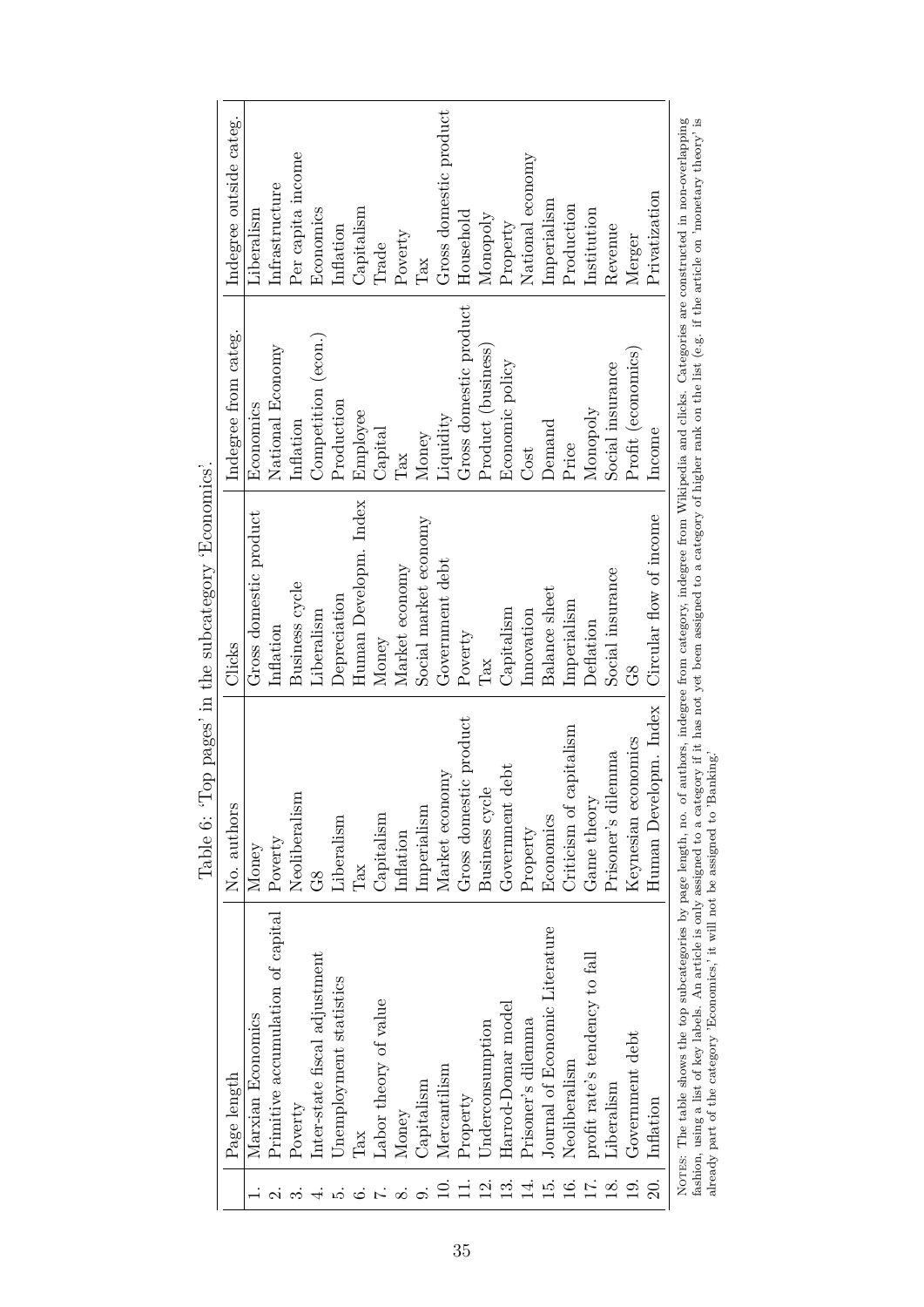## **8.3 Regression Results**

| asie 11 reciembrile or page tengen and contrainty |             | Page Length                        | Number of Authors |                          |
|---------------------------------------------------|-------------|------------------------------------|-------------------|--------------------------|
|                                                   | (1)         | (2)                                | (3)               | (4)                      |
|                                                   | Wiki degree | all vars                           | Wiki degree       | all vars                 |
| Links from Wikipedia                              | $13.333***$ | 2.931                              | $0.112***$        | $0.072***$               |
|                                                   | (3.18)      | (1.22)                             | (4.25)            | (3.23)                   |
| (Links from Wikipedia) <sup>2</sup>               | $-0.000$    | $0.001**$                          | $-0.000$ **       | $-0.000**$               |
|                                                   | $(-0.54)$   | (2.07)                             | $(-2.51)$         | $(-2.04)$                |
| Links from category                               |             | $135.871^{\ast\ast\ast}$<br>(8.47) |                   | $0.476***$<br>(6.38)     |
| (Links from category) <sup>2</sup>                |             | $-0.127***$<br>$(-5.02)$           |                   | $-0.000***$<br>$(-3.18)$ |
| Rel. closeness rank (Wikipedia)                   |             | $7.505***$<br>(3.08)               |                   | $-0.007$<br>$(-1.22)$    |
| Rel. closeness rank (category)                    |             | $-1.230$<br>$(-0.67)$              |                   | $-0.009*$<br>$(-1.65)$   |
| Dummy: literature section                         | 1295.963*** | $1248.055***$                      | $1.552***$        | $1.406***$               |
|                                                   | (6.11)      | (5.94)                             | (4.78)            | (4.57)                   |
| Age (in months)                                   | $10.648***$ | $8.416***$                         | $0.072***$        | $0.064***$               |
|                                                   | (21.55)     | (22.46)                            | (26.10)           | (43.66)                  |
| Dummy: page is redirect                           | $-546.408$  | $-767.075$                         | 0.269             | $-0.434$                 |
|                                                   | $(-0.57)$   | $(-0.77)$                          | (0.13)            | $(-0.20)$                |
| Constant                                          | 3336.571*** | 2501.686***                        | $6.127***$        | $5.140***$               |
|                                                   | (30.10)     | (15.73)                            | (13.05)           | (13.00)                  |
| Time dummies                                      | Yes         | Yes                                | Yes               | Yes                      |
| Observations                                      | 1168155     | 1168155                            | 1168155           | 1168155                  |
| Groups                                            | 7635        | 7635                               | 7635              | 7635                     |
| Adj. $\mathbb{R}^2$                               | 0.107       | 0.131                              | 0.463             | 0.495                    |

<span id="page-35-0"></span>Table 7: Relationship of page length and centrality.

NOTES: 2-way fixed effects OLS regressions with both time and article dummies (robust stand. errors). Only articles connected over entire period were included. Dependent variables: page length (col. 1 & 2) and the number of authors (col. 3 & 4). *t* statistics in parentheses; \* p<0.10, \*\* p<0.05, \*\*\* p<0.01.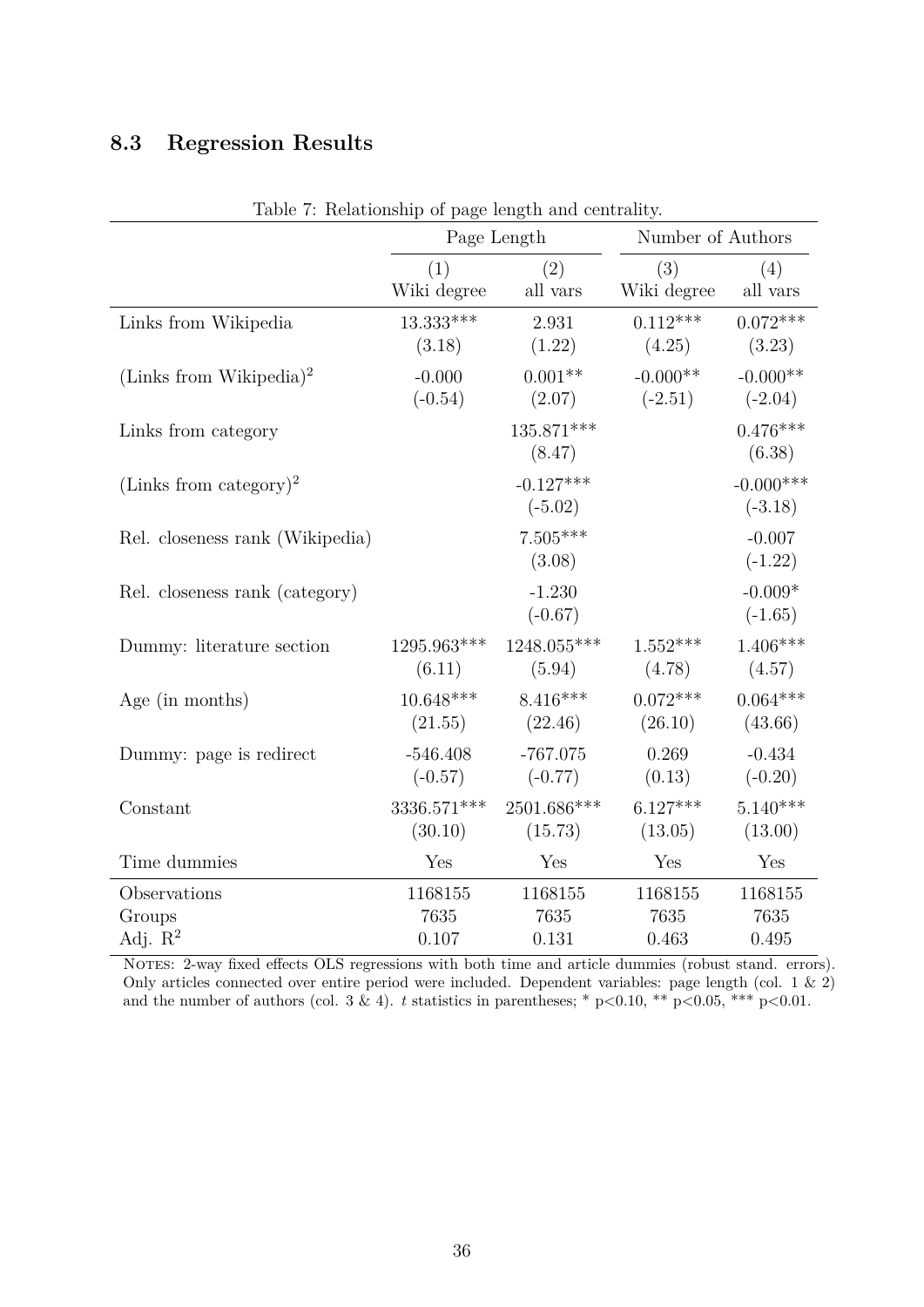|                                     | (1)           | (2)            | (3)         | (4)         |
|-------------------------------------|---------------|----------------|-------------|-------------|
|                                     | Lagged cent.  | Excl. outliers | Sociology   | Add clicks  |
| Links from Wikipedia                | 2.946         | 62.605***      | $31.015***$ | 2.940       |
|                                     | (1.22)        | (8.01)         | (4.19)      | (1.22)      |
| (Links from Wikipedia) <sup>2</sup> | $0.001**$     | $-0.264***$    | $-0.011***$ | $0.001**$   |
|                                     | (2.04)        | $(-5.07)$      | $(-7.50)$   | (2.07)      |
| Links from category                 | 134.937***    | 159.688***     | 59.778*     | 135.463***  |
|                                     | (8.42)        | (7.07)         | (1.71)      | (8.46)      |
| (Links from category) <sup>2</sup>  | $-0.125***$   | $-1.230**$     | $-0.104***$ | $-0.126***$ |
|                                     | $(-4.95)$     | $(-2.14)$      | $(-2.74)$   | $(-5.03)$   |
| Rel. closeness rank (Wikipedia)     | $7.505***$    | 1.818          | 10.421      | $7.473***$  |
|                                     | (3.10)        | (1.23)         | (1.28)      | (3.07)      |
| Rel. closeness rank (category)      | $-1.182$      | $-4.608***$    | $-8.406*$   | $-1.205$    |
|                                     | $(-0.65)$     | $(-3.86)$      | $(-1.96)$   | $(-0.66)$   |
| Dummy: literature section           | $1248.652***$ | $1002.577***$  | 338.438     | 1247.455*** |
|                                     | (5.92)        | (9.60)         | (0.77)      | (5.93)      |
| Age (in months)                     | $8.396***$    | $3.576***$     | $11.154***$ | $8.502***$  |
|                                     | (22.30)       | (17.61)        | (9.62)      | (22.56)     |
| Dummy: page is redirect             | $-718.429$    | 110.313        | 0.853       | $-771.635$  |
|                                     | $(-0.74)$     | (0.39)         | (0.00)      | $(-0.77)$   |
| Clicks                              |               |                |             | $0.233**$   |
|                                     |               |                |             | (2.38)      |
| Constant                            | 2516.272***   | 1933.826***    | 3633.877*** | 2481.048*** |
|                                     | (15.89)       | (21.14)        | (6.95)      | (15.47)     |
| Observations                        | 1160520       | 994041         | 195381      | 1168155     |
| Groups                              | 7635          | 6497           | 1277        | 7635        |
| Adj. $R^2$                          | 0.130         | 0.227          | 0.095       | 0.131       |

<span id="page-36-0"></span>Table 8: Robustness checks for the relationship of page length and centrality.

NOTES: 2-way fixed effects OLS regressions with both time and article dummies (robust SE). Only articles connected over entire period were included. *t* statistics in parentheses; \* p<0.10, \*\* p<0.05, \*\*\* p<0.01.